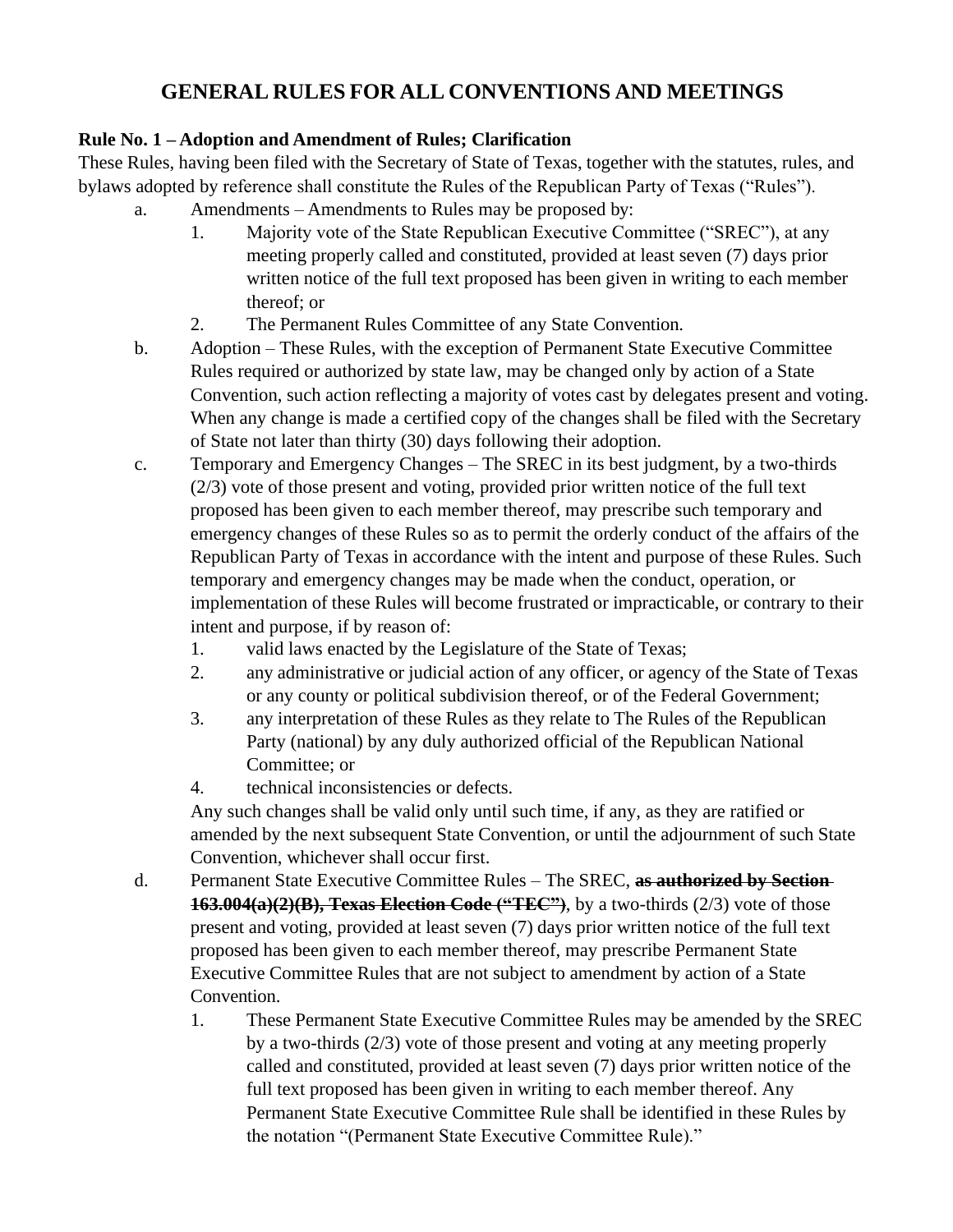- 2. At the first meeting of each term the SREC may, by a vote of a majority of those present and voting, delegate temporary authority to amend a Permanent State Executive Committee Rule to a State Rules Committee of the subsequent State Convention, except for Rule No. 1, as the State Rules Committee determines and reports to the State Convention for consideration. Said temporary authority shall expire with the adjournment of the State Convention. Any Permanent State Executive Committee Rule delegated to the State Convention shall be identified in these Rules by the notation "(Permanent State Executive Committee Rule delegated to the State Convention)."
- e. Pursuant to Section 163.006, TEC, a Any amendments made to these Rules and contained herein which govern or affect the Republican Party of Texas' general or runoff primary elections, conventions, or nominees, are effective January 1 on the odd-numbered year following adoption.
- f. Clarification Any member of the Republican Party of Texas who discovers an ambiguity in these Rules may request in writing a clarification from the County Chairman or the State Chairman. Clarification from the State Chairman shall be binding on all members of the Republican Party of Texas until final clarification is made by majority vote of the SREC. Any clarification made shall be to maintain the intent and purpose of these Rules as originally adopted.
- g. Definitions Pursuant to the incorporation of Section 311.014 of the Texas Government Code under Rule No. 4 of these Rules, w When computing any period of days referred to in these Rules, the first (1st) day is excluded and the last day is included. Also, if the last day of any period of days is a Saturday, Sunday, or legal holiday, then the period is extended to include the next day that is not a Saturday, Sunday, or legal holiday.
- h. Titles in any rules or supplemental rules of this party or its conventions are non-substantive and for informational purposes only.

# **Rule No. 2 – Publication and Distribution of Rules**

In order to publicize these Rules throughout the state, the most recent version thereof and links to thosepertinent portions of the TEC dealing with Party conventions at all levels shall be maintained on the Republican Party of Texas website and mailed or e-mailed to each County Chairman and each Senatorial District Convention Chairman with instructions to mail or e-mail a copy to each Precinct Chairman and to each County or Senatorial District Convention Committee Chairman. Upon request, a copy shall be provided to any delegate or alternate to the State Convention and to any other interested person who shall request the same; and an adequate supply thereof shall be maintained at the Republican Party of Texas Headquarters to fill requests. A charge, which shall be no greater than the unit cost of printing and postage, may be made for requested copies of these Rules.

# **Rule No. 3 – Discrimination Prohibited**

Participation in any Republican convention or meeting including, but not limited to, any primary caucus, any meeting or convention held for the purposes of selecting delegates to a County, District, State, or National Convention shall in no way be abridged for reason of sex, age, race, religion, color, or national origin.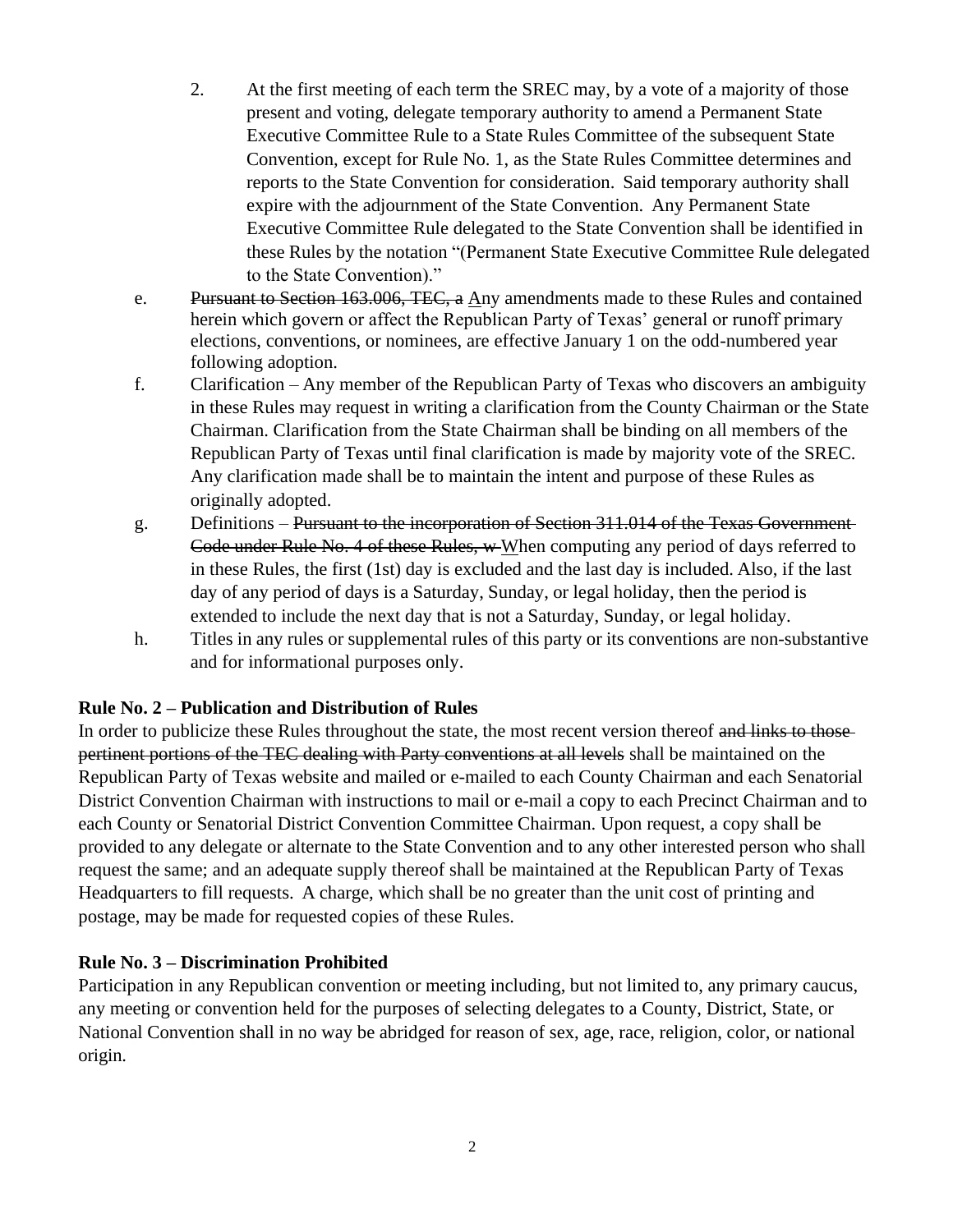# **Rule No. 4 – Adoption by Reference: Constitution of the United States, Constitution of the State of Texas and Statutes**

The Constitution of the United States, the Constitution of the State of Texas, and the statutes of the United-States and the State of Texas, insofar as they may be applicable, are hereby adopted by reference and shall govern the conduct of all conventions and meetings of the Republican Party of Texas from the precinct level through the state level. Nothing in these rules shall be deemed to waive any rights of the Republican Party of Texas. <del>, including, but not limited to, those described in the Constitution of the United States and</del> the Constitution of the State of Texas.

# **Rule No. 5 – Parliamentary Authority**

Unless otherwise provided for by the Constitution of the United States, the Constitution of the State of Texas**, the statutes of the United States or the State of Texas**, or these Rules, the current edition of *Robert's Rules of Order Newly Revised*, which is hereby adopted by reference, shall be the parliamentary authority governing all conventions and meetings of the Republican Party of Texas from the precinct level through the state level, inclusive.

### **Rule No. 6 – Proxies Prohibited**

The use of proxies or proxy voting is hereby prohibited in all Republican Party of Texas proceedings, from the precinct level through the state level, inclusive, except the SREC<del>, according to Section</del> 171.004(a) of the Texas Election Code.

#### **Rule No. 6 – Proxies Prohibited**

The use of proxies or proxy voting is hereby prohibited in all Republican Party of Texas proceedings, from the precinct level through the state level, inclusive, except the SREC, which allows proxies in accordance with SREC bylaws provided that the proxy resides in the district for which they would serve. Additionally, a person may not hold more than one proxy at any meeting. An SREC committee member may not serve as proxy for the other committee member.

#### **Rule No. 7 – Casting Votes**

- a. At all conventions, executive committee meetings, and any other Party meetings, votes shall be cast and counted in the manner prescribed by the current edition of *Robert's Rules of Order Newly Revised*; and except as provided in this rule, the vote of each member shall have equal weight. In any convention, except a Precinct Convention or a State Convention when organized in Congressional District Caucuses, any delegation present, upon request, shall be permitted, during a roll call vote or a secret ballot vote, to cast the number of votes equal to the number of delegates to which it is entitled on any item of business.
- b. A roll call vote shall be taken:
	- 1. when ordered by majority vote of the delegates at any convention, caucus, or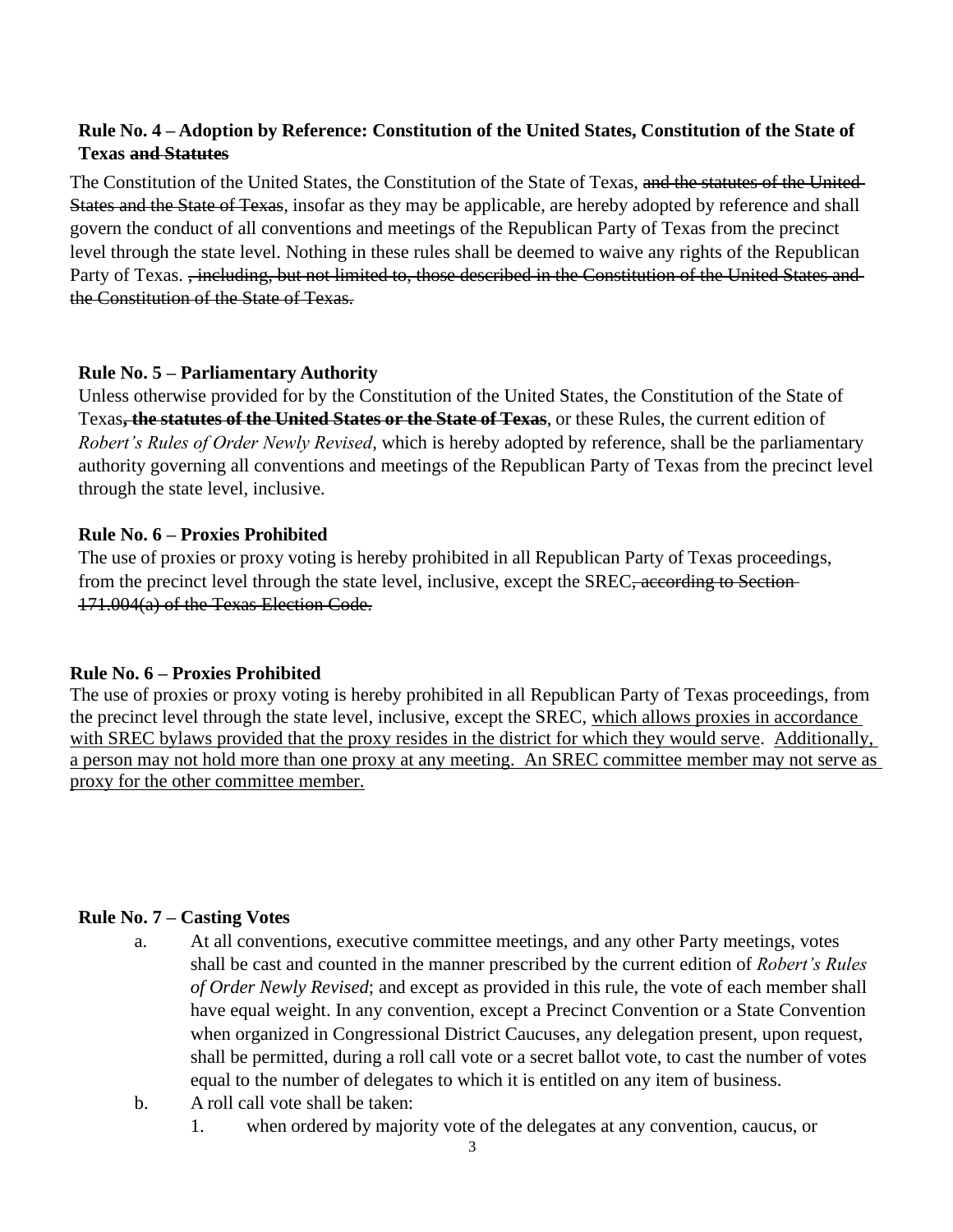meeting, or

- 2. when demanded by one-fifth (1/5) of the participants at a Precinct Convention, or
- 3. when demanded in writing by at least one-fifth (1/5) of the delegations from the precincts represented at a County or Senatorial District Convention, or
- 4. when demanded in writing by at least one-fifth (1/5) of the delegations from the districts represented at a State Convention, or
- 5. when demanded in writing by one-fifth (1/5) of the members in the case of a committee meeting, Party caucus, or
- 6. when ordered by a Convention Chairman, or
- 7. For final adoption of any SREC bylaw or standing rule, any amendment to an RPT rule, any item in the report of the resolutions committee, or other motion presented in the form of a resolution in a meeting of the SREC, except that this requirement may be waived for any individual motion by unanimous consent. The SREC secretary shall make the roll call vote available on the public portion of the RPT website within ten (10) business days of the adjournment of the SREC meeting. In the event of a roll call vote at a convention other than a precinct convention, each Delegation Chairman shall poll the delegation and shall announce the result when the delegation is reached. If any delegate doubts the correctness of the announcement, the Secretary of the meeting shall poll such delegation and announce the result.
- c. A county executive committee may authorize voting to fill precinct chair vacancies via mail or email.
- d. For any Party meeting where online voting is permitted, a vote from an online participant shall have the same force as a vote from an in-person participant.

# **Rule No. 8 – Supplementary Executive Committee Rules and Meetings**

- a. Compliance Required The SREC, each county executive committee, each district executive committee, and any committee or sub-committee created by any Bylaws or Rules adopted by same, shall comply with and be established in accordance with these Rules.
- b. Supplemental Rules Permitted The SREC elected at the biennial State Convention or a county executive committee elected in biennial primary election or a district executive committee created pursuant to the TEC or the bylaws of any political subdivision within the Party, may adopt supplemental rules or bylaws, provided however that such rules or bylaws do not conflict with any rules or bylaws of a higher authority including, but not limited to, these Rules. All such rules and bylaws shall be filed with the SREC and with the Secretary of State and are hereby adopted by reference.
- c. Organizational Meeting and First Quarterly Meeting of the State Republican Executive Committee – The SREC shall hold its organizational meeting after the adjournment of the biennial State Convention. The agenda of the organizational meeting shall include, but not be limited to the adoption of Bylaws and/or Rules for the biennium. Upon the adoption of the SREC Bylaws or Rules by the SREC, at the SREC organizational meeting, the SREC Bylaws and Rules shall be amendable at this meeting and the first quarterly meeting by a majority of the entire membership.
- d. The SREC Bylaws may only be amendable by a two-thirds (2/3) vote of the full body for any SREC meeting following the first quarterly meeting subject only to adopted notice requirements.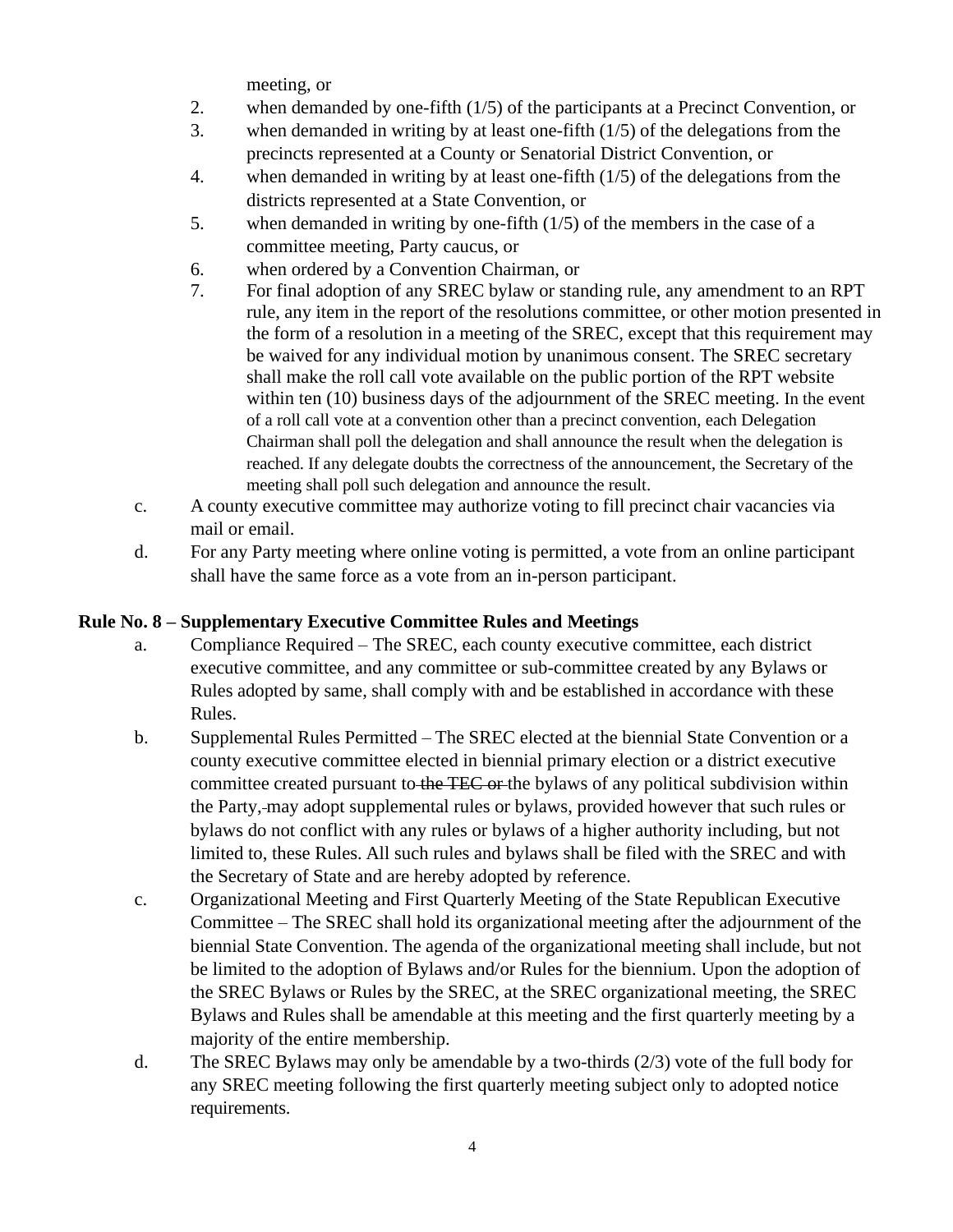e. Organizational Meeting of a County Executive Committee – A county executive committee meeting shall hold its organizational meeting within forty-five(45) days after the term of office begins for the County Chairman and Precinct Chairman. (The term of office begins twenty (20) days after the Primary Runoff Election according to-Subsection 171.022 (c) of the TEC.) The County Chairman **of the incoming term** shall be responsible for calling the meeting; however, if the County Chairman does not call the meeting **within the forty five (45) days**, then one-fourth (1/4) or fifty (50) of the Precinct Chairmen**,** whichever is fewer, may, by written demand, call an organizational meeting. Notice of the organizational meeting and a copy of any proposed Bylaws and/or Rules shall either be mailed via the USPS **(**or **may be** emailed**, but only if the precinct chair's email address is known)**, and **shall** be posted on the county party website, if available, **and it may be sent prior to the end of the previous term**. Delivery will be to the last known address of the members of the executive committee at least seven (7) days prior to the date of the meeting. Such notice shall state the time, date, and location of the meeting and the name(s) of the person(s) issuing the call. The agenda of the organizational meeting shall include, but not be limited to, the swearing in of the newly elected executive committee members and the adoption of Bylaws and/or Rules for the biennium. Failure to adopt bylaws and/or rules for the current biennium by a majority of those present and voting shall enact the previous biennium's bylaws and/or rules.

-Limitations on County Executive Committee Meetings – No county executive committee meeting shall be held two (2) days prior, during, or two (2) days after the week of the biennial State Convention **or during any calendar week in which committee meetings or general sessions of** the quadrennial National Convention **are scheduled**.

- f. Open Meetings and Right to Testify All meetings of any State or County Executive Committee or its committees, subcommittees, or ad hoc committees shall be open to any member of that executive committee, and they shall have the right to appear before any such committee, subcommittee, or ad hoc committee and make recommendations for the committee's consideration or testify concerning any item under purview of the committee and to record or livestream the proceedings of any meeting not held in executive session with electronic devices. The committee may adopt reasonable rules including time limits for such presentations and may establish a reasonable limit of time for these presentations. This Rule does not preclude the committee from going into executive session; however, such executive session(s) shall be open to any member of the executive committee including exofficio members.
- g. The County Chairman shall maintain a current list of the name, mailing address, phone number, email address (if available), and precinct number of every Republican Precinct Chair who was elected in the Primary, the Primary Runoff, or was appointed by the County Executive Committee to fill a Precinct Chair vacancy. The list shall be updated within seven (7) business days of an election changing the status of the list and shall be made available at reproduction costs or by email to any Republican Precinct Chair, Republican Party Official, Republican Elected Office Holder, or Republican Candidate for Elective Office of the county requesting such.
- h. Filling Vacancies on a County Executive Committee (Permanent State Executive Committee Rule) – A county executive committee shall, by majority vote at its organizational meeting, adopt a bylaw and/or rule for filling vacancies on the County Executive Committee.
- i. Permit Electronic Executive Committee Meetings In the event of a stated emergency, as declared by the Chairman, an Executive Committee Meeting may be conducted through use of electronic meeting services designated by the Chairman. In the event an Executive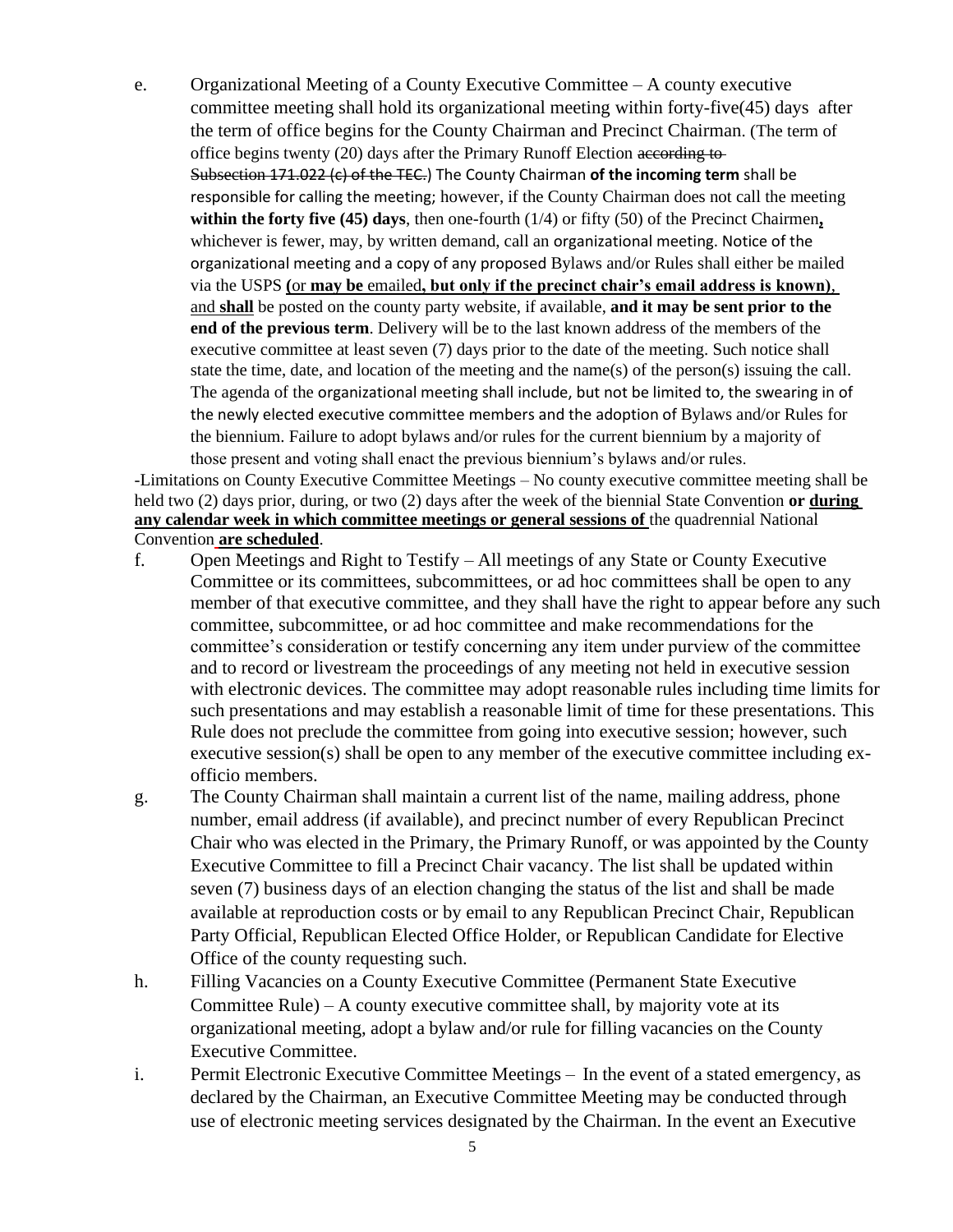Committee Meeting is held electronically, the electronic meeting must allow for the real time sharing and viewing of committee documents, including the current motion, any amendments to that motion, and any reports that the committee considers.

j. Removal of County Chairman for Abandonment of Office or Ineligibility – If the County Executive Committee (CEC) by a majority vote of the full body, finds that a county chair has failed to perform their duties is in violation of Texas Election Code 171.029 or is no longer eligible for office as required by Texas Election Code 141.001, the CEC shall send a resolution and supporting documentation to the SREC officials committee to begin an official review for remedy. Nothing in this rule prohibits any person affiliated with the Republican Party of Texas from causing a resolution to be considered by the State Republican Executive Committee as outlined in Texas Election Code section 171.029(c). The County Chairman being reviewed must be notified at least seven (7) days in advance of any meeting concerning his or her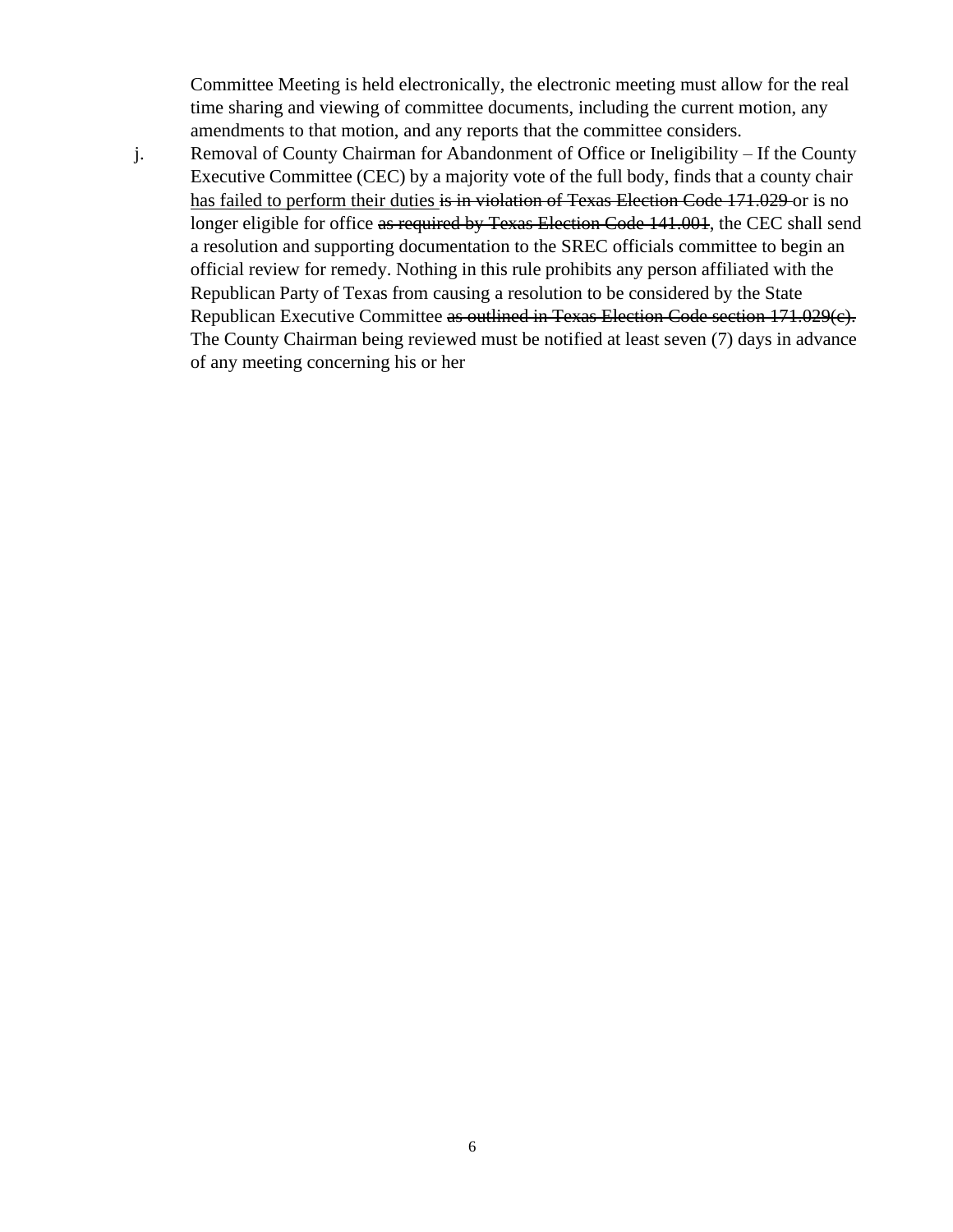removal and must be offered the opportunity to present his or her own defense before a vote on removal is taken.

- k. No member of a State Executive Committee, County Executive Committee, or State Convention Committee may vote on any issue for which the member is a registered lobbyist or has a substantial interest, as defined by the Local Government Code Title 5 subtitle C section 171.002, with respect to the issue to be voted upon.
- l. SREC Officials Committee Mediation of Disputes County Chairmen or County Executive Committees may elect to submit disputes between them to the SREC Officials Committee for mediation in lieu of litigation. The SREC Officials Committee may elect to accept or decline the role of mediator on a case-by-case basis.
- m. Elected Party Officials' Misconduct in Office A Precinct Chair, County Chair, or SREC member may deemed to be derelict in the execution of his or her responsibilities in office, by:
	- 1. Failing to perform statutory duties; or
	- 2. Failing to attend two (2) consecutive statutory Executive Committee Meetings; or
	- 3. Embezzling County Executive Committee funds; or
	- 4. Being convicted of election fraud; or
	- 5. At least three other documented instances of sufficiently egregious conduct that the Republican Party in that county or Senatorial District is subjected to public disgrace.

The Elected Party Official being reviewed must be notified at least seven (7) days in advance of any meeting concerning his or her sanction and must be offered the opportunity to present his or her own defense before a vote on sanction is taken.

Regarding a Precinct or County Chair, a written complaint signed by at least sixty percent (60%) of the voting membership of the County Executive Committee, or regarding an SREC member, a written complaint signed by at least sixty percent (60%) of the voting membership of the District Executive Committee, shall be forwarded to the Officials Committee of the SREC. If the Officials Committee finds the complaint has merit, the Officials Committee shall conduct a hearing on the conduct of the Precinct or County Chair, or SREC member, and shall forward a recommendation to the State Chairman to pursue appropriate remedy.

- n. All proposed disciplinary (including censure) actions by a County Executive Committee that have continuing effect, under these rules shall be in writing and shall be included by the Chairman on the agenda of the notice of meeting posted in compliance with the rules of the County Executive Committee. Upon receipt of a resolution regarding censure from a County Executive Committee, the Chairman of the Republican Party of Texas shall cause consideration of the resolution to be included on the agenda at the next scheduled meeting of the State Republican Executive Committee (SREC). Both bodies shall send the subject of the disciplinary action (including censure) notice by certified mail at the same time as the notice of meeting is posted.
- o. Per Texas Election Code 171.022, The voting members of the County Executive Committee are the County Chairman and Precinct Chairman. The County Party may adopt rules allowing an SREC member who does not live in the same County to be is a nonvoting

ex-officio member, and An SREC member who is not the County Chairman or a Precinct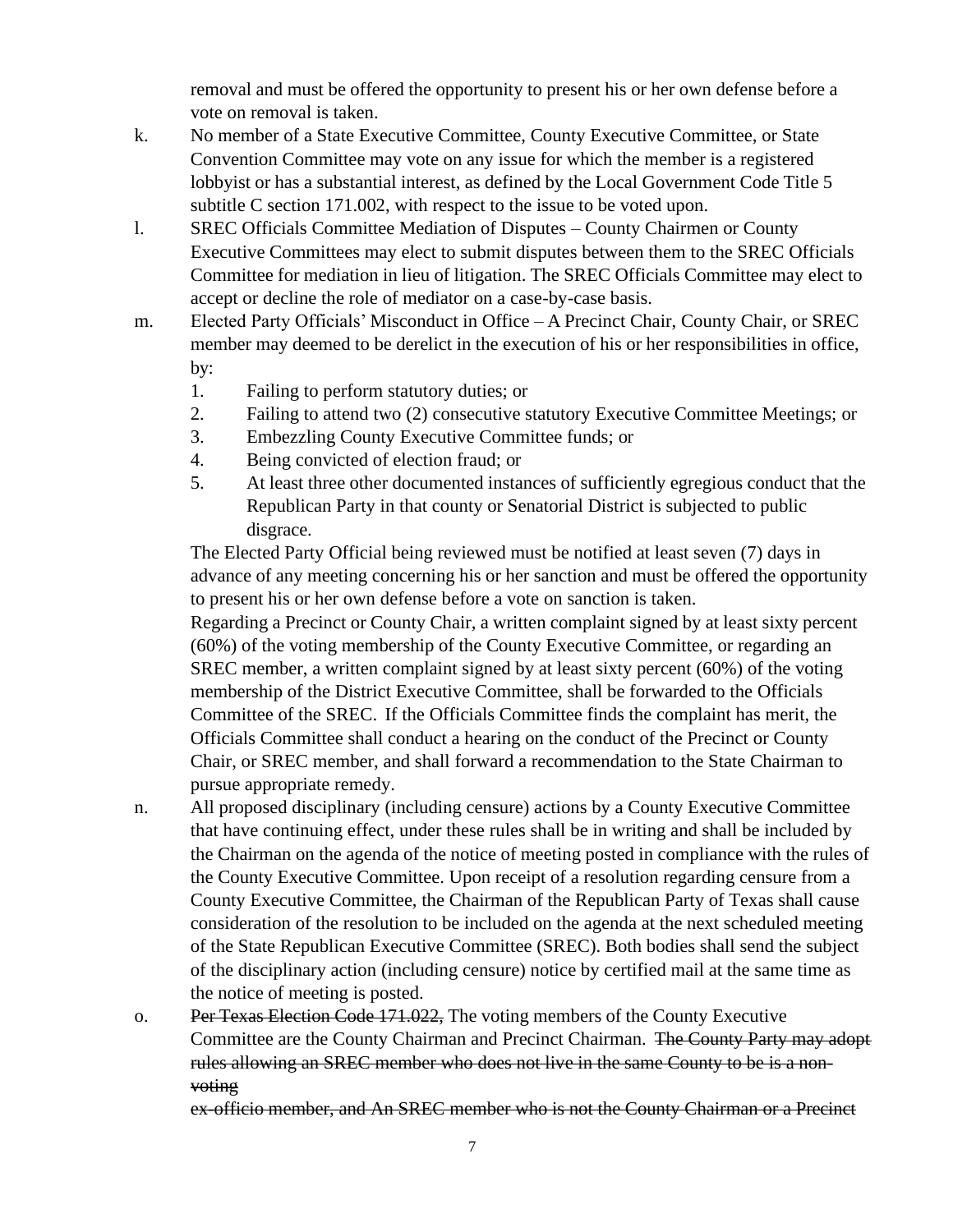Chairman of the same county may not make motions or vote in that County's Executive Committee meetings. An SREC member is a non-voting ex-officio member of the CEC of every county with territory in his or her district, without the right to make motions. This rule shall not remove the SREC member's right to vote or make motions in his or her home county if an SREC member is a precinct or county chair in that county.

# **Rule No. 8A – Petition Required for County Chairs in Certain Counties**

(Permanent State Executive Committee Rule) – Persons filing for the office of County Chair in a county with a minimum of eight (8) incumbent precinct chairmen shall include a nominating petition containing the signatures of at least 10 percent of the incumbent precinct chairs serving on the County Executive Committee, or two (2) – whichever is greater, using a form of promulgated by the Republican Party of Texas. The nominating petition shall contain the candidate's sworn oath that each of the signatures thereon is of an incumbent Precinct Chair and was signed in the presence of the candidate. Any county executive committee of a county with a population of fewer than 300,000 may, by majority vote, opt out of this requirement.

### **Rule No. 9 – Executive Committee Quorum**

- a. Non-Statutory Business and Filling Vacancies At County or District Executive Committee meetings, one-fourth (1/4) of the membership, excluding vacancies, shall constitute a quorum for conduct of non-statutory business. As provided by Section- $171.024(c)$ , TEC, The SREC has designated one-fourth (1/4) of the membership, excluding vacancies, or such greater percentage, not to exceed a majority of the membership, as may be specified in County Executive Committee Bylaws and/or Rules as the quorum for filling vacancies on County Executive Committees (Permanent State Executive Committee Rule). At SREC meetings, the quorum for conduct of non-statutory business shall be in accordance with the SREC Bylaws. If the quorum provided above is not present at any executive committee meeting, then only statutory business (called for by the TEC) may be transacted at a meeting.
- b. Statutory Business At SREC, County or District Executive Committee meetings, a quorum for conduct of statutory business (called for by the TEC) shall consist of those members present.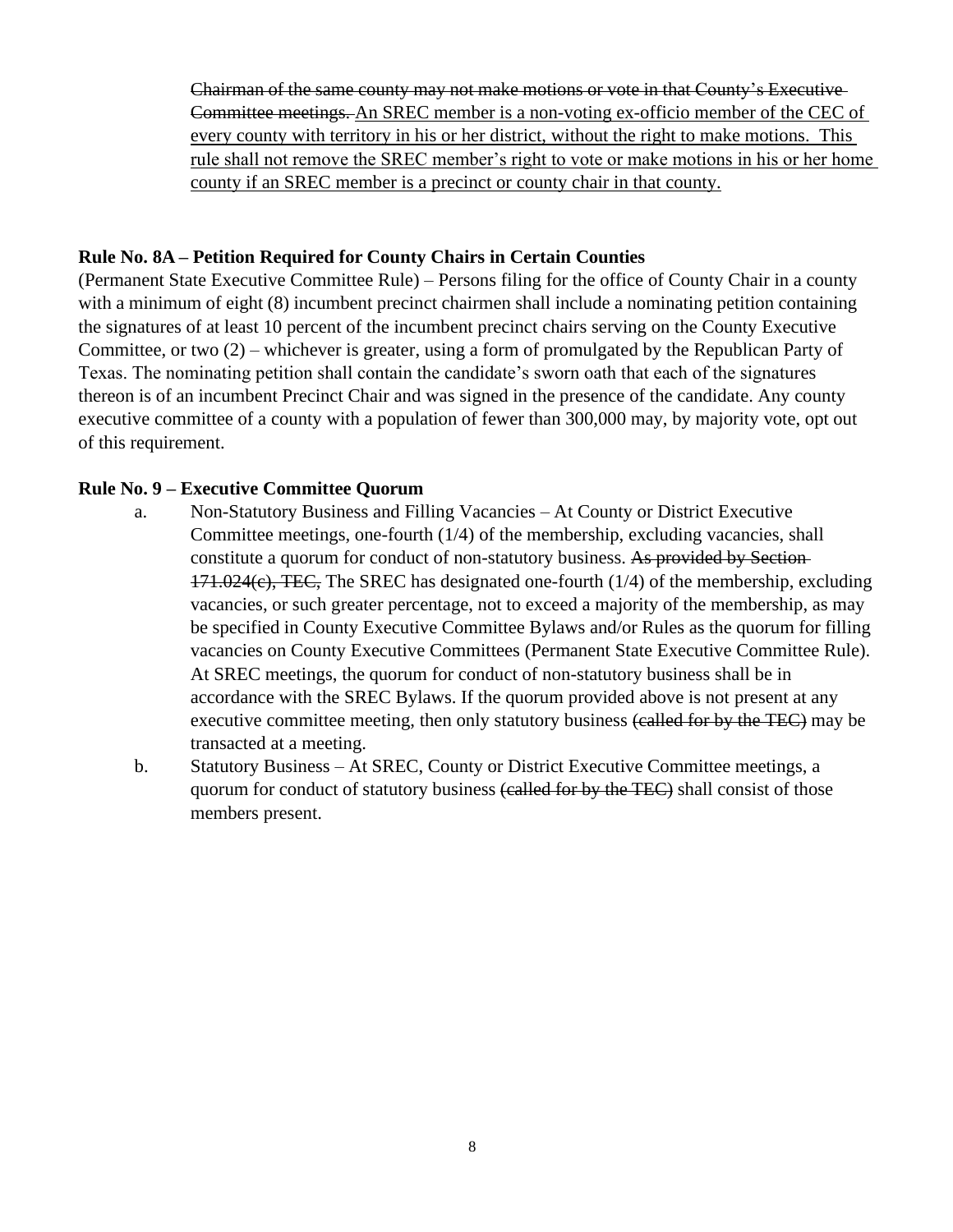# **GENERAL RULES FOR ALL CONVENTIONS**

# **Rule No. 10 – Supplementary Convention Rules**

- a. Any convention may adopt temporary or permanent rules which supplement these Rules, as long as such supplemental rules do not conflict herewith.
- b. Any convention committee may adopt supplemental rules related to its proceedings provided that such rules do not conflict with these rules or any supplemental rules adopted by the convention.

# **Rule No. 11 – Convention Officials Listed – Challenge**

- a. Convention Officials The officers of any convention, whether it be in temporary or permanent organization, shall consist of a Chairman, a Secretary, a Sergeant-at-Arms, and such other officers as the Chairman may deem necessary. The Secretary and the Sergeant-at-Arms shall have the power to appoint assistants. The permanent officers, except parliamentarian, shall be elected or appointed from among the convention delegates.
- b. Challenge Any officer or committee chairman of any convention, whether it be in temporary or permanent organization, who intentionally violates the Rules of the Republican Party of Texas or the directives of the TEC, shall be subject to a challenge filed under the provisions of Rule No. 27; and if such challenge is upheld by the Convention which hears the challenge, that officer or committee chairman shall be removed from serving as a delegate to any convention of the Party at any level for the rest of the year.

# **Rule No. 12 – Resolutions Authorized – No Unit Rule**

Any convention may express its sense on an issue by adopting a resolution on that issue; however, the use of the unit rule (whereby the entire delegation votes as a unit not recognizing the minority votes within the delegation) or the practice of giving binding instructions to the delegates shall not be permitted at any level of the convention process.

# **Rule No. 13 – Convention Quorum – Adjournment**

- a. Precinct Convention There shall be no quorum to convene or continue a Precinct Convention.
- b. County or Senatorial District Convention A quorum to convene a County or Senatorial District Convention shall consist of a majority of the delegates registered as attending. Thereafter, a quorum shall be considered present as long as:
	- 1. The number of votes represented by delegates in attendance comprises more than fifty percent (50%) of the total voting strength of the Convention;
	- 2. A majority of the seated precincts are present; and
	- 3. One-third (1/3) of the seated delegates are present.
- c. State Convention A quorum to convene the State Convention shall consist of a majority of the delegates registered as attending. Thereafter, a quorum shall be considered present as long as:
	- 1. The number of votes represented by delegates in attendance comprises more than fifty percent (50%) of the total voting strength of the Convention;
	- 2. A majority of the seated districts are present; and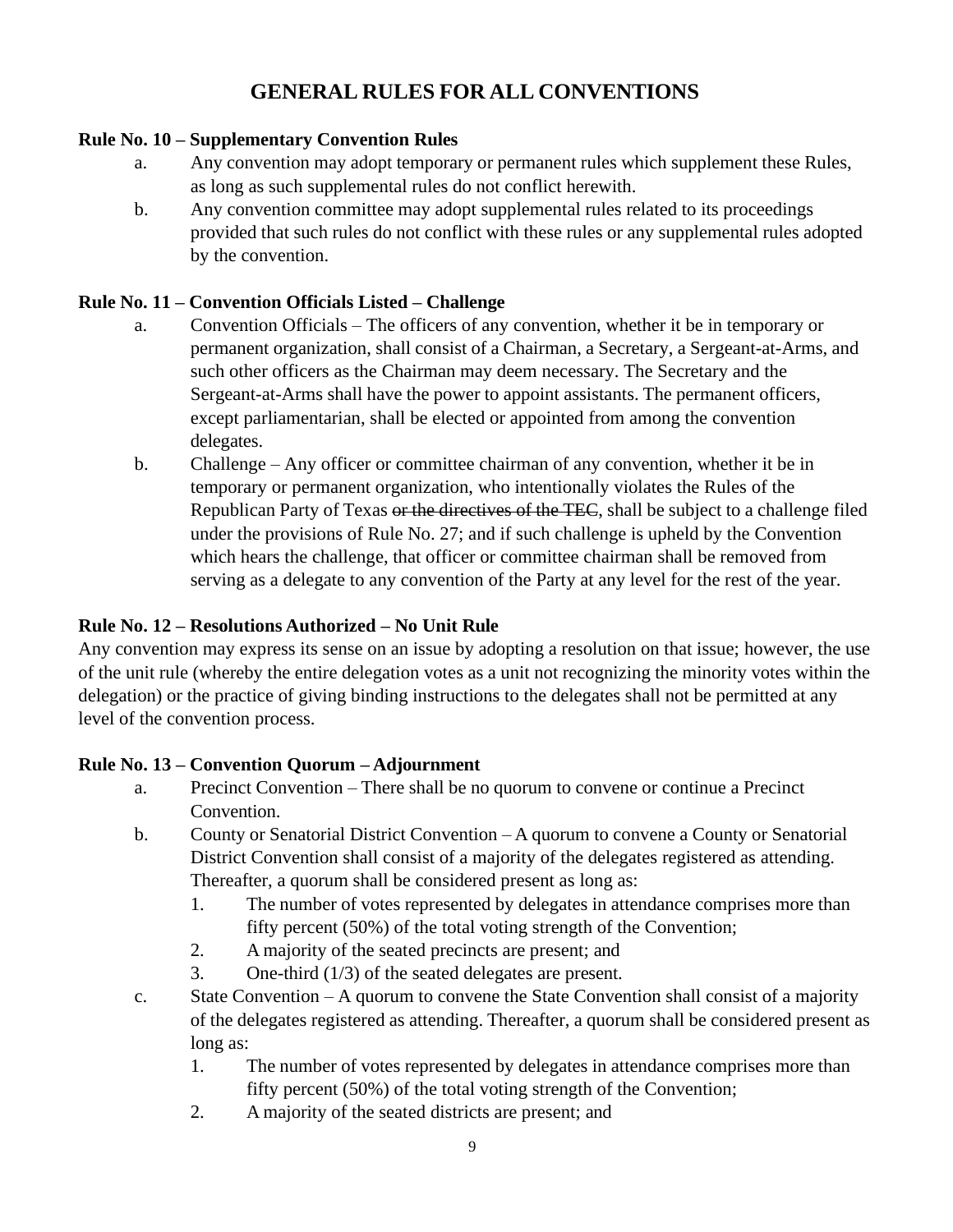- 3. One-third (1/3) of the seated delegates are present.
- d. Adjournment In order to adjourn a convention for lack of a quorum, the Chair shall verify the absence of a quorum, using the aforementioned criteria, and such verification shall be made part of the convention minutes.
- e. No quorum shall be required for consideration of the report of a nominations committee or for the election of delegates and alternates.
- f. A convention by majority vote may adopt rules to utilize an electronic system for determining which delegates and alternates are present.

#### **Rule No. 14 – Open Meeting and Right to Testify**

- a. All meetings of any convention, committee, or subcommittee, whether it be in temporary or permanent organization, shall be open to any delegate or alternate to that convention, any State or County Republican Party Officer, any elected Republican Public Officeholder, or any Republican Candidate. All the foregoing shall have the right to record or livestream the proceedings with digital devices, except the proceedings of any Nominations Committee. These same people shall have the right to appear before any convention committee or subcommittee and make recommendations for the committee's consideration or testify concerning any item under purview of the committee. The committee may adopt reasonable rules including time limits for such presentations and may establish a reasonable limit of time for these presentations. This privilege shall include delegates and alternates under challenge at any convention pursuant to Rule No. 35. Nothing in this Rule shall be construed as to prohibit individual committee members, whether they be in temporary or permanent organization, from communicating with one another about business to come before their committee, in any manner they choose, prior to the convening of their first committee meeting or at any other time outside of their official committee meeting or meetings. Notice of any meetings of any temporary committee or subcommittee of any County or Senatorial District Convention shall be posted on the preferred digital platform(s), if any, as decided by the CEC, at least twenty-four (24) hours prior to the date of the meeting. If the notice is not posted as prescribed, the committee can only convene on the day of the convention. No executive session shall be held by any convention, convention committee, or convention subcommittee.
- b. An official video recording or livestream may be made of all general sessions and any meetings of any committee of the State Convention, whether it be in temporary or permanent organization.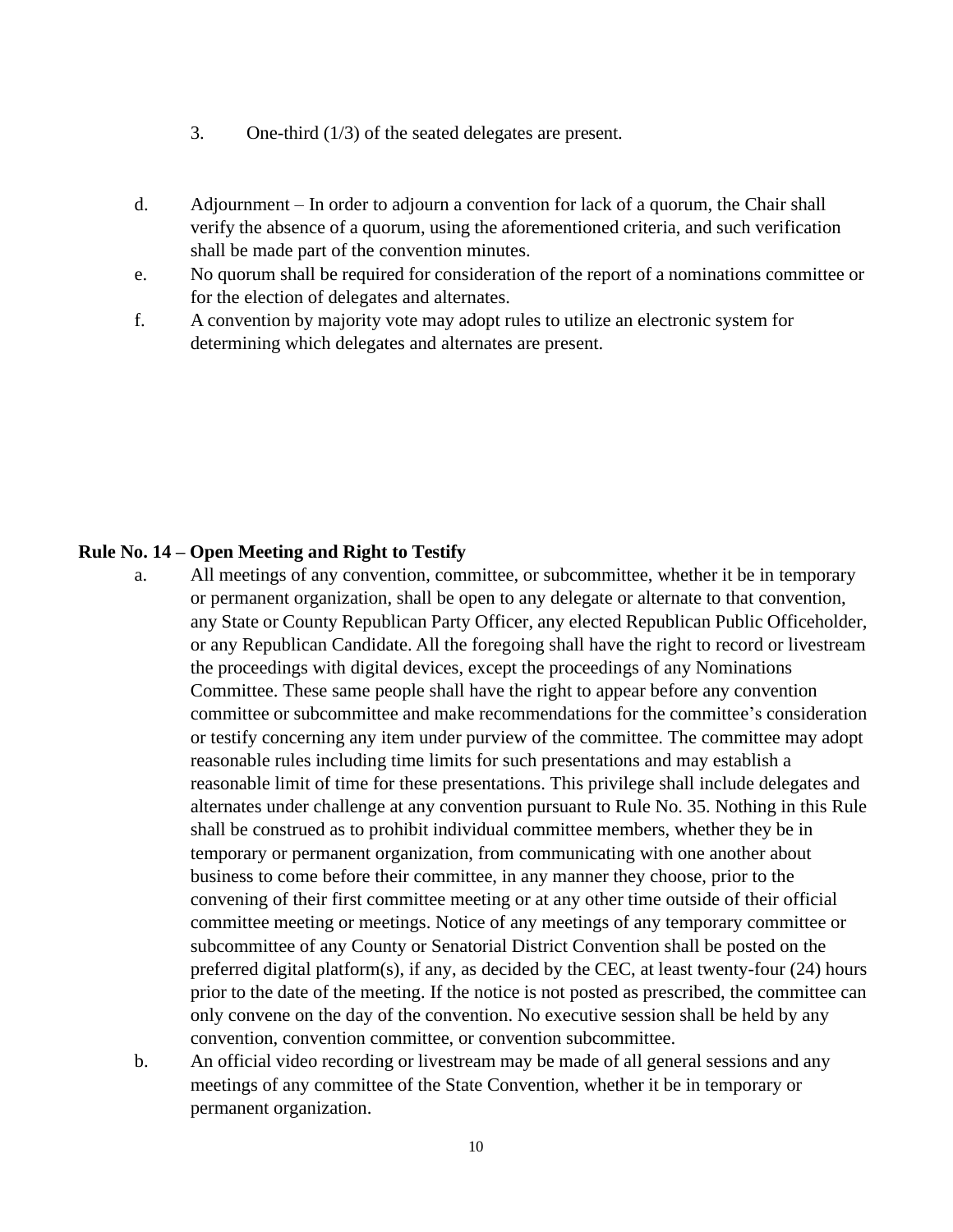# **Rule No. 15 – Identification Required**

Any persons present at any convention must identify themselves when requested to do so by any Sergeant-at-Arms or any other officer of the convention.

# **Rule No. 15A – Distribution of Literature**

Literature may be freely distributed in any State or County/Senatorial District Convention or Caucus, provided that the items being distributed display the name of the person or organization that paid for the literature. Any such literature distributed without the name of the person or organization that paid for the literature shall be removed.

# **Rule No. 16 – Previous Question**

a. Previous Question – At any convention, when the previous question has been moved and seconded and is sustained by a majority vote, the question shall be deemed to have been called and a vote shall occur upon the pending question, except as provided in Section b of this Rule. Previous Question – At any convention, when the previous question has been moved and seconded and is sustained by a two-thirds (2/3) majority vote, the question shall be deemed to have been called and a vote shall occur upon the pending question, except as provided in Section b of this Rule.

a.

- b. Exception At any convention, a motion to move the previous question or to close nomination concerning any election, including the election of delegates and alternates, shall not be in order until there has been reasonable opportunity for additional nominations, debate and/or amendment.
- c. State Convention Committees Any State Convention committee or subcommittee may by a two-thirds (2/3) vote adopt a rule allowing the motion for the previous question.

# **Rule No. 17 – Debate**

- a. Main Motions No delegate shall speak more than five (5) minutes on a main motion without the general consent of the Convention, nor shall a delegate speak more than once on the same motion without general consent.
- b. Amendments and Secondary Motions No delegate shall speak more than three (3) minutes on any amendment or debatable motion subsequently made while a main motion is pending without the general consent of the Convention; nor shall a delegate speak more than once on the same motion without general consent.
- c. Committee Reports The delegate making the committee report and the delegate making the minority report of any convention committee may speak on such report for up to ten (10) minutes, and may then answer legitimate questions asked by any delegate relating to such report.
- d. Limiting Debate Any Convention, by majority vote, may limit or extend equally the time and the number of speakers for each side of a debatable motion.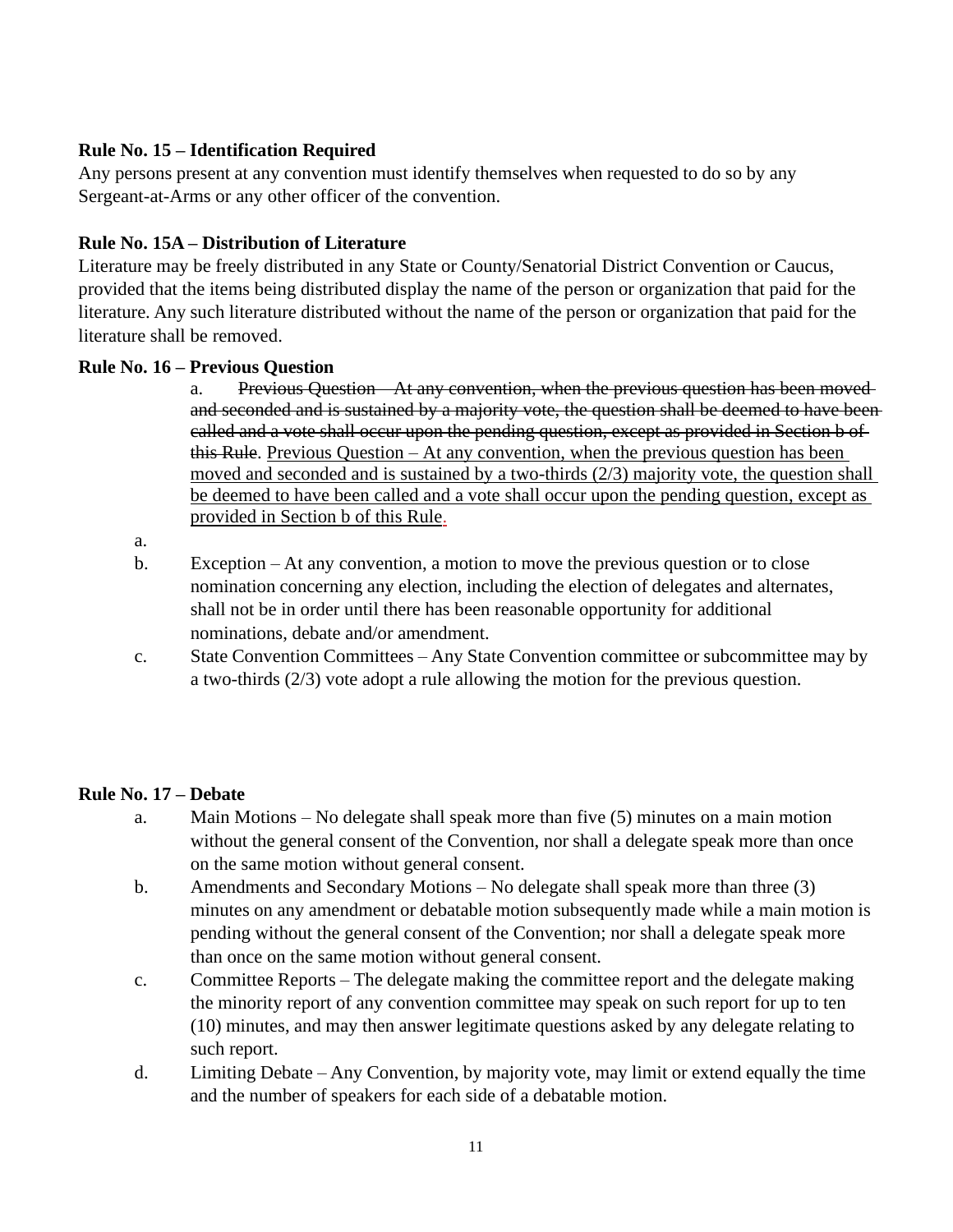# **Rule No. 18 – Voting Strength – Number of Delegates**

The Convention will continue to enjoy its full strength in the cases of preceding Conventions not electing all delegates to which it is entitled. No Convention shall elect fractional delegates; i.e. no Convention shall elect more delegates or alternates than the number to which it is entitled.

# **Rule No. 18A – No Amendments after Adjournment**

The minutes of any precinct, county, or senatorial district convention may not be amended to add any delegate or alternate, or strike any elected delegate or alternate after adjournment of that convention.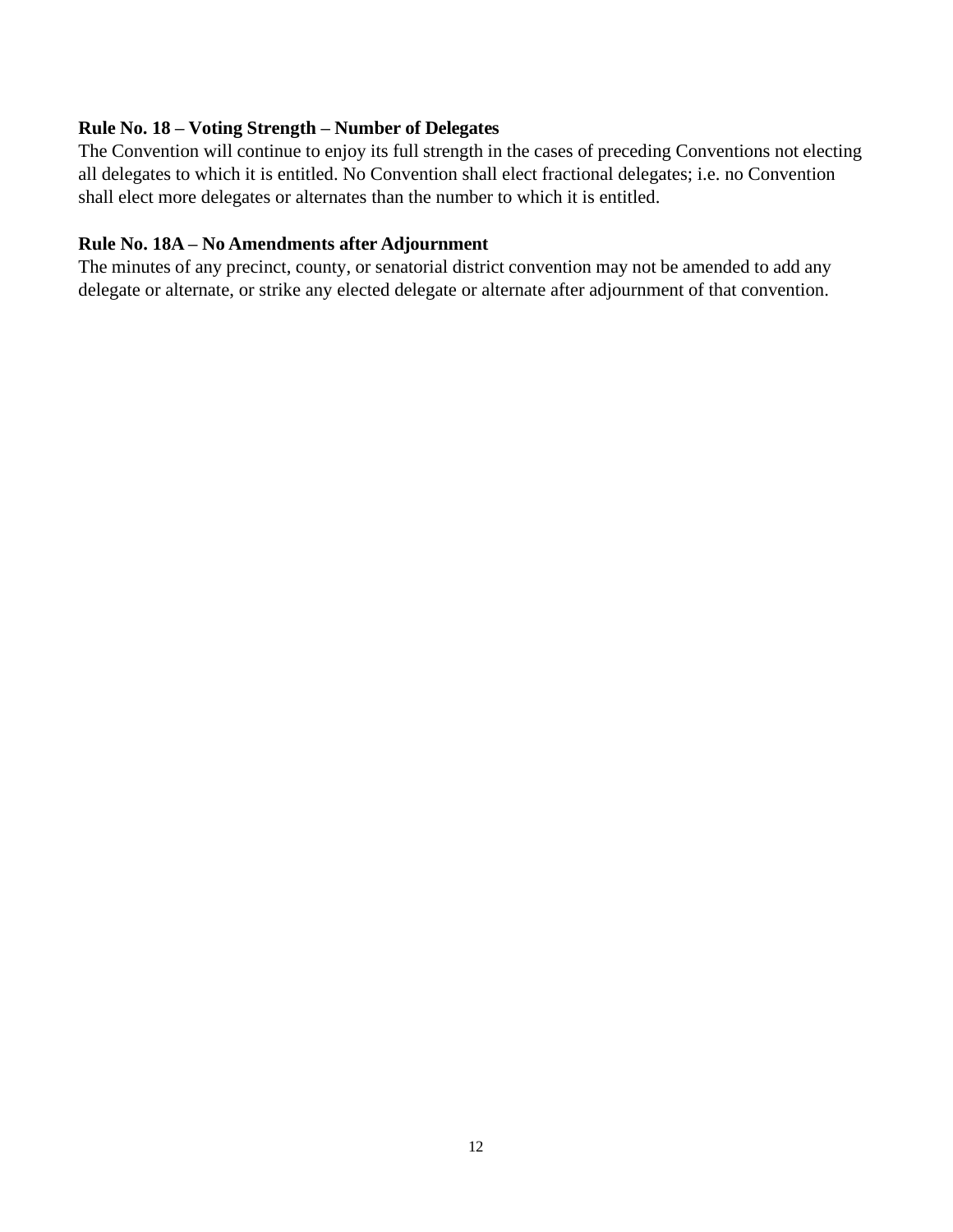# **GENERAL RULES FOR PRECINCT CONVENTIONS**

# **Rule No. 19 – Date, Time and Place for Precinct Conventions (Permanent State Executive Committee Rule)**

On or after the first Tuesday in March, for each even numbered year, Precinct Conventions shall be held for each precinct at the date, time and place designated by the County Executive Committee or, in its failure to act, the County Chairman; provided that the place of such convention shall be large enough to accommodate the expected number of participants and must meet the same requirements for access by the elderly and persons with physical disabilities as a polling place. If a County Executive Committee fails to allocate its precinct delegates or to send the precinct redistricting data to Republican Party of Texas five (5) days prior to the precinct convention, then the chair of each precinct convention shall call the convention to order, recess to the call of the chair, and immediately notify the Republican Party of Texas for further instructions.

### **Rule No. 20 – Qualifications for Participation**

The only qualifications for participation in a Precinct Convention, being an officer of such convention or being elected a delegate to the County, Senatorial District, or State Conventions shall be that the person must be a registered voter of that precinct or a resident of that precinct who is eligible to vote a limited ballot and shall have established Party affiliation. Party affiliation may be established by voting in the Republican General Primary or by other means as prescribed by law, provided the person has not been disqualified under this Rule or Rule No. 11. A person who wishes to serve as a delegate or alternate must have fulfilled the requirement of Party affiliation at the time of election. For the purposes of participation in a convention, a person's residence as indicated by their current voter registration certificate or electronic records provided by their county voter registrar, is determinative. A person's residence for the purpose of conventions in a particular year is fixed as of the date of the General Primary Election, even if the person subsequently moves to a different precinct or district. A Precinct Chairman, or person acting in the absence of the Precinct Chairman, who convenes the Precinct Convention earlier than the hour determined by the county executive committee shall be subject to challenge by any Republican General Primary voter in the precinct through the method outlined in Rule No. 27; and if the challenge is upheld by the County or Senatorial District Convention, such person shall be removed from serving as a delegate or alternate to any convention at any level throughout the remainder of the year. Children whose parents or guardians are participants in a Precinct Convention may attend the convention if space permits, but may not participate or disrupt. If there was no Convention held at the Precinct, Senatorial District, or County level, no Delegates or Alternates are qualified to participate in the next higher level convention from that Precinct, Senatorial District, or County.

#### **Rule No. 21 – Agenda for Precinct Conventions**

The agenda for each Precinct Convention shall include the following order of business:

- a. Call to order at the appointed hour by the Precinct Chairman or other participant if the Precinct Chairman is not present.
- b. Preparation of a list of and announcement of number of qualified participants present.
- c. Announcement of agenda and basic rules of procedure.
- d. Election of the permanent officers of the convention by majority vote.
- e. Announcement of County or District Convention and of temporary committee meetings, if known.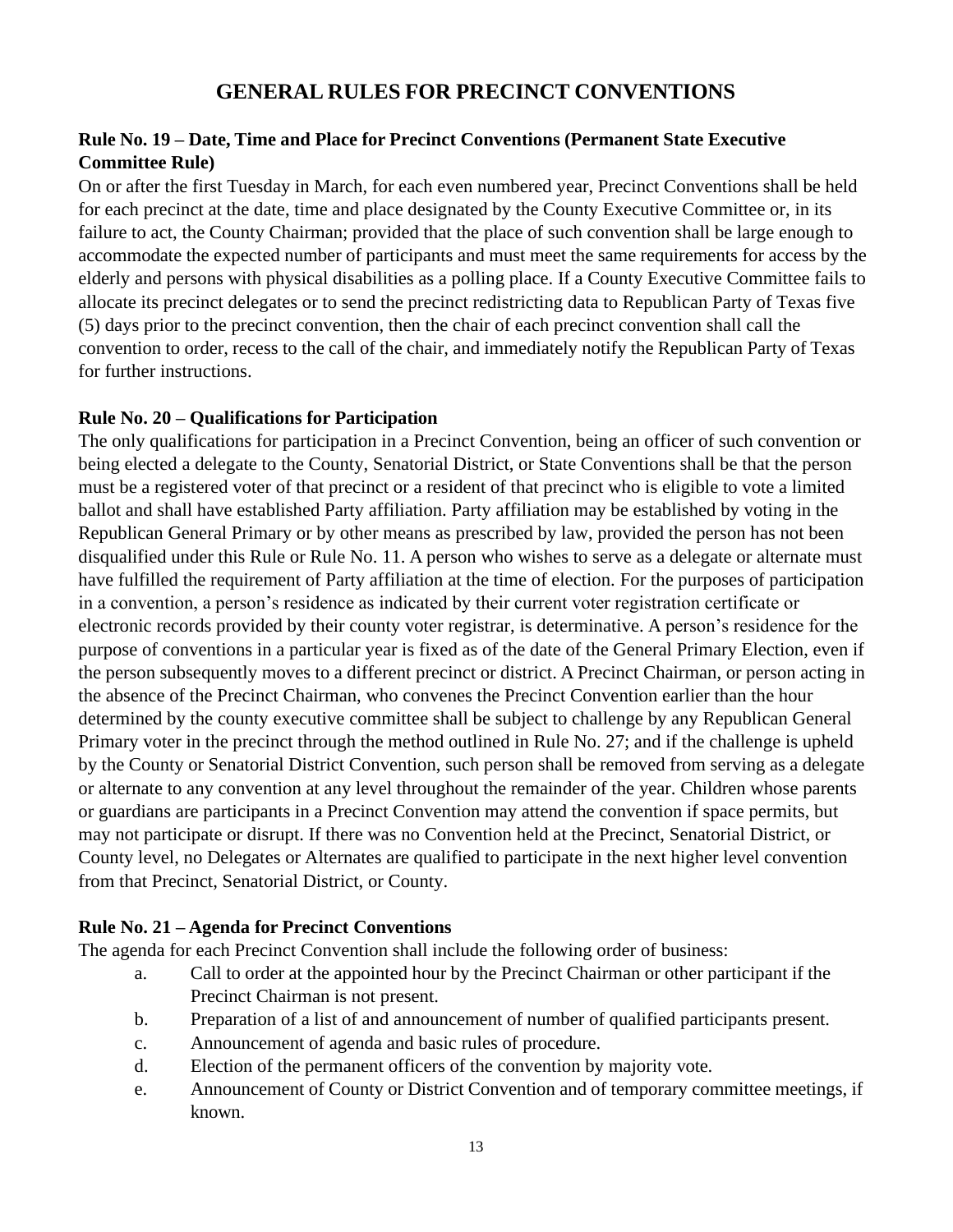- f. Election of delegates and alternates to County or Senatorial District Convention, as the case may be, by majority vote, and certification of eligibility of each delegate and alternate by the Precinct Convention Secretary, where the primary voters list is available.
- g. Resolutions.
- h. Other business.
- i. Adjourn.

### **Rule No. 22 – Chairman's Responsibilities**

- a. Written or Electronic Records The Permanent Chairman of the Precinct Convention shall be responsible for seeing that an accurate written or electronic record is prepared of all convention proceedings, including:
	- 1. The minutes of the Precinct Convention.
	- 2. The list of participants and their residence addresses and towns.
	- 3. The list of delegates and alternates elected to the County or Senatorial District Convention with residence addresses and towns.
	- 4. All resolutions, adopted or not adopted.
- b. Inspection of Records The written record shall be signed by the Permanent Chairman of the Precinct Convention and made available for inspection and additional copying by any participant in the convention for a period of thirty (30) minutes immediately following adjournment of the convention. Upon request, the Permanent Chairman shall certify any correct copy with his or her signature.
- c. Transmittal of Records The Permanent Chairman of the Precinct Convention shall safely transmit to the County Chairman the written or electronic record of all convention proceedings, and one (1) copy of the same. Transmittal may be:
	- 1. Electronic, delivered to the County Chairman's electronic mail address or other website designated by the County Chairman for this purpose, not later than the third (3rd) day after the date of the Precinct Convention if not held on the same day or day immediately preceding the County or Senatorial District Convention. If the Precinct Convention is held on the same day or the day immediately preceding the County or Senatorial District Convention, the Permanent Chairman shall deliver the record not later than thirty (30) minutes prior to the start of the County Convention.
	- 2. By mail, deposited in the mail not later than the second (2nd) day after the date of the Precinct Convention if not held on the same day or day immediately preceding the County or Senatorial District Convention, or
	- 3. In person, delivered not later than the third (3rd) day after the date of the Precinct Convention if not held on the same day or day immediately preceding the County or Senatorial District Convention. If the Precinct Convention is held on the same day or the day immediately preceding the County or Senatorial District Convention, the Permanent Chairman shall deliver the record not later than thirty (30) minutes prior to the start of the County Convention.

In counties that do not hold Precinct Conventions on the same day of, or the day immediately preceding, the County or Senatorial District Convention, and contain multiple Senatorial Districts, the County Chairman shall deliver the original records of each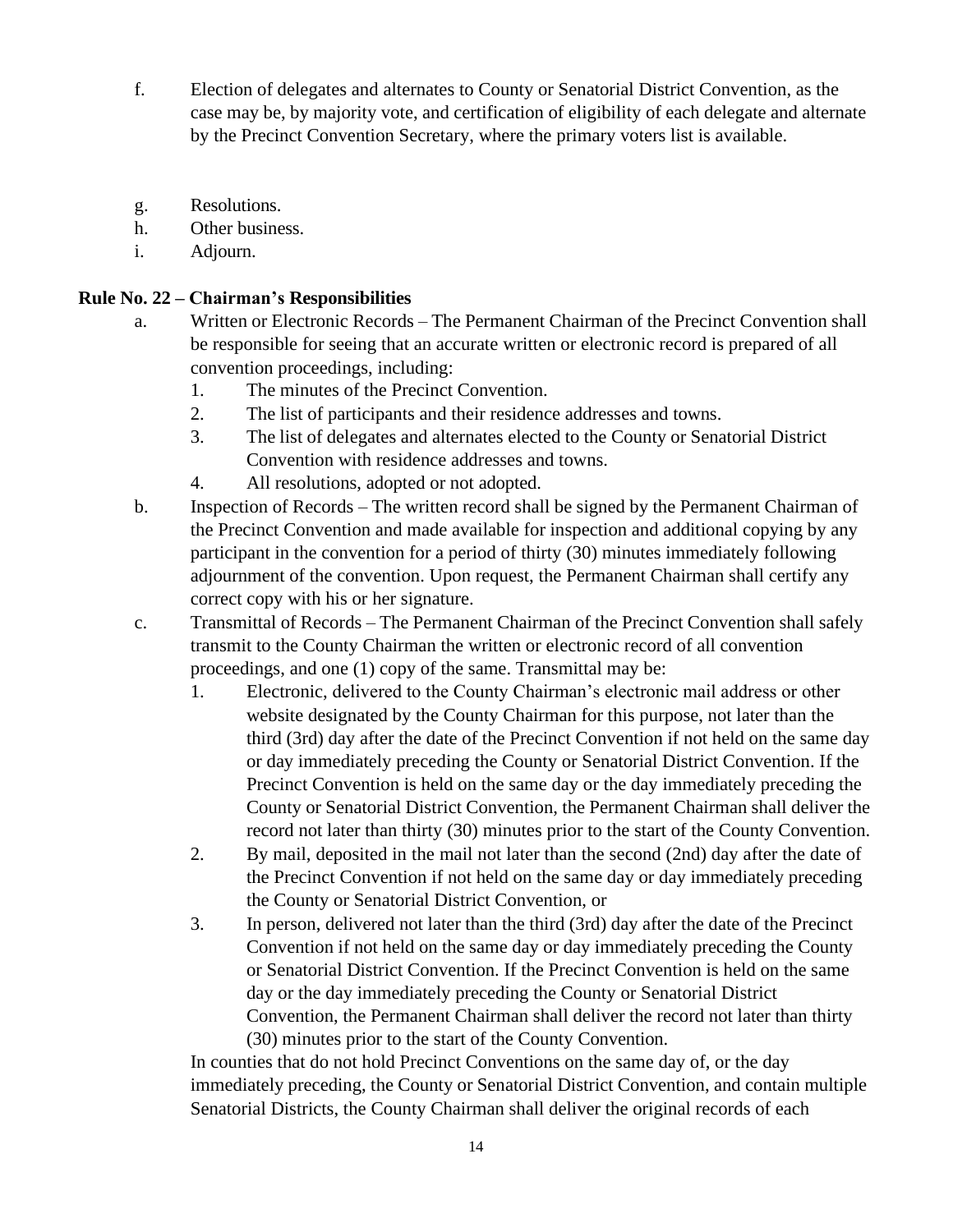Precinct Convention to the Temporary Chairmen of the Senatorial District Conventions not later than the sixth (6th) day after the date of the Precinct Convention. The County Chairman shall deliver any records subsequently received from a Precinct Convention within two  $(2)$  business days after receipt.

d. Preservation of Records – The Permanent Chairman of the Precinct Convention shall preserve a copy of the written or electronic record, which is not a public record, until the end of the voting year.

The County Chairman shall preserve a paper or electronic copy of the written records of each Precinct Convention until the end of the voting year. The copies are a public record, and shall be available for inspection. The County Chairman shall schedule a reasonable time and place for review of the records to occur within seven (7) days of receipt of a written request.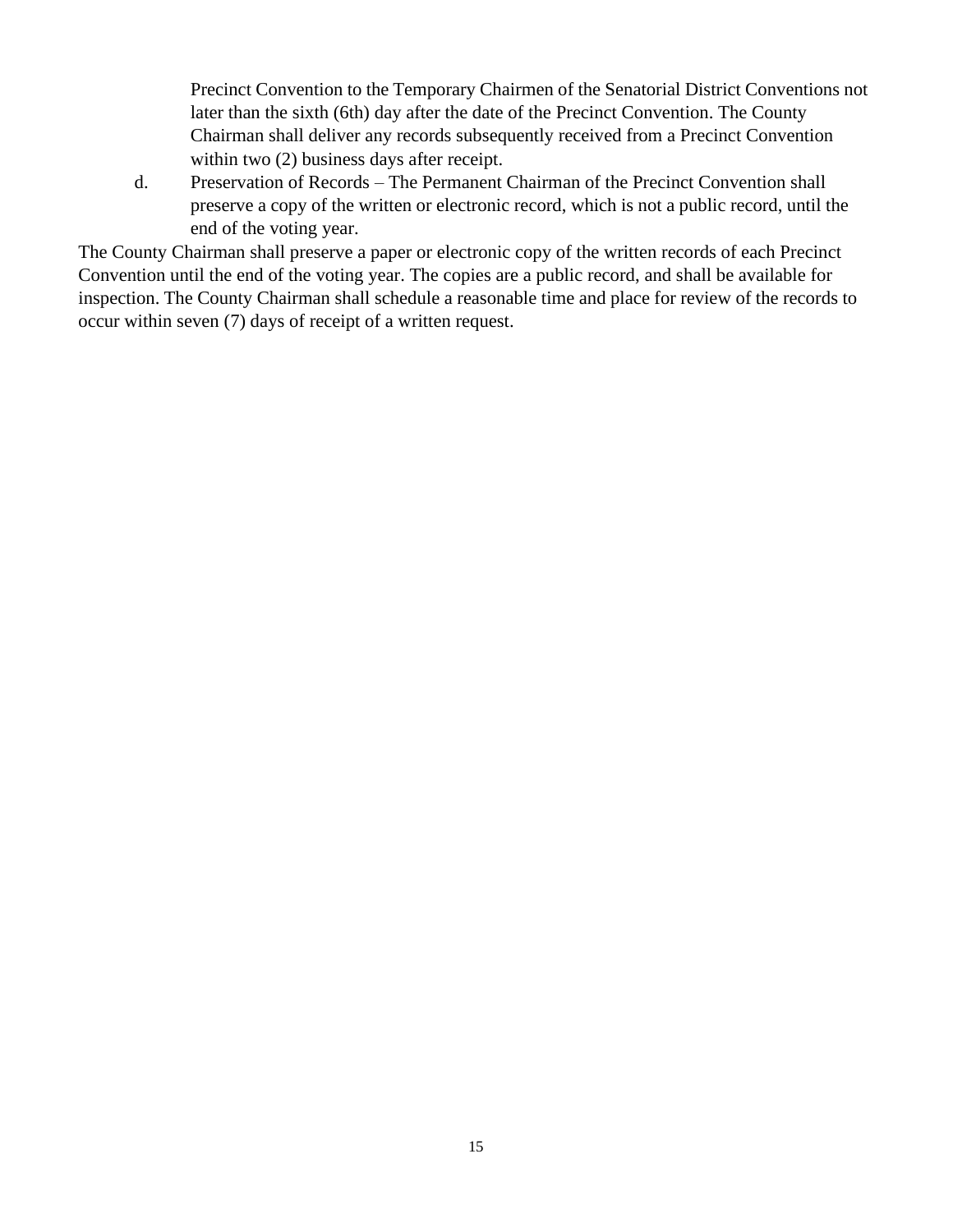# **GENERAL RULES FOR COUNTY, SENATORIAL, DISTRICT AND STATE CONVENTIONS**

# **Rule No. 23 – Convention Resolutions**

- a. At County Conventions or Senatorial District Conventions, all resolutions including those offered by delegates for consideration by the Convention shall be filed with the Secretary of the Convention not later than thirty (30) minutes after the permanent committees are appointed (or elected, if applicable). The Secretary of the Convention shall automatically and without debate cause the resolutions to be referred to the appropriate permanent committee.
- b. At a State Convention, all resolutions including those offered by delegates for consideration by the Convention shall be filed with the Secretary of the Convention not later than thirty (30) minutes prior to the first meetings of the permanent committees. The Secretary of the Convention shall automatically and without debate cause the resolutions to be referred to the appropriate permanent committee.
- c. The Secretary of the Convention, or his or her designee, shall remain available in a publicly announced location easily accessible from the convention floor during the period in which such resolutions can be filed.
- d. All resolutions adopted by the next lower-level convention shall be considered by the committee appropriate to the subject of the next higher-level convention.
- e. A Temporary or Permanent Committee may originate resolutions.

### **Rule No. 23A – Delegate Allocations and Entitlements**

- a. The delegate and alternate entitlements to the County or Senatorial District and State Conventions shall be based on the number of votes cast for the Party's gubernatorial candidate in the most recent gubernatorial general election.
	- 1. Each Precinct Convention shall be entitled to elect one delegate and one alternate to the County or Senatorial District Convention based on a ratio of one (1) for each twenty-five (25) votes and major fraction thereof within the boundaries of the voting precinct and further shown in more detail on the following table, provided that any Precinct Convention shall be entitled to elect at least one (1) delegate and one (1) alternate:

| Votes     | Delegates             | Alternates                  |
|-----------|-----------------------|-----------------------------|
| $0 - 37$  |                       |                             |
| $38 - 62$ | $\mathcal{D}_{\cdot}$ | $\mathcal{D}_{\mathcal{L}}$ |
| 63-87     | 3                     | 3                           |
| 88-112    | 4                     | 4                           |
| 113-137   | 5                     | $\overline{\mathcal{L}}$    |
| etc.      | etc.                  | etc.                        |

2. Each County or Senatorial District Convention shall be entitled to elect one (1) delegate and one (1) alternate to the State Convention based on a ratio of one (1) for each 300 votes and major fraction thereof within the boundaries of the County or Senatorial District and further shown in more detail on the following table,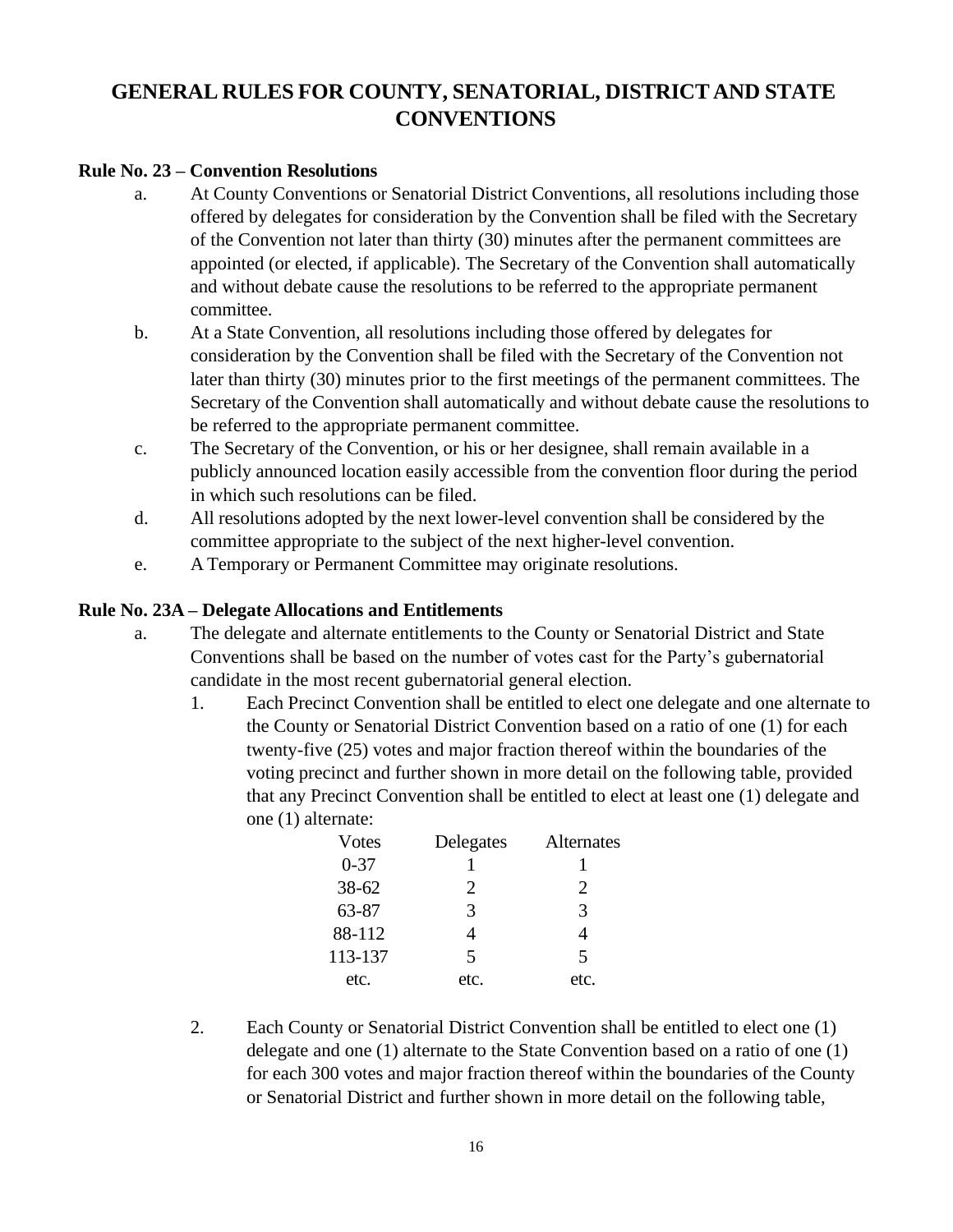provided that any County or Senatorial District Convention shall be entitled to elect at least two (2) delegates and two (2) alternates:

| Votes     | Delegates                | Alternates            |
|-----------|--------------------------|-----------------------|
| $0 - 750$ | 2                        | $\mathcal{D}_{\cdot}$ |
| 751-1050  | 3                        | 3                     |
| 1051-1350 |                          |                       |
| 1351-1650 | $\overline{\mathcal{L}}$ | 5                     |
| etc.      | etc.                     | etc.                  |
|           |                          |                       |

- 3. Each Precinct and County or Senatorial District Convention delegate and alternate delegate entitlement to the State Convention shall be increased or decreased proportionately among all delegations to achieve a State Convention potential delegate and alternate delegate roll of no less than 7,500 delegates and 7,500 alternate delegates and no more than 9,000 delegates and 9,000 alternate delegates to the State Convention.
- b. At the option of the local County Executive Committee (in counties containing only one senatorial district), Senatorial District Executive Committee (in a district comprising only a part of a single county), or the precinct chairs of the precincts residing in a particular senatorial district (for a county that is only partly situated in a senatorial district) by a two-thirds  $(2/3)$  vote of said committee, held no later than the date specified in the TEC for the required drawing for a place on the general primary ballot, the delegate entitlement may be changed to a ratio of one (1) to forty (40) and major fraction thereof, or any ratio in between one (1) to twenty-five (25) and one (1) to forty (40), for that year only if said committee can justify among their peers that it is impractical due to size or availability of space to use the formula permitting the maximum number.
- c. The delegate and alternate entitlement in a presidential election year for a County or Senatorial District Convention which includes more than one (1) Congressional District shall be apportioned among the Congressional Districts in the same manner they are apportioned to the County or Senatorial Districts, provided that the total delegate and alternate entitlement from the County or Senatorial District does not exceed that provided for in this Rule. If the calculation of delegate and alternate entitlements by Congressional District are different from the calculation of delegate and alternate entitlements by County or Senatorial District, the following guidelines shall be used in adjusting the total delegate/alternate entitlements:
	- 1. The delegate and alternate totals shall not be greater than the delegate/alternate calculation for the County or Senatorial District except that any Congressional District shall be entitled to elect at least one (1) delegate and one (1) alternate which may cause the delegate/alternate entitlement for a County or Senatorial District to exceed the total entitlement for the County or Senatorial District by the number of delegates and alternates from one (1) or more Congressional Districts with less than enough votes to get an entitlement of greater than one (1) pursuant to Section a of this Rule, in a presidential election year;
	- 2. Except as provided in Subsection 1 above, if the calculation for delegates and alternates by Congressional District should exceed the number of delegates and alternates by Senatorial District, then the delegate and alternate entitlement to the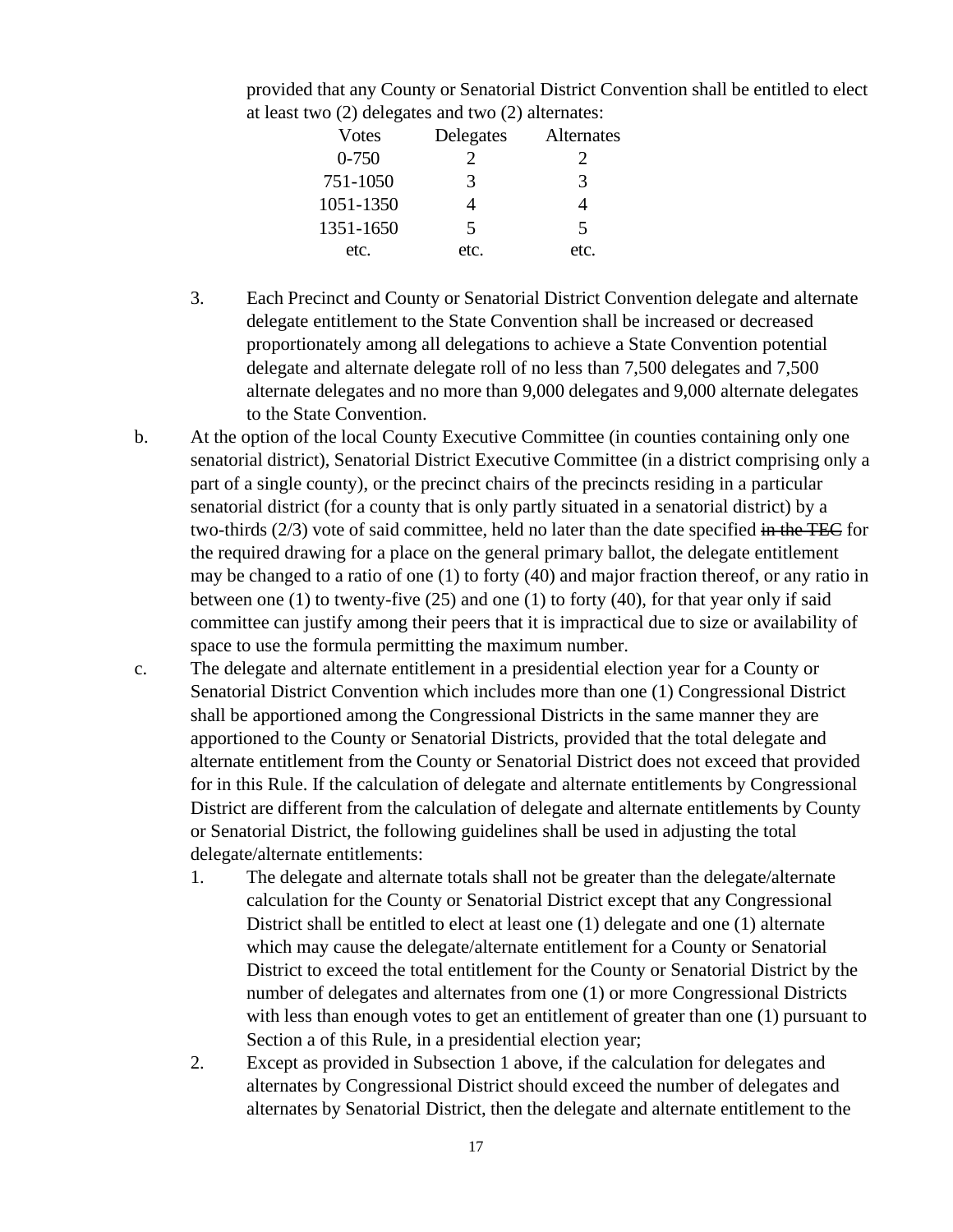Congressional District shall be reduced beginning with the smallest fraction, then continuing to the next higher fraction until the calculations are equal;

- 3. If the calculation for delegates and alternates by Senatorial District should exceed the number of delegates and alternates by Congressional District, then the delegate and alternate entitlement to the Congressional District shall be increased beginning with the highest fraction, then continuing to the next lower fraction until the calculations are equal;
- 4. In a presidential election year, each delegate and each alternate shall have credentials for both the Senatorial District and the Congressional District Caucuses and if a delegate or alternate is not credentialed for both, the delegate or alternate shall not be credentialed for either.
- d. In the event of boundary changes among precincts or districts, or the creation or deletion of precincts or districts since the most recent gubernatorial election, the following rules shall govern the allocation of gubernatorial votes to the changed or newly created precincts or districts.
	- 1. The apportionment of gubernatorial votes to the newly created or changed precincts or districts shall be made using any fair and equitable method for making such determination.
	- 2. The County Executive Committee shall apportion to each precinct the number of votes to be used in allocating the number of delegates and alternates which may be elected by such precincts using any fair and equitable method for making the determination.
	- 3. When the boundaries of a Senatorial District or Congressional District have changed or a new district formed causing a boundary change in an election precinct, the apportionment of gubernatorial votes to each precinct shall be used in allocating the number of delegates to be elected in each affected district.
	- 4. If the County Executive Committee fails to act before the first (1st) day of candidate filing for a place on the General Primary ballot for public office, the SREC shall make such apportionment of the gubernatorial vote to precincts. In an election cycle in which redistricting due to the decennial federal census is required, the following shall apply:
		- (a) Reallocation of precinct delegates by the County Executive Committee shall be completed as soon as practicable after the precinct redistricting information is available.
		- (b) The SREC, in conjunction with RPT staff, shall approve allocations for the new precinct boundaries based on available information and provide the respective allocations to each affected County Executive Committee. Any County Executive Committee which has not made precinct allocations by the time the SREC-approved precinct allocations are received, shall use the SREC-approved precinct allocations.
		- (c) In the event that precinct redistricting information for any county(ies) is not available prior to the SREC meeting immediately preceding the earliest date for Precinct Conventions, the SREC may authorize a formula to be used by RPT staff to be applied to any subsequently acquired precinct redistricting data for said county(ies) and provide the allocation data to the county(ies)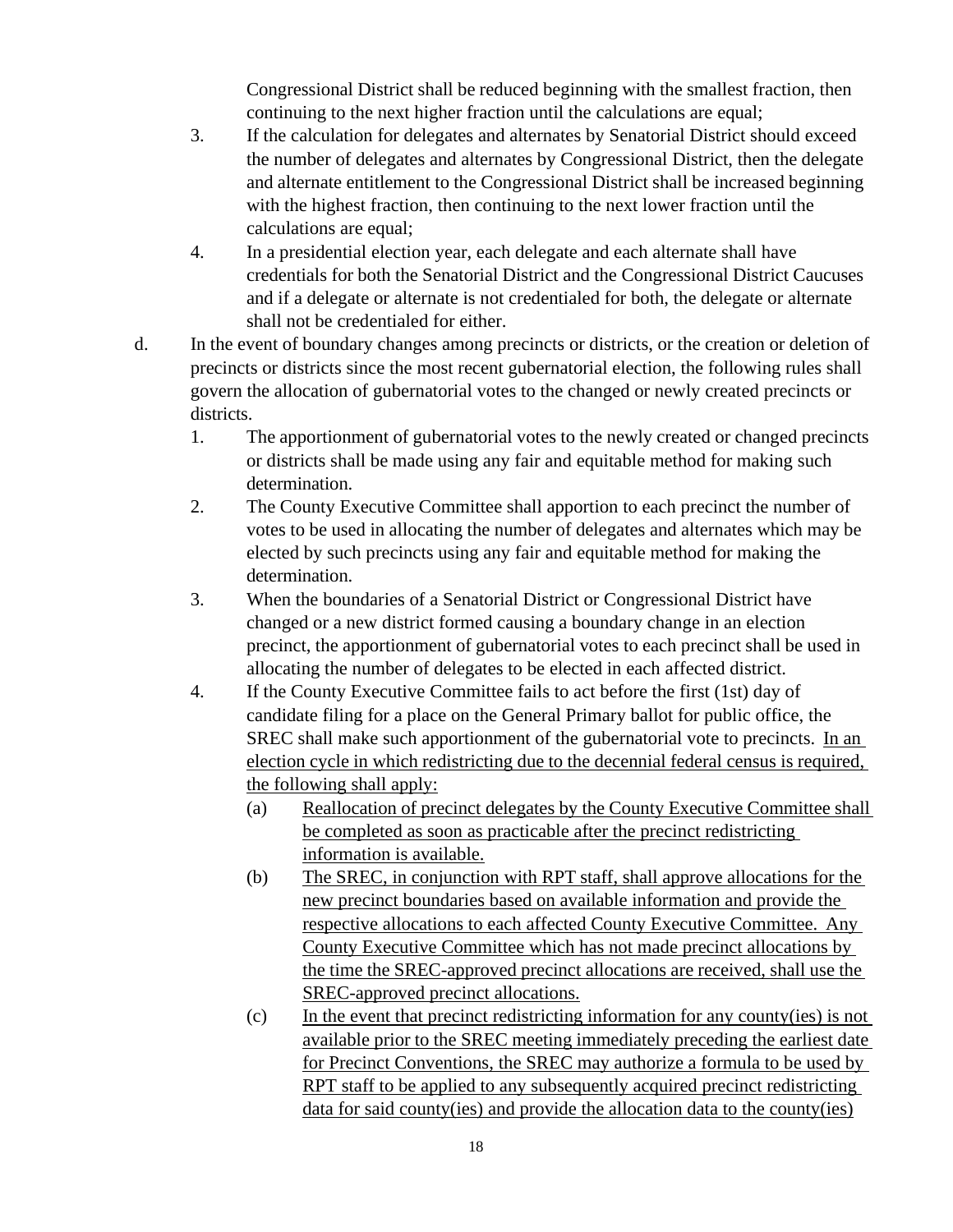which shall be used if the County Executive Committee has not already approved precinct allocations by the time such data is received from RPT.

e. The Permanent Convention Chair of the County Convention or Senatorial District Convention shall send Notice of Election to every Delegate and Alternate to the State Convention. If the Delegate or Alternate provided his or her e-mail address on the Convention roster, Notice of Election may be by e-mail, but if no e-mail was provided the Notice of Election must be mailed to the address on the Delegate or Alternate Exhibit List.

# **Rule No. 24 – Minority Reports of Committees**

At any convention other than a Precinct Convention, a minority report of a committee, shall be presented to the Convention, if a committee member has notified the committee chairman of the intent to file a minority report before the committee adjourns, and if it has been reduced to writing and signed by not less than two (2) or twenty percent (20%) of the members of such committee, whichever is greater, and presented to the chairman of the committee or the convention secretary no later than thirty (30) minutes after the committee adjourns. The committee members signing the minority report shall designate the member to present the minority report to the convention and the convention chairman shall permit that member to present the minority report to the convention and that member shall be permitted to move the implementing motion. In a state convention, if a committee chairman has been notified of a potential minority report before adjournment, and does not remain in the committee room for 30 minutes following adjournment, then the minority report may be presented to the convention secretary during the convention, but before the presentation of the Rules Committee report.

#### **Rule No. 25 – Persons Admitted and Who May Address**

- a. Admittance At any convention other than a Precinct Convention, there shall be admitted to the convention floor only delegates whose names are listed on the temporary roll during the temporary organization or on the permanent roll when adopted by the Convention, alternates seated for absent delegates in accordance with Rule No. 26, past State Chairmen and Vice Chairmen, the present members of the SREC, its officers and employees, the National Committeeman and Committeewoman, past National Committeemen and Committeewomen, properly accredited members of the media, babies of nursing mothers who are delegates, Republican public officeholders, Republican candidates for public office, and persons assisting delegates that have physical disabilities.
- b. Badges The Secretary of the Convention is instructed to issue identification badges in accordance with the above, and the Sergeants-at-Arms shall admit only authorized persons to the convention floor. Seating shall be provided for alternates in the section(s) designated for guests.
- c. Addressing Convention At any convention other than a Precinct Convention, no person other than a Republican Party of Texas official, member of the SREC, or delegate, or alternate seated for an absent delegate in accordance with Rule No. 26, shall address the Convention or Caucus of the convention without the permission of the Chairman or the general consent of the Convention or Caucus of the convention.
- d. At any convention, registration and credentialing shall continue through adjournment.

#### **Rule No. 26 – Seating of Alternates at Any Convention Other Than a Precinct Convention**

a. Order of Seating Alternates – Alternates shall be seated for absent delegates in the order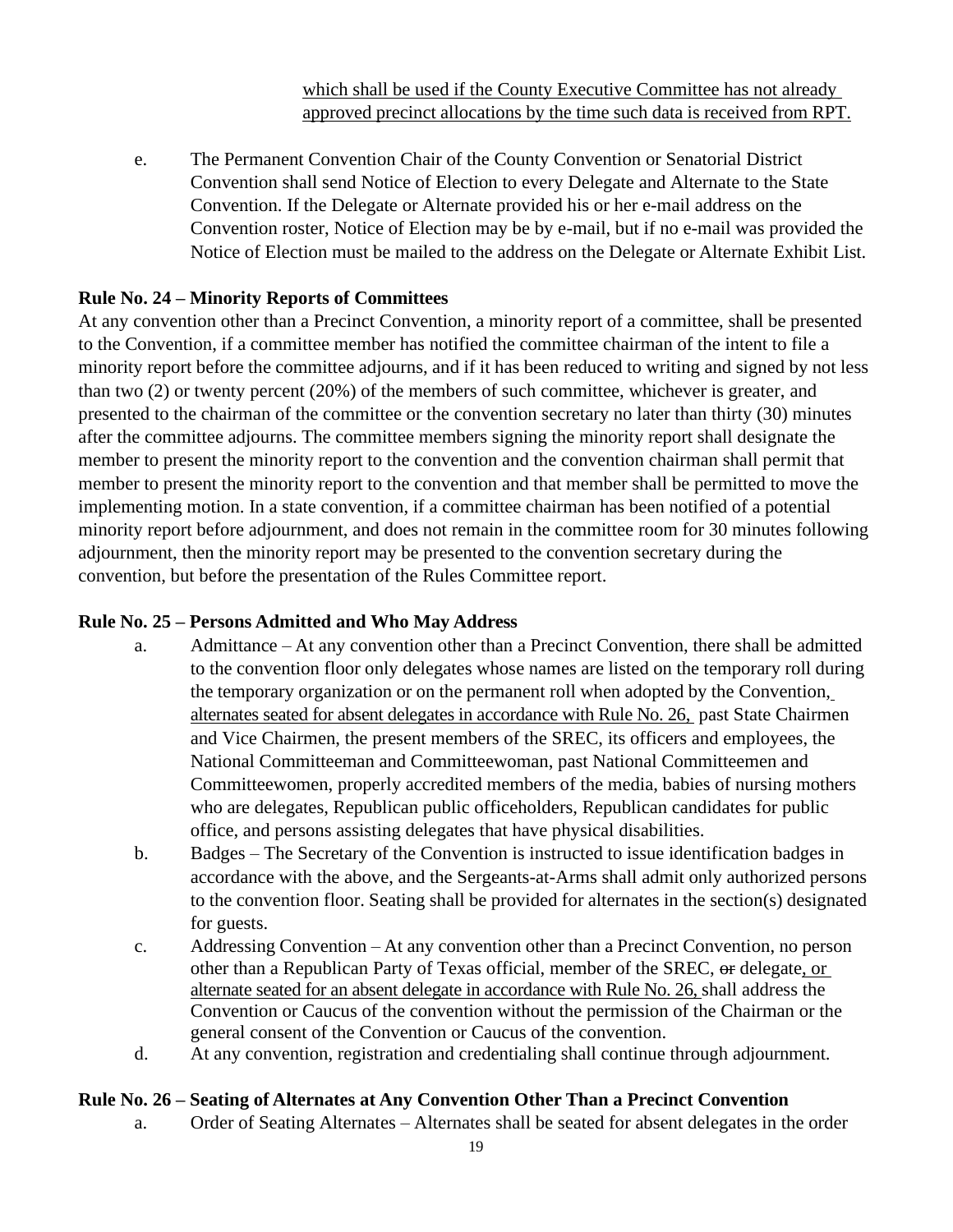listed in the minutes of the convention electing them; however, if instructions are provided by the Convention electing such alternates, said instructions shall be followed in the seating of alternates.

- b. Voting in Caucuses Alternates shall be admitted to all district or precinct caucuses; however, they shall not vote or be provided any privileges of a delegate unless seated for an absent delegate.
- c. Limitations on Using Alternates Alternates shall replace delegates absent from the voting floor only from the same convention electing such alternates.
- d. Timing of Seating Alternates may be seated to replace absent delegates at any time in a convention by the chairman of a delegation and seated alternates shall relinquish their seat upon the return to the floor by the delegate except that:
	- 1. Alternates shall be seated to replace delegates absent from the voting floor prior to the beginning of any vote and shall not be seated or unseated during any vote.
	- 2. In caucuses, alternates shall be seated to replace delegates absent from the voting floor prior to roll call of the caucus or delegation of the caucus and shall not be seated or unseated during the roll call of the caucus or delegation of the caucus.
	- 3. Alternates under challenge pursuant to Rule No. 27 shall not be seated until the challenge is resolved.

# **Rule No. 27 – Challenges to Credentials of Delegates**

a. County or Senatorial District Conventions – The credentials of any delegate or alternate to a County or Senatorial District Convention may be challenged by any person who voted in the Republican General Primary and who resides in the same precinct as the challenged delegate by mailing to the County or District Convention Chairman a written challenge specifying the grounds for the challenge and detailing the specific Rule or Rules alleged to have been violated. The challenge shall be sent via certified or registered mail at least three (3) days before the date of the convention. A copy of this challenge shall be sent by certified or registered mail by the person initiating the challenge to the challenged delegate(s) or alternate(s). The County or District Convention Chairman shall send all challenges to the chairman of the Temporary Committee on Credentials of the convention in question.

# b. State Convention

1. Filing of Challenge – The credentials of any delegate or alternate to the State Convention may be challenged by any person who voted in the Republican General Primary and who resides in the same County and Senatorial District as the challenged delegate or alternate by sending to the State Chairman and to each challenged delegate or alternate a written challenge specifying the grounds for the challenge and detailing the specific Rule or Rules alleged to have been violated. A challenge must include the number of the rule alleged to have been violated and the specific facts supporting the challenge based on a violation of that rule. A challenge must also identify any allegations of fact and identify those alleged facts not personally known to the complainant. A challenge should use simple, concise, and direct statements. The challenge shall be sent via certified return receipt or registered mail no later than thirty (30) days following the date of the County or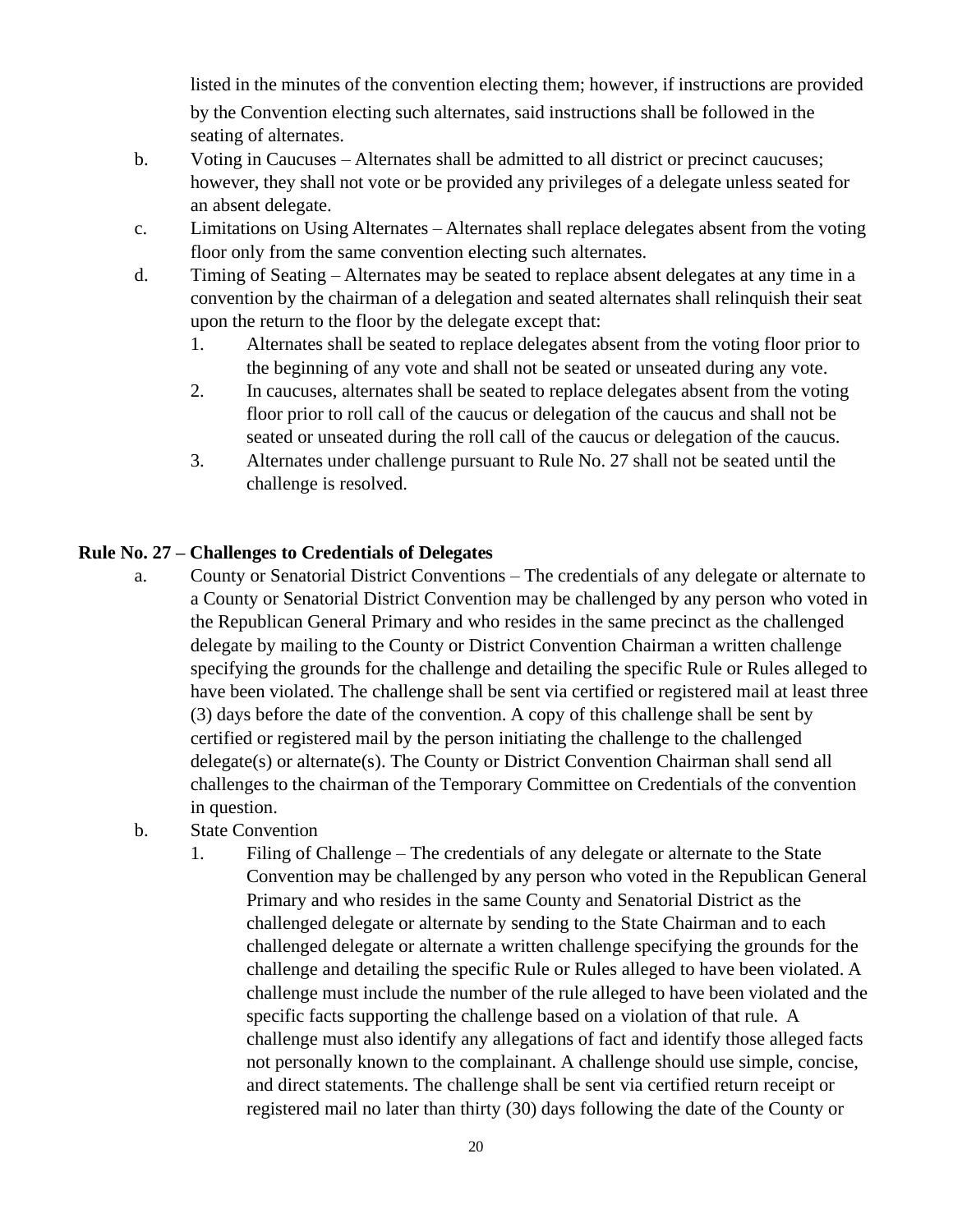Senatorial District Convention. The State Chairman shall deliver all such challenges to the Officials Committee of the SREC (as constituted in the bylaws of the SREC, Article VII, Section 8). The names of the members of the SREC Officials Committee shall be posted on the website of the Republican Party of Texas.

- 2. Officials Committee Without attempting to assess merit or lack of merit, the Officials Committee shall in open session without taking testimony conduct a preliminary review of each challenge in order to establish whether the basis for the challenge is valid under the Rules of the Republican Party of Texas. Both the person filing a challenge and the delegate or alternate challenged shall be notified of the date and time of the Officials Committee meeting in which the challenge is heard. The Officials Committee shall forward to the Temporary Committee on Credentials all challenges meeting the requirements of Party Rules with regard to form, content, and procedure. Any challenge not meeting these requirements shall not be forwarded to the Temporary Committee on Credentials, and the principal(s) who brought such challenge and the principal(s) against whom the challenge was brought shall be promptly notified by certified return receipt or registered mail. The Credentials Committee shall not hear a late challenge of a delegate or alternate.
- 3. Appeal A decision of the Officials Committee may be appealed by either party to the Temporary Committee on Credentials by mailing notice of appeal via certified return receipt or registered mail to the Credentials Committee Chairman and to the principal(s) named in the challenge no later than ten (10) days prior to the date that the State Convention holds its first (1st) general session.
- c. Status of Challenged Delegate No delegate whose credentials are challenged shall lose the eligibility to serve on a temporary committee, although the challenged delegate may not vote in the Credentials Committee on his or her own challenge.
- d. Committee on Credentials Procedure At any convention other than a Precinct Convention, the Temporary Committee on Credentials, when it convenes, shall hear both sides of the challenge and shall report to the Convention the name of each delegate or alternate it believes to be entitled to participate in the convention. The Convention shall vote on the report of the Committee on Credentials on each challenge that is made. Challenged delegates shall be listed on the Temporary Roll, but may not vote on their own challenge. Furthermore, delegates from delegations that are being challenged may not be seated until the challenge is resolved.

# **Rule No. 27A – Date, Time and Place for County and Senatorial District Conventions (Permanent State Executive Committee Rule)**

County and Senatorial District Conventions shall be held on the fourth Saturday in March. However, if that date occurs during Passover or on the day following Good Friday, the conventions shall be held on the next Saturday that does not occur during Passover or is not the day following Good Friday. The County Executive Committee in each county shall set the hour and place for convening County and Senatorial District Conventions in that county.

# **Rule No. 28 – Conventions in County with Multiple Senatorial Districts**

If a county is situated in more than one state Senatorial District, instead of a County Convention, a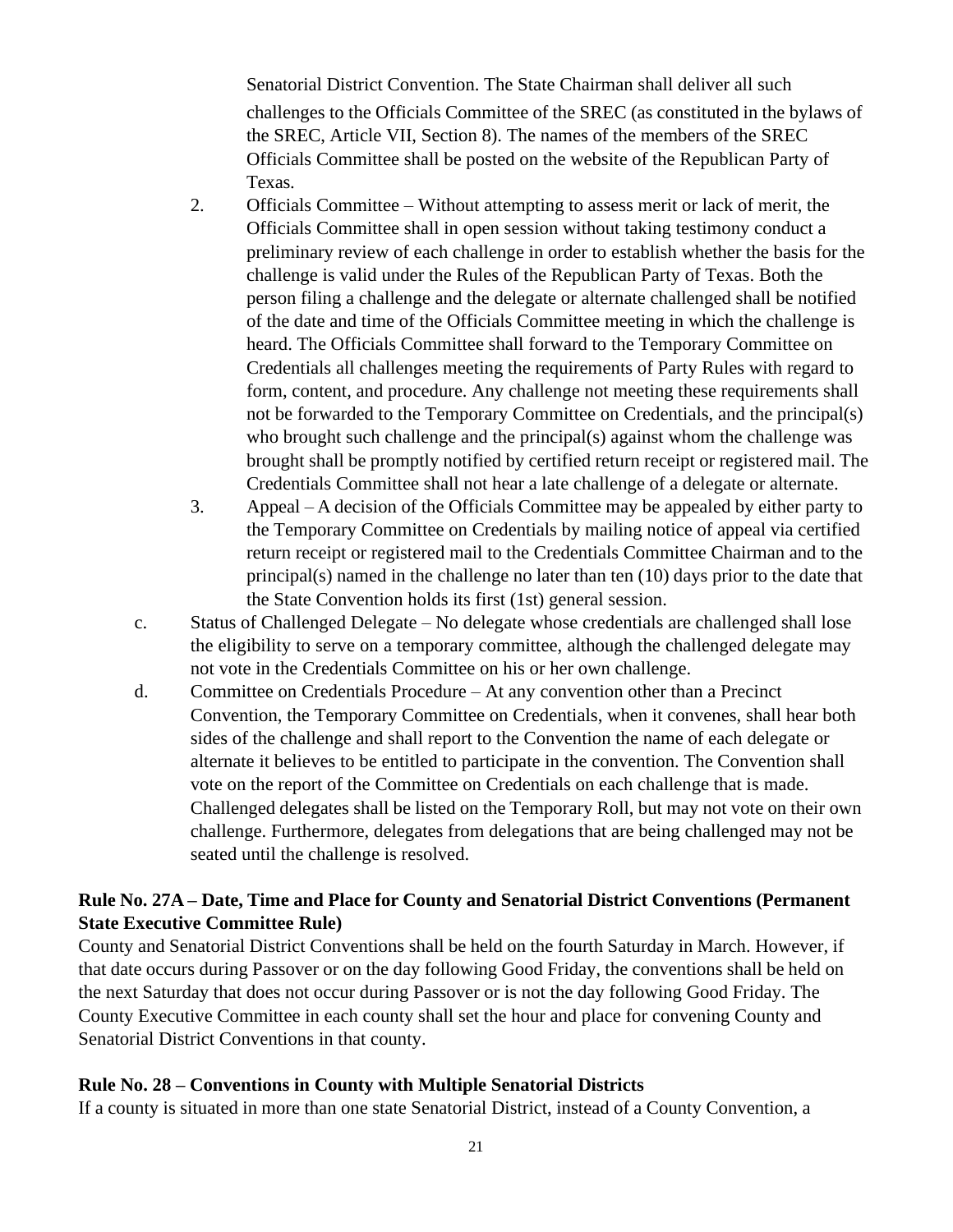Senatorial District Convention shall be held in each part of the county that is situated in a different Senatorial District, provided, however, that shared facilities may be utilized for separate Senatorial District Conventions that may be held outside the geographical boundaries of the Senatorial District, if party interests and public accessibility will be served as determined by a caucus of precinct chairmen in each affected Senatorial District within the county no later than the date on which drawing for a position on the primary ballot is conducted. A meeting for this purpose shall have been called by written notice to each precinct chairman in each respective Senatorial District within the county from the County Chairman no later than ten (10) days prior to the meeting.

#### **Rule No. 29 – County or Senatorial District Convention Committees**

- a. As provided by Section 174.065 (a), Texas Election Code, The County Chair is the Temporary Chair of a County Convention. If a Senatorial district is situated in more than one county or the Senatorial District is completely within but does not include the entire county, the temporary chair shall be elected by the caucus of the Senatorial District Executive Committee at a properly called County Executive Meeting. The list of County Executive Committee members that will be caucusing with their SD for selection of Temporary Senatorial District Convention Chair shall be updated within seven (7) business days before this meeting and enforced by the County Sergeant-of-Arms.
- b. Prior to each County or Senatorial District Convention, the Temporary Chairman shall appoint the following committees and name the chairmen and members thereof before the temporary committees convene, provided that all members shall be delegates, and if the convention has more than fifty (50) delegates each such committee shall be composed of at least five (5) and not more than fifteen (15) delegates. The list of committee members shall be published in a manner accessible to delegates and once published shall not increase in number unless it falls below the minimum in which case it shall be brought back to no more than the minimum. The committees and their duties shall be as follows:
	- 1. Credentials: This committee shall hear any contest concerning delegates and shall recommend the Permanent Roll of the Convention.
	- 2. Rules: This committee shall recommend the Supplemental Rules for the Convention.
	- 3. Permanent Organization: This committee shall recommend permanent officers of the convention from among the delegates present.
	- 4. Resolutions: This committee shall conduct preliminary deliberations for the purpose of making recommendations to the Permanent Resolutions Committee.

5. Nominations: This committee shall conduct preliminary deliberations for the purpose of making recommendations to the Permanent Nominations Committee.

6. Additionally at the option of the Temporary Chairman, the following committee may be appointed: Legislative Priorities. This committee shall conduct preliminary deliberations for the purpose of making recommendations to the Permanent Legislative Priority Committee.

c. The Temporary Convention Chairman shall make available at the Chairman's podium, at the start of the convention, no fewer than five (5) copies of the Temporary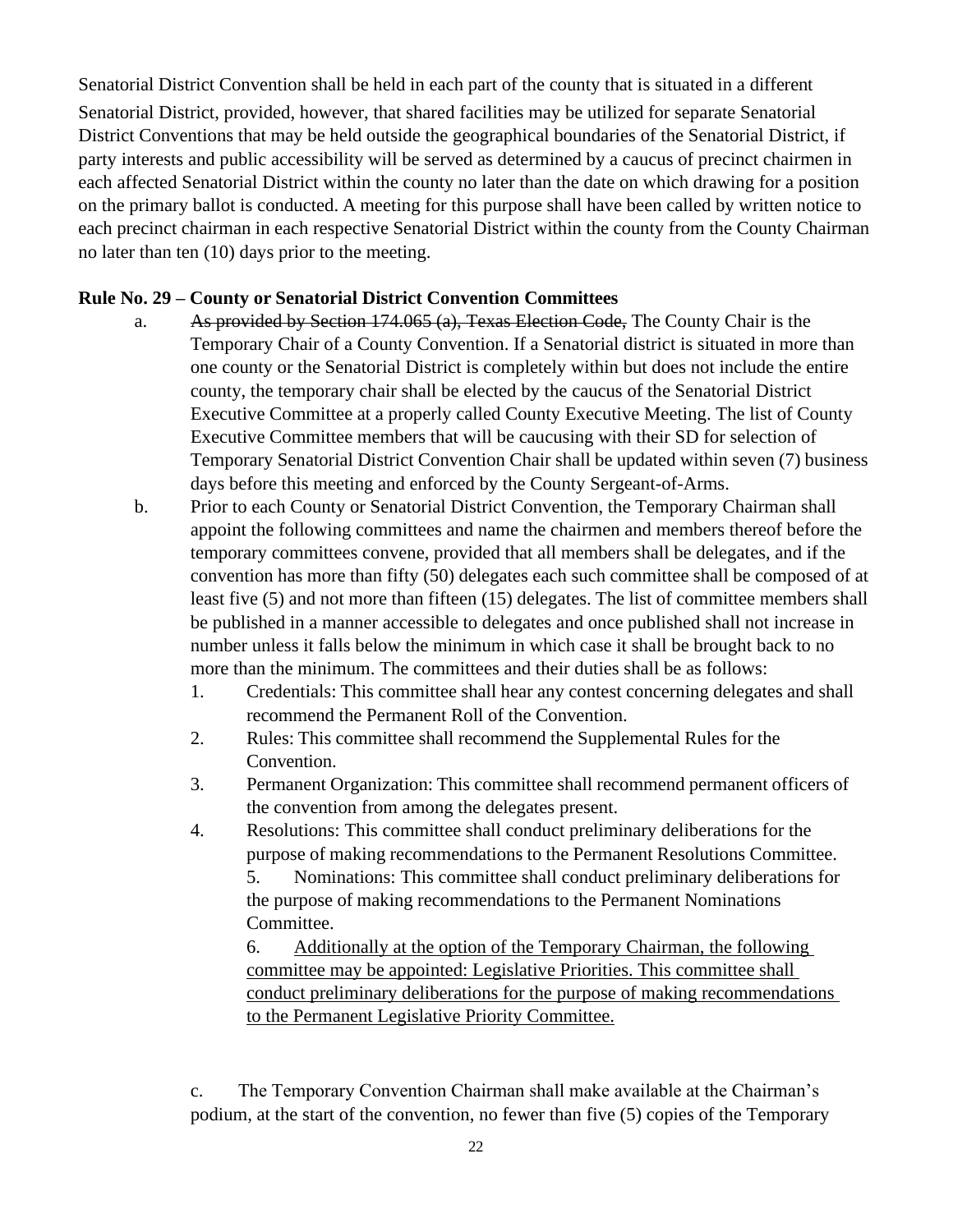Rules Committee report and no fewer than five (5) copies of the Temporary Resolutions Committee report, and announce they may be inspected by any delegate or alternate to the convention.

d. Immediately upon the election of the Permanent Convention Chairman, the permanent committees shall be chosen according to the convention supplementary rules or appointed by the Permanent Convention Chairman if the rules do not specify any method. The committee members shall be from among the delegates, whose duties shall be as stated below, and the chairmen thereof, provided that if the convention has more than **twenty-five (25**) **fifty (50)** delegates, each such committee shall be composed of at least five (5) and not more than fifteen (15) delegates. **If the convention has more than 25 but less than fifty (50) delegates, each committee must be composed of at least three (3) delegates.** The committees and their duties shall be as follows:

- 1. Nominations: This committee shall present nominations for delegates and alternates to the State Convention, after considering the recommendations of the Temporary Nominations Committee.
- 2. Resolutions: This committee shall recommend resolutions to the Convention, after considering the recommendations of the Temporary Resolutions Committee.
- 3. **Legislative Priorities: If a Legislative Priority Temporary committee was formed, then upon election of the Permanent Convention Chairman, the permanent Legislative Priority Committee shall be chosen according to the convention supplementary rules or appointed by the Permanent Convention Chairman if the rules do not specify otherwise**

# **Rule No. 30 – County or Senatorial District Convention Agenda**

The agenda for each County or Senatorial District Convention shall include the following order of business.

- a. Call to order by the Temporary Chairman.
- b. Roll call of temporary roll of delegates. (Roll call may be taken by name or by Precinct Delegation count. The delegate registration list may be used at the start of the convention to establish the temporary roll and a quorum for the convention, when approved by a majority voice vote of the delegates present. Delegates must provide proper identification upon registration to obtain their credentials, if this method is to be used.) At the conclusion of roll call the Secretary shall announce:
	- 1. the number of delegations present;
	- 2. the combined voting strength of those delegations; and
	- 3. the number of attending delegates at the start of convention.
- c. Report of the Credentials Committee (this report shall be acted on prior to any further business).
- d. Report of the Rules Committee; adoption of supplemental rules.
- e. Report of the Permanent Organization Committee; election of permanent officers from among the delegates.
- f. Appointment of (or election, if applicable) Permanent Nominations and Permanent Resolutions Committees.
- g. Precinct Caucuses, if applicable.
- h. Report of the Resolutions Committee; adoption of the report.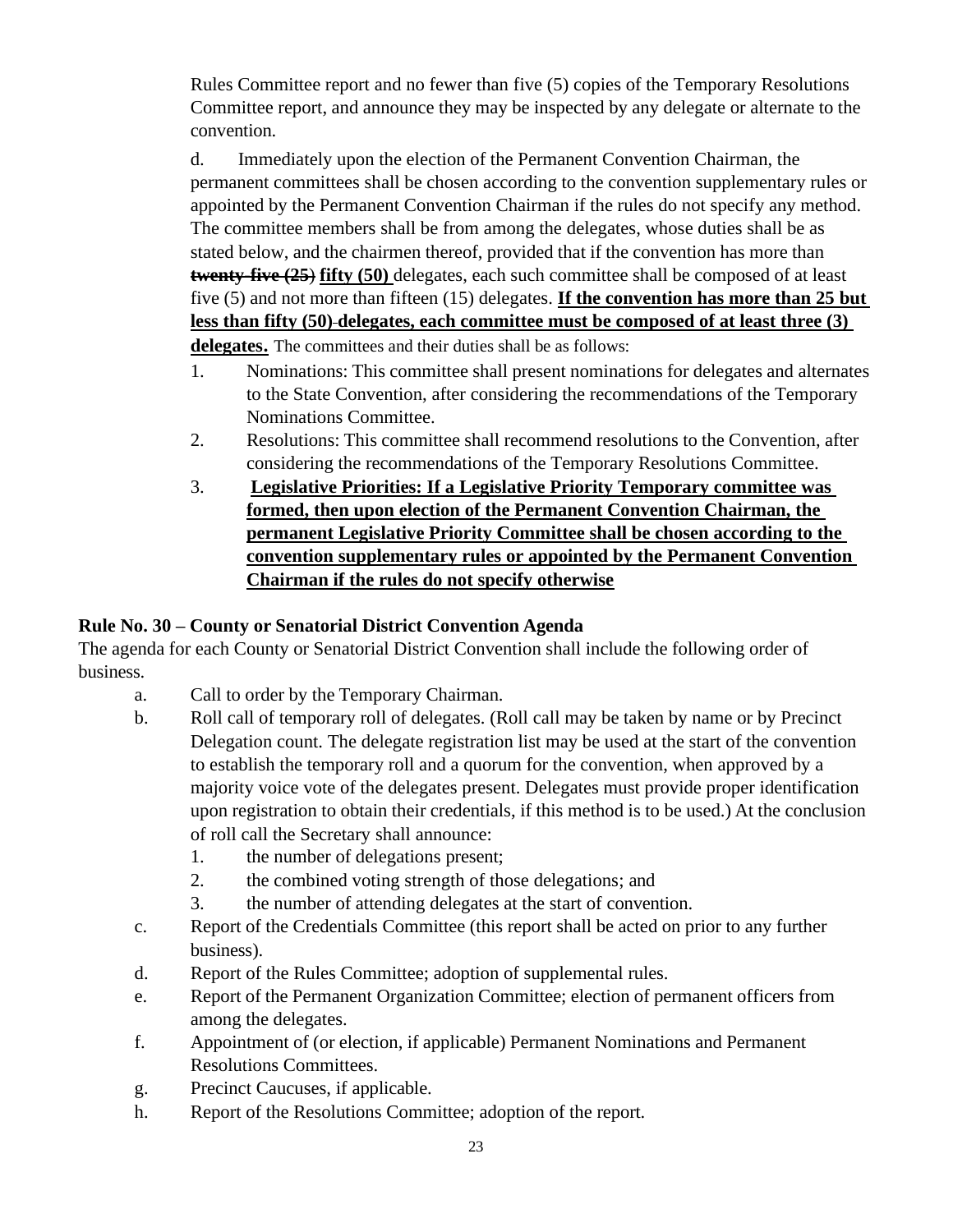- i. Report of the Nominations Committee; adoption of the report.
- j. Other business.
- k. Adjourn.

Provided, however, that such order of business, following item (c) may be changed by affirmative vote of a majority of the delegates present and voting.

# **Rule No. 31 – Report of Nominations Committee**

At a County or Senatorial District Convention, the Committee on Nominations shall present a report including a list of delegates and alternates for election to the State Convention. The manner in which alternates shall replace absent delegates may be adopted in the supplemental convention rules, or if none are adopted shall be designated by the Nominations Committee report. That report may be amended by the Convention by the process of adding, or by striking and inserting, or by substitution. Supplemental rules regarding the manner in which alternates shall replace absent delegates can be amended by simple majority vote. The Convention shall then elect the delegates and alternates to the State Convention by adopting the report, or the report as amended, of the Nominations Committee. The Convention may provide in its supplemental rules a method for nominating some or all delegates and alternates in precinct caucuses of the Convention. Delegates and alternates nominated by precinct caucuses shall be reported to the Committee on Nominations to include in their report, and unless provided otherwise in the Convention supplemental rules, these nominations shall not be subject to amendment by the Committee, except to move an alternate to a delegate. In the absence of provisions for nomination of some or all delegates or alternates in precinct caucuses in the supplemental rules, all delegates and alternates will be elected at large.

# **Rule No. 32 – Certified List of Delegates**

Delegates and alternates to the Republican State Convention shall be made aware, at the time they submit their names, that any contact information provided may be disclosed in accordance with the following:

- a. The Permanent Chairman of a County or Senatorial District Convention shall be responsible for making a certified list of the delegates and alternates chosen, with residence addresses including towns shown thereon, phone number (if available), and email address (if available), together with a copy of all resolutions adopted by the Convention, and shall sign the same, the Permanent Secretary of such convention attesting the signature of the Permanent Chairman; and within five (5) days after the convention shall forward such certified lists and resolutions to the State Chairman at the Republican Party of Texas State Headquarters. The SREC may specify a standard format and method of submission for the lists, resolutions, and other records. The lists, resolutions and other records of the convention, only to the extent required by law, shall be made available by the Permanent Chairman for inspection and copying during office hours, at a charge not to exceed \$1.00 per page, or by electronic means when such method is available at a charge not to exceed \$10.00.
- b. All Republican Party of Texas party officeholders, candidates for party office, State Convention Caucus Chairs, Committee Chairs, and State Convention temporary caucus chairs shall be given a list of delegates and alternates, who have positively affirmed that they wish to share information with the Republican Party of Texas with all contact information for their political subdivision from the Republican Party of Texas as soon as they are available.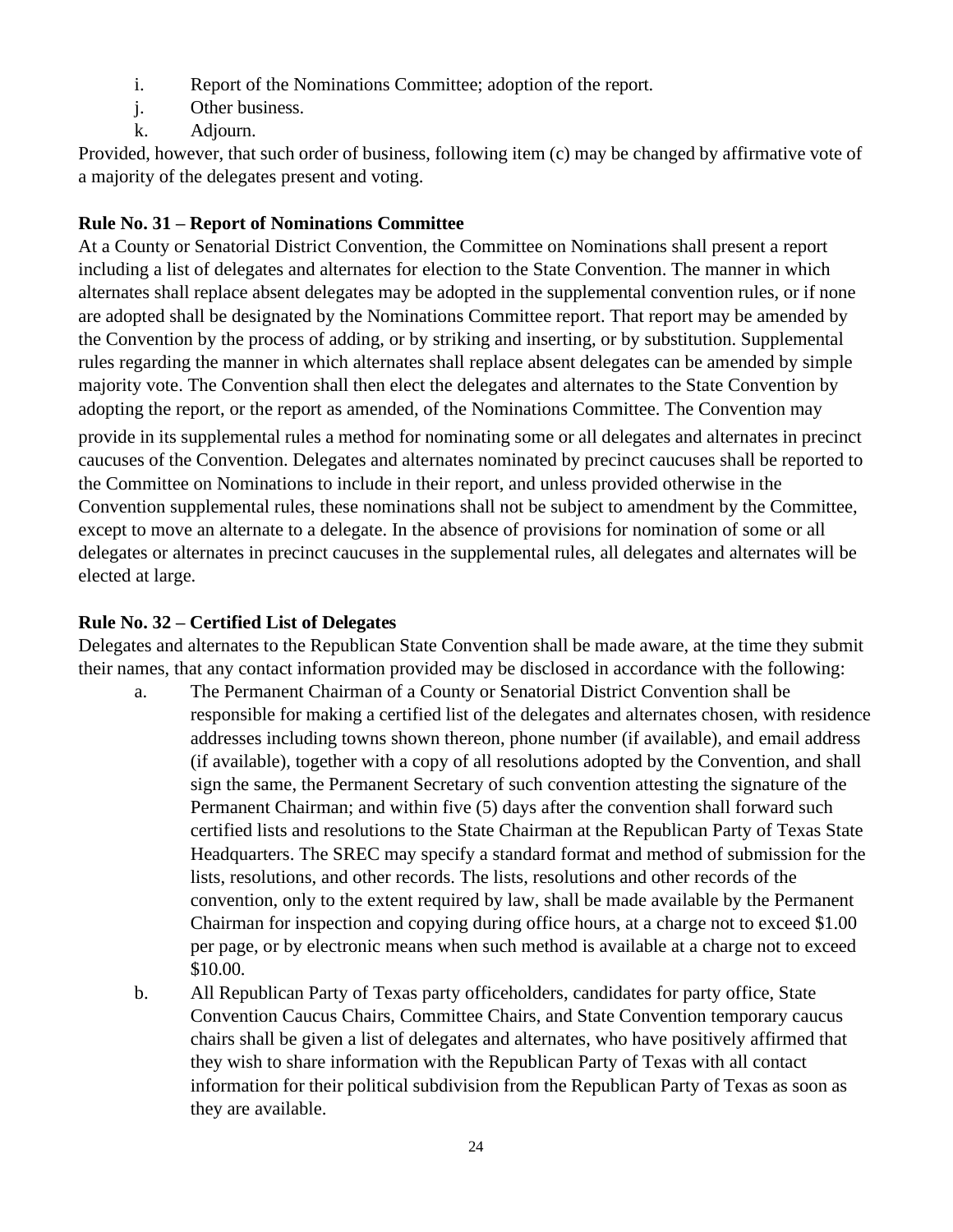c. Any compilation of delegate and alternate information prepared by the Republican Party of Texas shall not be treated as a public record. However, subject to appropriate proprietary agreements, said compilation shall be made available to any then current delegate or alternate of the Republican State Convention or any Republican officeholder or candidate for Party or public office or Party County Chairman at a charge not to exceed \$25.00 per 1,000 delegates and alternates provided. Said information and its updates shall be made available at the earliest practical date and initially no later than five (5) weeks from the date of the last County or Senatorial District Convention. Said information, once available, shall be provided to a qualified requestor within no more than seven (7) business days of the receipt by the Republican Party of Texas State Headquarters of the order form and payment.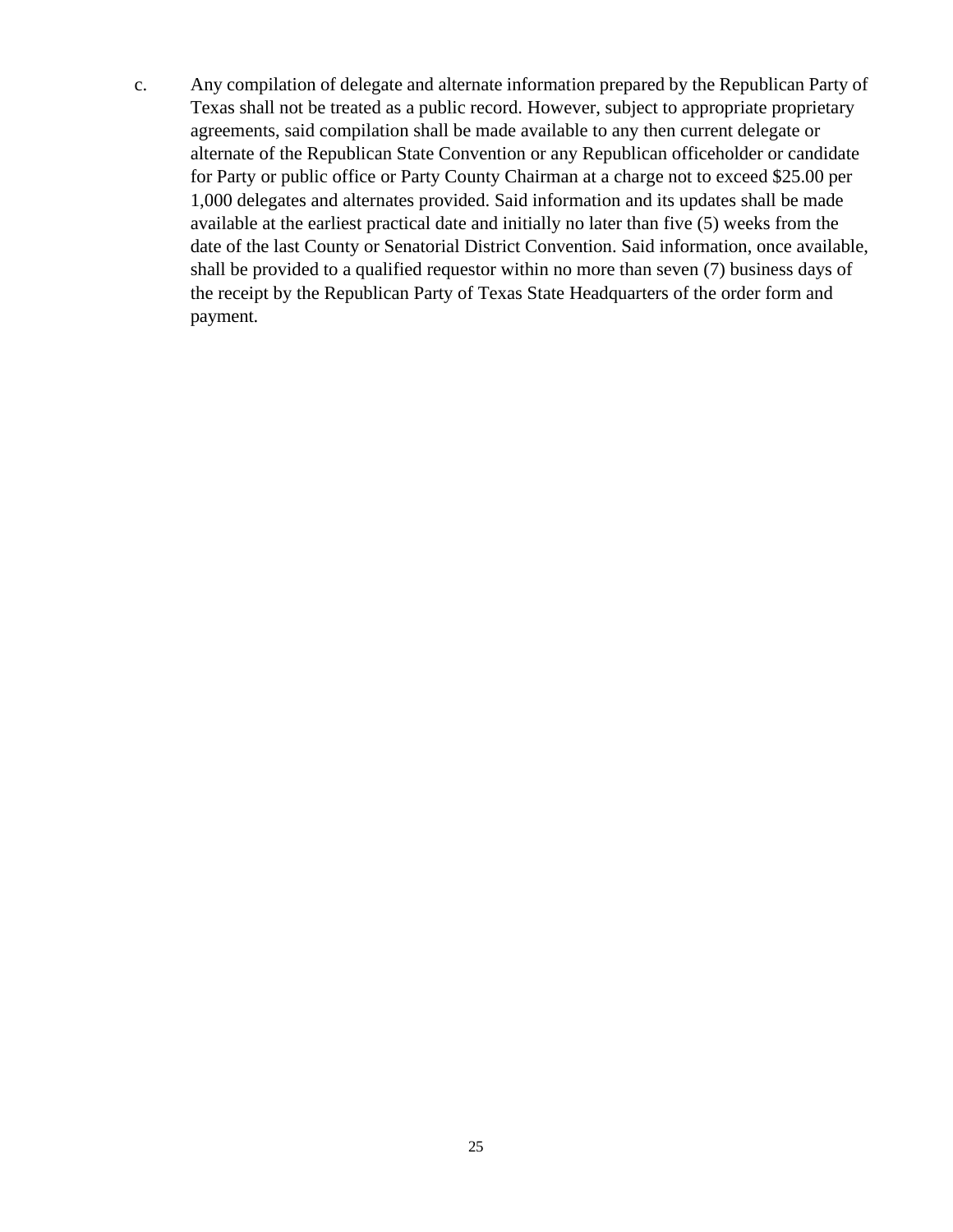# **GENERAL RULES FOR STATE CONVENTIONS**

#### **Rule No. 33 – Temporary Organization**

- a. Date, Time, Place and Call. The SREC shall select the date, time and place of the State Convention, and the State Chairman shall include this information along with the date and place of temporary committee meetings in the call to the convention, which shall be posted on the website of the Republican Party of Texas (http://www.texasgop.org) at least thirty (30) days prior to the Convention. The State Chairman shall send the call via electronic mail twenty-five (25) days prior to the convention to each delegate and alternate on the temporary roll who has a valid email address on file with the Republican Party of Texas. All delegates and alternates who do not have a valid email address on file shall be mailed a copy of the call not less than fifteen (15) days prior to the convention. The State Chairman shall recommend the temporary convention agenda and order of business to the SREC.
- b. Temporary Committees. Within twenty (20) days following the County/Senatorial District Conventions, the two (2) SREC members representing each Senatorial District, either separately or jointly, shall recommend to the State Chairman one (1) representative from among their district's delegates to each of the State Convention temporary committees. The State Chairman shall appoint one (1) delegate from each Senatorial District to each of these committees from among these recommendations timely submitted, or of the State Chairman's own choosing if no names were submitted, or none were eligible or willing to serve. In addition to these members, the State Chairman shall appoint the Chairman for each temporary committee. These lists of members and Chairmen, including contact information, shall be posted on the Republican Party of Texas' website within thirty (30) days following the County or Senatorial District Conventions. The lists will be updated as new or corrected information is obtained. The temporary committees are:
	- 1. Credentials: This committee shall hear any contests concerning delegates and alternates **which were not filed as challenges** and shall recommend the resolution of such contests, plus the temporary roll about which there is no contest, to the SREC. **Contests shall include any issue, not filed as a challenge under Rule No. 27, related to the validity of a delegate's election to a State Convention or the delegate's qualifications under Rule No. 20.** Additionally, this committee shall hear all challenges forwarded to it by the State Officials Committee, plus any challenge under appeal, and shall recommend the resolution thereof to the State Convention. Upon resolution by the State Convention of any challenges under this appeal process, this committee shall recommend the permanent roll to the State Convention.
	- 2. Organization: This committee shall recommend the temporary organization of the convention to the SREC. The State Chairman shall be the Temporary Chairman of the biennial State Convention. The officers of each State Convention shall include a registered parliamentarian appointed by the State Chairman. This committee shall also recommend the permanent organization to the State Convention after the State Convention's adoption of the permanent roll. The election of a permanent convention chairman shall not be in order until a majority of those delegates elected at County or Senatorial District Conventions have registered in attendance at the State Convention. For the purposes of this section, alternates seated as delegates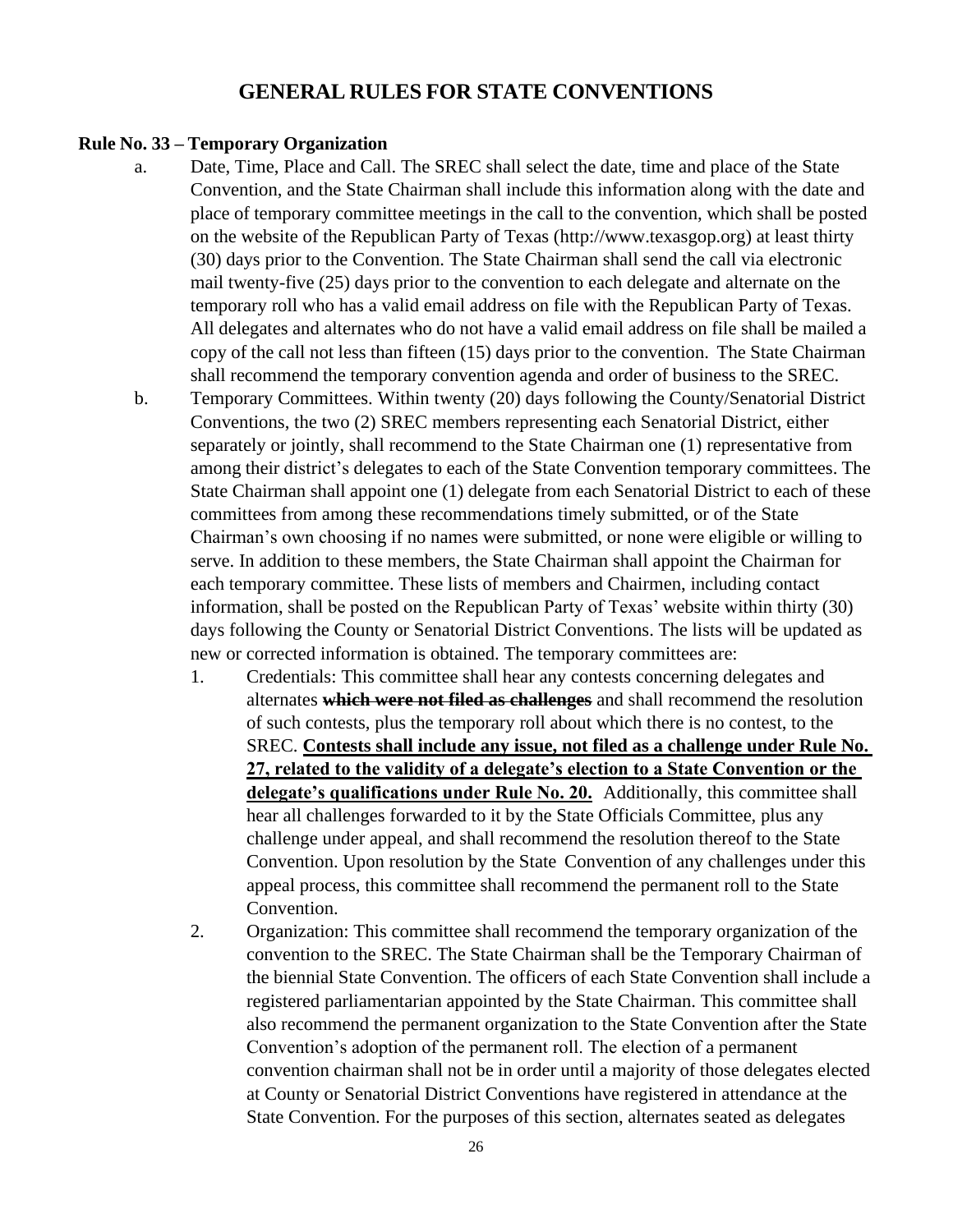shall be counted as delegates.

- 3. Rules: This committee shall recommend the Supplementary Rules for the Convention to the SREC and may recommend changes in these General Rules to the Permanent Committee on Rules.
- 4. Legislative Priorities: This committee shall conduct the preliminary deliberations for the purpose of making recommendations to the Permanent Committee on Legislative Priorities.
- 5. Platform and Resolutions: This committee shall conduct the preliminary deliberations for the purpose of making recommendations to the Permanent Committee on the Platform and Resolutions. The Platform and Resolutions Committee shall begin deliberations preparing the platform of the state convention by starting with the most recent state convention platform. The Committee shall review submitted resolutions and platform planks sent from the various County and Senatorial District Conventions to eliminate duplicates, consolidate similarly worded submissions, and check for existing planks of a substantially similar nature. The Committee shall only construct or diminish the previous platform through plank by plank votes. The report to the Permanent Platform Committee shall clearly make visible all insertions, modifications, and deletions.
- c. SREC Pre-convention Meeting. Prior to the convention, the SREC shall approve the following:
	- 1. The Temporary Roll of the Convention, excluding those challenges, if any, to be resolved by the Convention as provided in Rule No. 27.
	- 2. The temporary Supplemental Rules of the Convention, which together with these General Rules shall be the Temporary Rules of the Convention.
	- 3. The temporary agenda and order of business of the convention.
	- 4. The temporary organization of the convention.
- d. Temporary Caucus Chairmen. Prior to each State Convention in Presidential election years the State Chairman shall appoint the Temporary Chairman of each Congressional District Caucus. Prior to each State Convention, the two (2) members from each Senatorial District of the SREC shall appoint one (1) representative from among their Senatorial District's delegates to be the Temporary Chairman in each Senatorial District Caucus; provided, however, that if requested in writing by Senatorial District Convention resolution, the State Chairman shall appoint the Permanent Chairman of the last Senatorial District Convention for those Senatorial Districts which lie solely within one (1) county, unless the Permanent Chairman is unable or unwilling to serve. If the two (2) SREC members cannot agree on a selection, then each shall submit a name to the State Chairman, who will select one (1) of the names submitted. If any appointed delegate is unable to serve, the State Chairman may appoint a replacement.

# **Rule No. 34 – Permanent Committees and Composition**

At each biennial State Convention, the membership of each permanent committee listed below shall be composed of one (1) delegate from each Senatorial District, to be elected by caucus of the delegates in each such district, plus the Chairman thereof, to be appointed by the State Chairman. If there is a temporary committee specified in these Rules corresponding to a permanent committee in this Rule, the scope of the permanent committee is not limited to what was considered by, voted upon, or recommended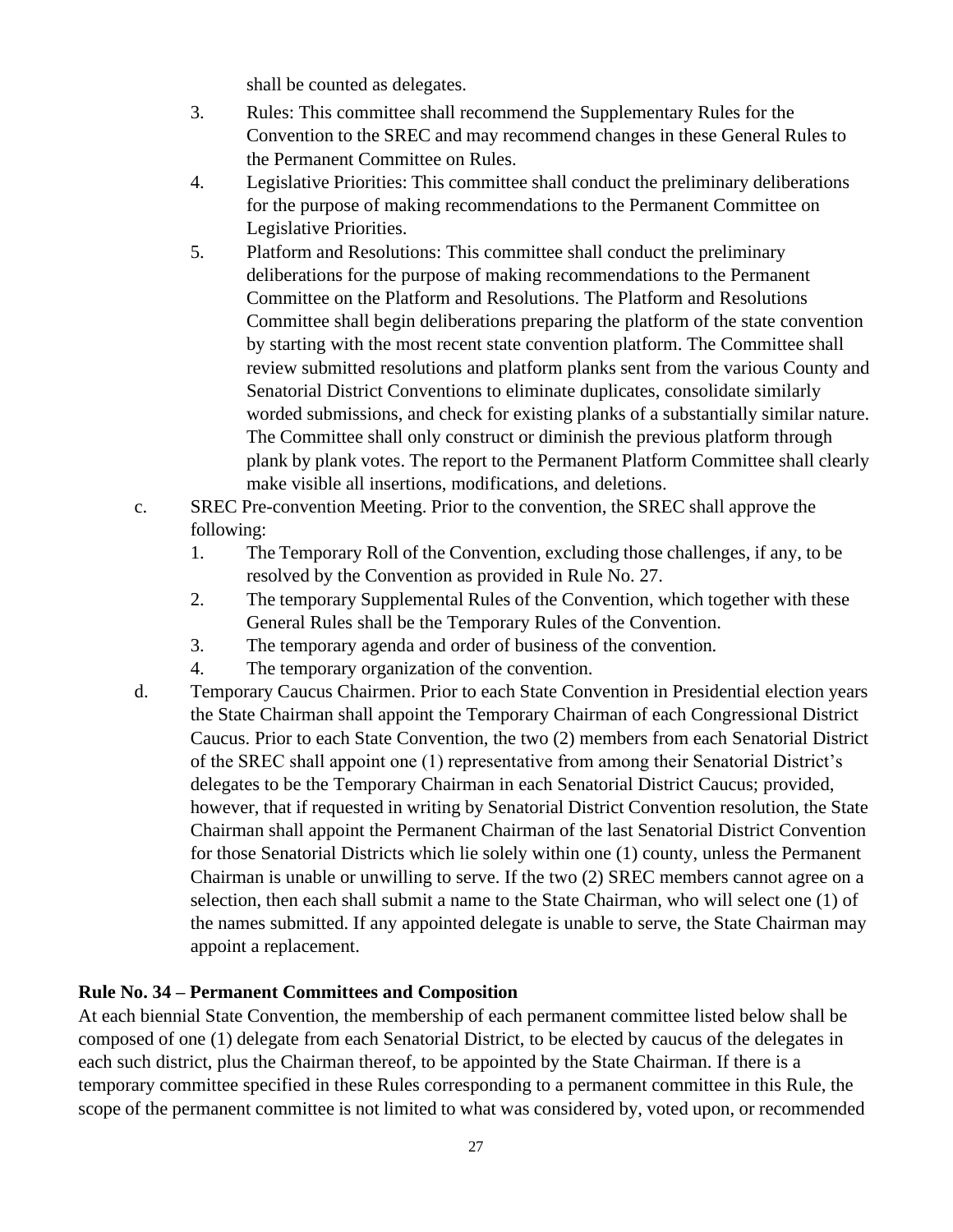by the temporary committee counterpart. Such permanent committees shall be as follows:

- a. Credentials: This committee shall continue to add registered delegates and alternates to the permanent roll throughout the convention. This committee will also address contests and challenges until the Permanent Credentials Committee has adjourned sine die.
- b. Rules and Order of Business: This committee shall recommend to the Convention the Supplementary Rules of the Convention, any amendments to these General Rules, and the Order of Business.
- c. Legislative Priorities: This committee shall recommend to the Convention proposed legislative priorities and related resolutions. The Legislative Priorities Committee of the biennial State Convention shall prepare a list of no more than fifteen (15) resolutions defining legislative priorities for the Republican Party of Texas State Convention to consider for the session of the Texas Legislature following the Convention. The State Convention will vote "Yes", "No", or "Abstain" for each of the fifteen (15). The top half, rounded up, shall become the Republican Party of Texas legislative priorities for the session of the Texas Legislature following the Convention. Legislative priorities shall be for specific changes, additions to or deletions from the law that directly support the Platform and the core values of the Republican Party of Texas. The SREC shall expend reasonable Party resources to promote passage of legislation crafted in support of these priorities. No one may add to or edit the Legislative Priorities after State Convention sine die.
- d. Platform and Resolutions: This committee shall recommend to the Convention the platform and resolutions.
- e. State Nominations: This committee shall report to the Convention nominations for the state positions to be filled by the Convention.
- f. State Grammar, Spelling, Formatting, and Punctuation Committee: The Permanent Convention Chair shall appoint a Grammar, Spelling, Formatting, and Punctuation Committee of qualified delegates who shall meet during the consideration of the Reports on the floor of the Convention for the purpose of reviewing non-substantive grammar, spelling, formatting, and punctuation of the language included in the Reports and shall incorporate the necessary corrections. Upon completion of their work, the committee will report back to the chair with their revisions for vote by the convention.

# **Rule No. 34A – National Nominations Committee**

At the biennial State Convention in presidential election years, there shall also be a Permanent National Nominations Committee composed of one (1) delegate from each Congressional District, to be elected by caucus of the delegates in each such district, plus the chairman thereof, to be appointed by the State Chairman. The Chairman of the Permanent National Nominations Committee shall convene the meeting of the committee two (2) hours after the start of the Congressional Caucus with a quorum being present. This committee shall report to the Convention nominations for National Delegates and Alternates, Presidential Electors, and National Committeeman and National Committeewoman, which nominations have previously been made in accordance with Rule Nos. 39 and 40, and Sections 6 and 7 of Rule No. 38. **National and Statewide elected officials, with the exception of the Governor, Lieutenant Governor, and State Party Vice Chair, are ineligible to be Delegates to the Republican National Convention, but may be elected as an alternate**.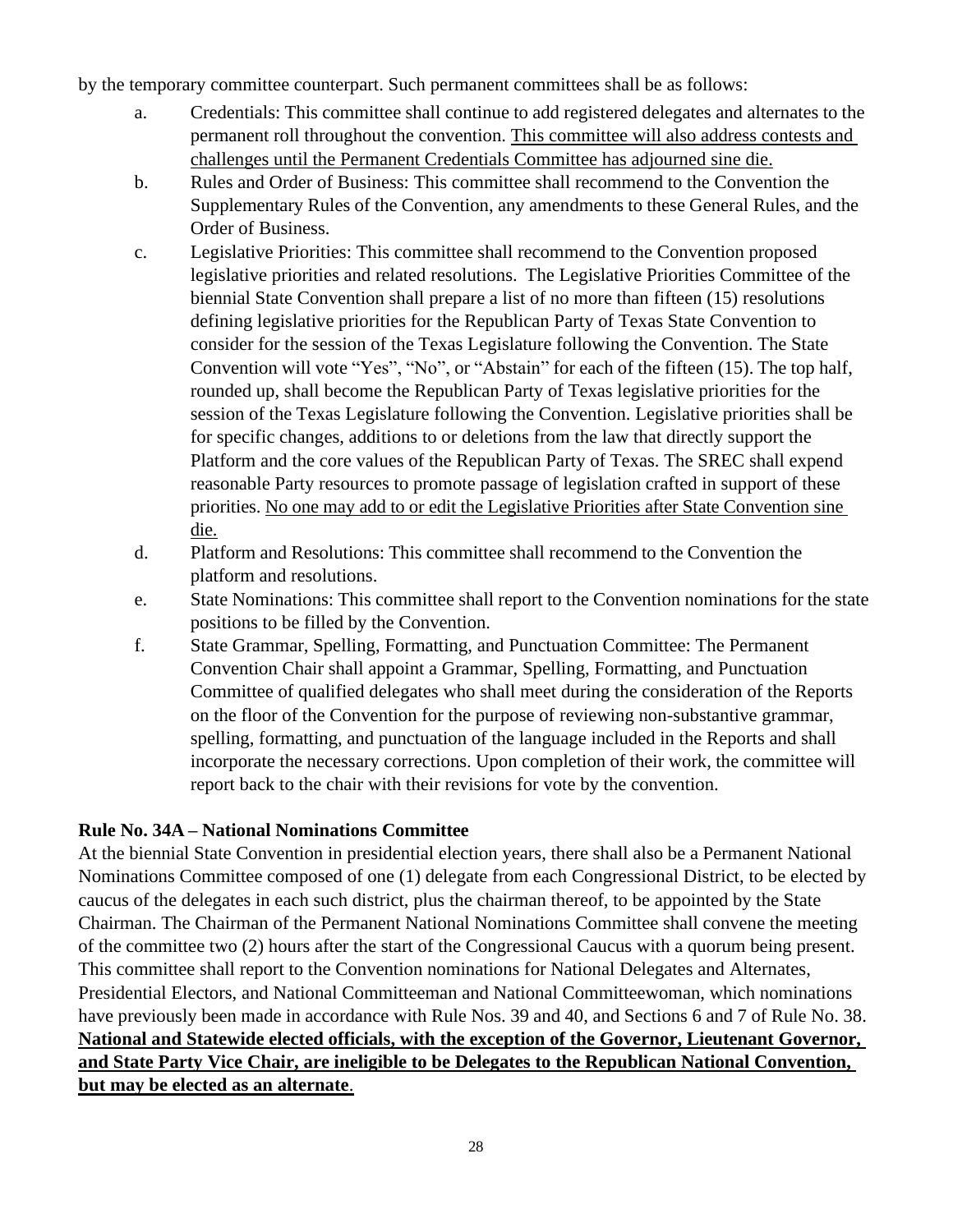# **Rule No. 35 – Temporary Committee on Credentials – Contest**

At a State Convention, any delegate or alternate who has filed a challenge or who has been challenged including delegates and alternates whose names are not listed on the Temporary Roll of the Convention, but are listed on County or Senatorial District Convention Minutes and Returns filed with the State Chairman shall be allowed admittance to the room in which the Temporary Committee on Credentials holds its meetings for the purpose of presenting a contest and may speak to the merits of their case within the time limits established by the committee. The contestants from only one (1) County or Senatorial District shall be admitted at one (1) time. Any contest will be reported by the Credentials Committee to the SREC, with a recommendation as to its resolution, and the decision of the SREC will be final in determining its effect on the Temporary Roll of the Convention. If the contest is filed as a challenge, in accordance with provisions of Rule No. 27, the issue will be presented by the Credentials Committee with a recommendation for its resolution, to the full Convention for final determination.

### **Rule No. 36 – Seating and Voting**

Seating and voting at the biennial State Convention shall be by Congressional District or Senatorial District as appropriate.

# **Rule No. 37 – State Convention Exhibition Hall**

Applications for booths and displays at the Exhibition Hall venue at the State Republican Convention shall be reviewed for approval by the SREC Officials Committee in accordance with the Preamble and Principles of the Platform. The denial of an application may be appealed by the applicant and the approval may be appealed by a member of the Officials Committee to the full body of the SREC which shall consider the application at their next meeting. A two-thirds (2/3) vote of the SREC shall be required to deny or approve the appeal of the application. The ruling of the SREC Officials Committee shall be final if there is no scheduled meeting before the State Republican Convention. All such votes of appeals shall be by roll call vote.

# **Rule No. 38 – National Convention Delegates and Alternates**

*Section 1. Presidential Primary, Application of Rule*

- a. Presidential Primary: A Presidential Primary election shall be conducted by the Republican Party in the year 1980 and every fourth year thereafter in conjunction with the Party's General Primary Election for the purpose of permitting the qualified voters of Texas to express their respective preferences as to the nominee of the Republican Party to the office of President of the United States.
- b. Application of Rule: Such Presidential Primary shall be held, and the delegates and alternates to the National Convention for that year shall be selected and elected, in the manner and at the times set forth in this Rule.

# *Section 2. Method of Qualifying as Presidential Candidate*

a. Filing: Any person eligible to hold the office of President of the United States may qualify to participate as a Presidential candidate in the presidential primary by filing with the State Chairman, not later than the date and time specified for the General Primary Election ballot filing deadline in Section  $172.023(a)$ , TEC, a signed and acknowledged application for his or her name to be placed on the Presidential Primary ballot, accompanied by a supporting petition signed by a minimum of 300 registered voters of the state from each of a minimum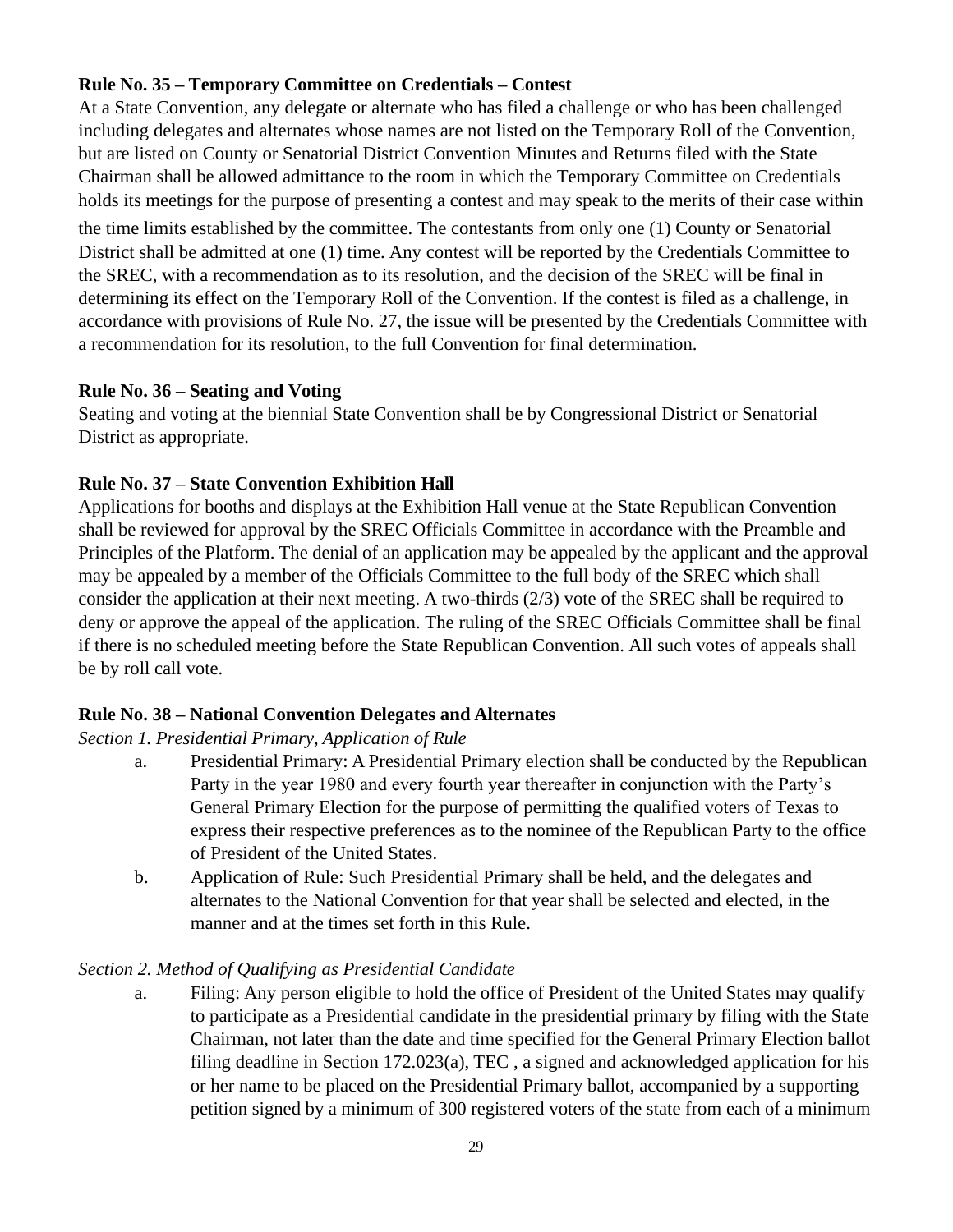of fifteen (15) Congressional Districts, or the payment of a filing fee of \$5,000.

- b. Signing Petition: A voter may sign only one (1) petition supporting one (1) candidate for President and may sign that petition only one (1) time. The name of any voter violating this provision shall be stricken from all petitions signed by that voter and shall not be counted for any purpose.
- c. Form of Petition: The SREC shall prescribe the form of all applications and petitions which are to be filed pursuant to this section and may by resolution provide for a method of verification of the petitions required here.
- d. Withdrawal or Death of Candidate: A Presidential candidate may withdraw from participation in the Presidential Primary at any time by filing with the Secretary of the SREC a signed and acknowledged request to that effect. If a Presidential candidate dies or withdraws before the seventy-ninth (79th) day prior to Election Day, the name of the candidate shall not appear on the ballot. If a candidate dies or withdraws during the seventy-nine (79) days before Primary Election Day, the votes cast for that candidate shall be counted and the delegate and alternates, if any, allocable to that candidate under this Rule shall be elected by the appropriate Congressional District Caucus from any qualified persons and they shall be uncommitted delegates and alternates.
- e. Replacement of Delegates of Withdrawn or Deceased Candidate: If a Presidential candidate withdraws or dies during the time between Primary Election Day and the convening of the State Convention, then any delegates and alternates to which such Presidential candidate would otherwise be entitled under this Rule shall lapse and the appropriate Congressional District Caucuses at the State Convention shall elect qualified delegates and alternates as uncommitted delegates and alternates in replacement of the delegates and alternates of such withdrawn or deceased candidate. For the purpose of this section, withdrawal shall be accomplished only by the candidate filing a signed and acknowledged request to that effect with the Secretary of the SREC.

Challenge to Petition: In the event of a challenge to a petition, the State Chairman shall follow the procedure for verification of signatures by means of statistical sampling as provided in Section 141.069 of the TEC. If signatures on a petition that is required to contain more than 1,000 signatures are to be verified by the authority with whom the candidate's application is required to be filed, the authority may use as the basis for the verification any reasonable statistical sampling method that ensures an accuracy rate of at least 95 percent.

# *Section 3. The Presidential Primary Ballot*

- a. Listing on Ballot: The names of the qualifying Presidential candidates shall be printed on the ballot as a separate race (and as the first race if not prohibited by law) on the Party's Official Ballot for the General Primary. The names of the candidates shall be listed in a vertical column under the heading "Preference for Presidential Nominee." The order of appearance on the ballot in each county shall be determined by lot in each county at a meeting of the County Executive Committee in accordance with Section 172.082, TEC.
- b. Uncommitted: In addition to the ballot listing of the names of the qualifying Presidential candidates, there shall appear at the bottom of such listing of candidates on said ballot a place designated "Uncommitted" in accordance with Section 4 of this Rule.
- c. Adjustment of Ballot for Various Methods of Voting: Appropriate changes shall be made in ballots for voting machines and electronic voting systems; consistent with the method of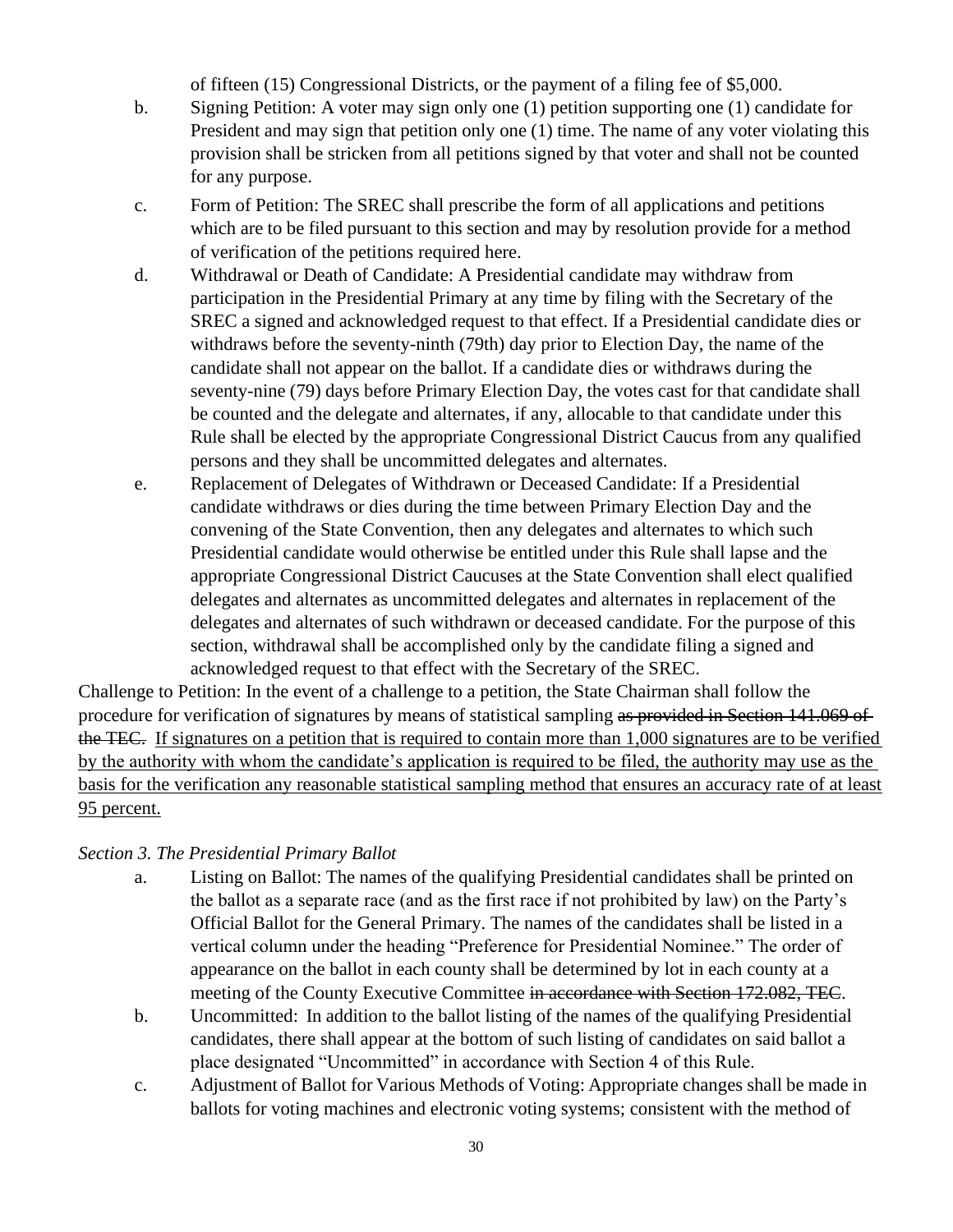voting used.

- d. Style of Names: The type for all names of qualifying Presidential candidates shall be uniform and of the same size and the SREC shall prescribe a sample ballot and the State Chairman shall furnish a copy of the sample ballot to each County Chairman in time for appearance at the time prescribed by the TEC for certifying the names to appear on the ballot.
- e. Write-in Prohibited: Write-in voting for presidential candidates shall not be permitted, and any write-in votes shall not be counted for any purpose.

# *Section 4. Uncommitted Delegates and Alternates*

In addition to the foregoing, uncommitted delegates and alternates may be elected as follows:

- a. District Delegates: In those Congressional Districts entitled to uncommitted delegates and alternates under this Rule, the Congressional District Caucus convened at the State Convention shall elect and submit to the Convention for confirmation, in like manner with other delegates and alternates, the name(s) and appropriate number of qualified voters who reside in the district and who voted in the Republican Presidential Primary and who sign a pledge declaring themselves uncommitted at the time of their election as uncommitted district delegates and alternates to the National Convention, and such persons shall be confirmed by the Convention as uncommitted district delegates and alternates.
- b. Delegate Entitlement: For the purpose of determining entitlements under Sections 8 and 9 of this Rule, votes cast for "Uncommitted" on the ballot shall be considered as having been voted for a separate candidate.
- c. At-Large Delegates: In the event a canvass of the Republican Presidential Primary vote on a statewide basis demonstrates that the voters are entitled to one or more uncommitted delegates and alternates at-large under this Rule, the National Nominations Committee, as provided for under Rule No. 34A, shall nominate and include in its report to the Convention under Section 7, Subsection c, the appropriate number of qualified voters of the State who voted in the Republican Presidential Primary and who sign a pledge declaring themselves uncommitted at the time of their election, as at-large and uncommitted delegates and alternates to the National Convention.

# *Section 5. Canvass of Returns*

For the purpose of selecting district delegates and alternates, the returns of votes cast for Presidential candidates in the Republican Presidential Primary shall be canvassed by the SREC at the same time as the returns for other offices and shall be canvassed and recorded by Congressional District. For the purpose of selecting at-large delegates and alternates, the returns shall be canvassed and counted on a statewide basis.

#### *Section 6. Election of District Delegates and Alternates at State Convention*

- a. Number of District Delegates and Alternates: Three (3) district delegates from each Congressional District and three (3) alternates shall be elected at the State Convention required by Section 174.092, TEC, in accordance with this section and the entitlements set forth in Sections 8 and 9 hereof.
- b. At the State Convention, each Congressional District shall meet and shall elect those district delegates and alternates to which a candidate is entitled under Section 8. Elections for a candidate's committed delegates and alternates shall be from persons nominated from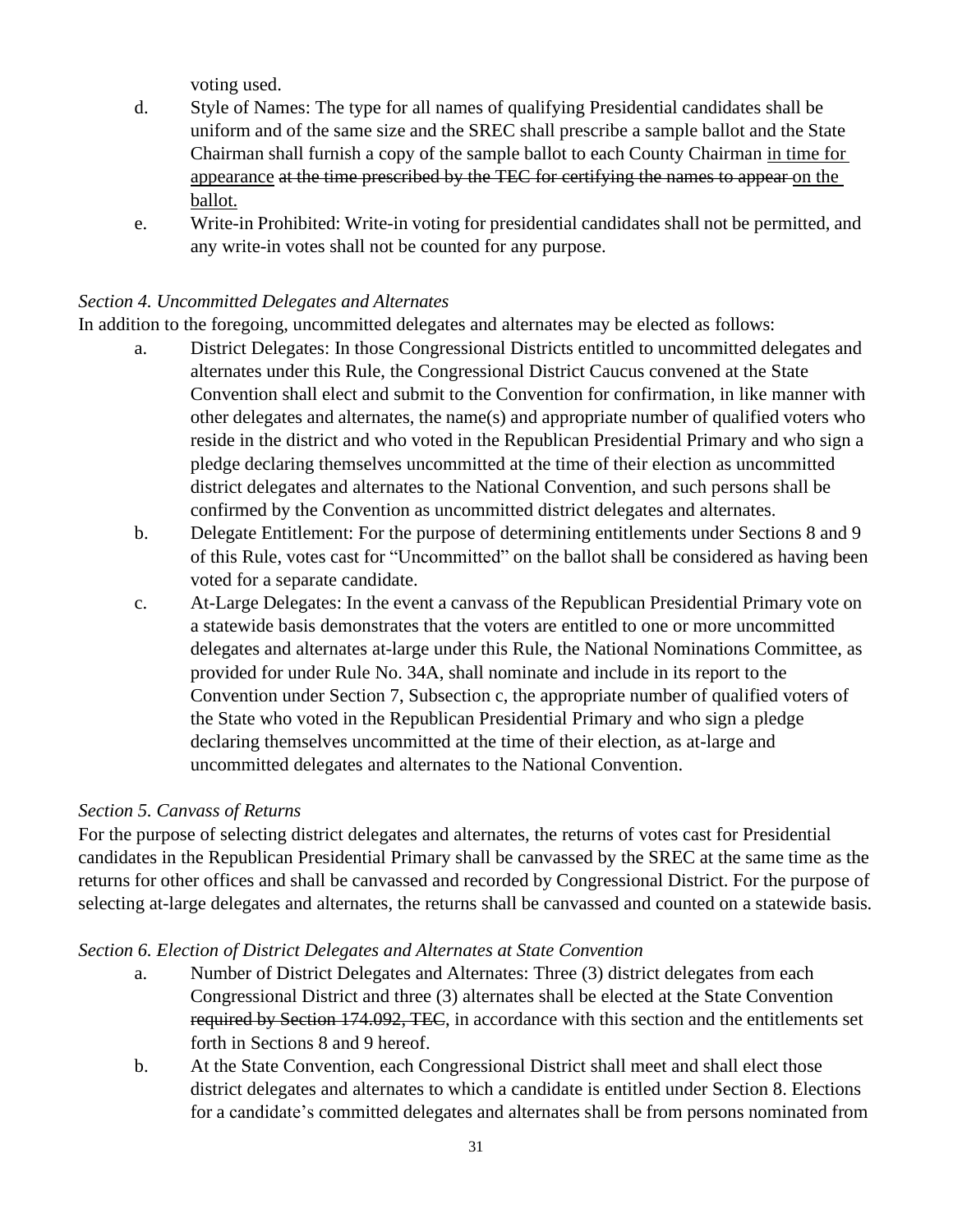the floor at the said meeting, provided however, that said nominees agree to adhere to the pledge to the candidate required under Section 10 hereof. Nominations for uncommitted delegates, if there is such an entitlement, shall be provided under Section 4. Elections shall be by majority vote, one at a time, with all delegates being elected first and then all alternates. Those delegates and alternates elected by the Congressional District shall be submitted to the Convention, which shall confirm, and not amend, those district delegates and alternates who shall be the district delegates and alternates from Texas to the National Convention of the Republican Party, and shall be so certified in accordance with The Rules of the Republican Party.

### *Section 7. Election of At-Large Delegates and Alternates at State Convention*

- a. As provided for in Rule No. 34A, each Congressional District Caucus shall meet at the State Convention, and elect one (1) person to serve as a member of the National Nominations Committee from persons nominated from the floor at the said meeting. Election to this committee shall be by majority vote. In the same manner, each Congressional District Caucus may recommend the name of one (1) member for consideration by the National Nominations Committee as a National Convention delegate or alternate, but the National Nominations Committee is not required to accept such recommendation, in accordance with The Rules of the Republican Party.
- b. At the State Convention, the National Nominations Committee shall meet to select nominees for all at-large delegates and alternate delegates, and consider the recommended names of members of the Congressional District Caucuses for possible selection as National Convention Delegates and Alternates. Those elected federal office holders who have access to the floor of the National Convention by virtue of their office shall be prohibited for selection as an at-large national delegate or alternate, by the National Nominations Committee.
- c. Those at-large delegate and alternate nominees selected by the National Nominations committee shall be reported to the State Convention. This report shall not be amendable by the State Convention, but shall either be confirmed or rejected by the State Convention. If the report is rejected, it shall be immediately returned to the Committee for revision and then resubmitted to the State Convention, until the report is confirmed by the Convention. The at-large delegates and alternates shall also be bound by the pledge provisions of Section 10 of this Rule. At-large delegates and alternates nominated and elected from Texas in accordance with this Rule shall be certified as the delegates and alternates from Texas in accordance with The Rules of the Republican Party for the National Convention.

#### *Section 8. District Delegate and Alternate Entitlements*

For the purpose of determining the entitlement to district delegates and alternates by candidates, the provisions of this section shall apply as follows:

- a. More than Fifty Percent (50%) of Vote Received by Candidate: A candidate receiving more than fifty percent (50%) of the votes in any Congressional District shall be entitled to three (3) delegates and alternates from that Congressional District.
- b. No Candidate Receives Majority of Vote: If no candidate receives a majority of the votes in any Congressional District the plurality winner is entitled to two (2) delegates and alternates from that district and the candidate receiving the next highest number of votes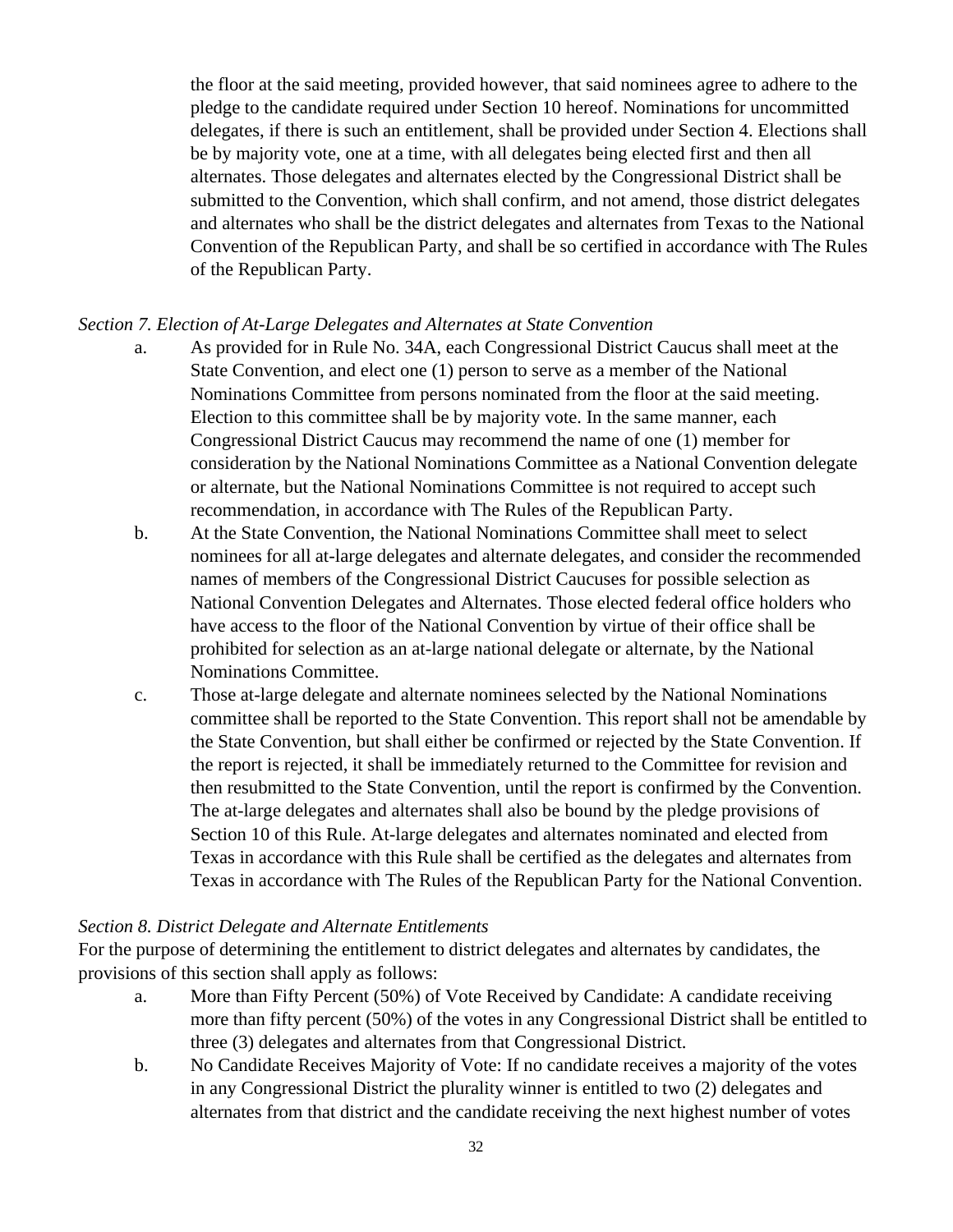receives one (1) delegate and alternate; provided, however, that if no candidate receives a majority vote in a Congressional District, and only one (1) candidate receives more than 20% of the Congressional District vote, such candidate shall be entitled to two (2) delegates and alternates. The remaining Congressional District delegate and alternate shall be awarded to the second (2nd) place candidate.

c. No Candidate Receives Twenty Percent (20%) of Vote: If no candidate receives more than twenty percent (20%), each of the three (3) candidates receiving the highest number of votes shall receive one (1) delegate and alternate.

### *Section 9. At-Large Delegate and Alternate Entitlements*

For the purpose of determining the entitlement to at-large delegates and alternates by candidates, the provisions of this section shall apply, as follows:

- a. At-Large Delegates and Alternates Allocated by State Convention Caucus: The delegates elected to participate in the State Convention shall caucus by secret ballot and select a presidential candidate by plurality vote to receive the entitlement of a number of at-large delegates and alternates that will represent twenty-five percent (25%) (rounded down) of the total number of Texas delegates and alternates to the Republican National Convention. The State Republican Executive Committee shall prescribe the process for each state convention delegate to cast their vote for their presidential preference by electronic or paper ballot. The National Nominations Committee shall canvass the vote and allocate the State Convention Caucus selection from among the at-large delegates prior to allocating the remaining at-large delegates as follows:
- b. At-Large Delegates and Alternates Allocated by Presidential Primary:
	- 1. More than Fifty Percent (50%) of Vote Received by Candidate: A candidate receiving more than fifty percent (50%) of the votes cast in the Presidential Primary canvassed on a statewide basis shall be entitled to all remaining at-large delegates and alternates allocated to Texas under The Rules of the Republican Party.
	- 2. No Candidate Receives Majority of Vote: If no candidate receives a majority of the votes cast statewide in the Presidential Primary, then the remaining at-large delegates and alternates shall be apportioned among the candidates receiving more than twenty percent (20%) of the statewide vote in the ratio which the number of votes received by each such candidate who received more than twenty percent (20%) of the statewide vote, bears to the total of all such candidates receiving more than twenty percent (20%) of the statewide vote, rounding fractional delegates and alternates upward to the next whole number beginning with the candidate receiving the largest number of votes. However, if no candidate receives a majority of the votes cast statewide in the Presidential Primary and only one candidate receives twenty percent (20%) or more of the statewide vote, then the remaining at-large delegates and alternates shall be apportioned between the candidate receiving more than twenty percent (20%) of the statewide vote and the candidate receiving the second highest number of votes, in the ratio which the number of votes received by each such candidate bears to the total votes for both such candidates, rounding fractional delegates and alternates upward to the next whole number beginning with the candidate receiving the largest number of votes.
	- 3. No Candidate Receives Twenty Percent (20%) of Vote: If no candidate receives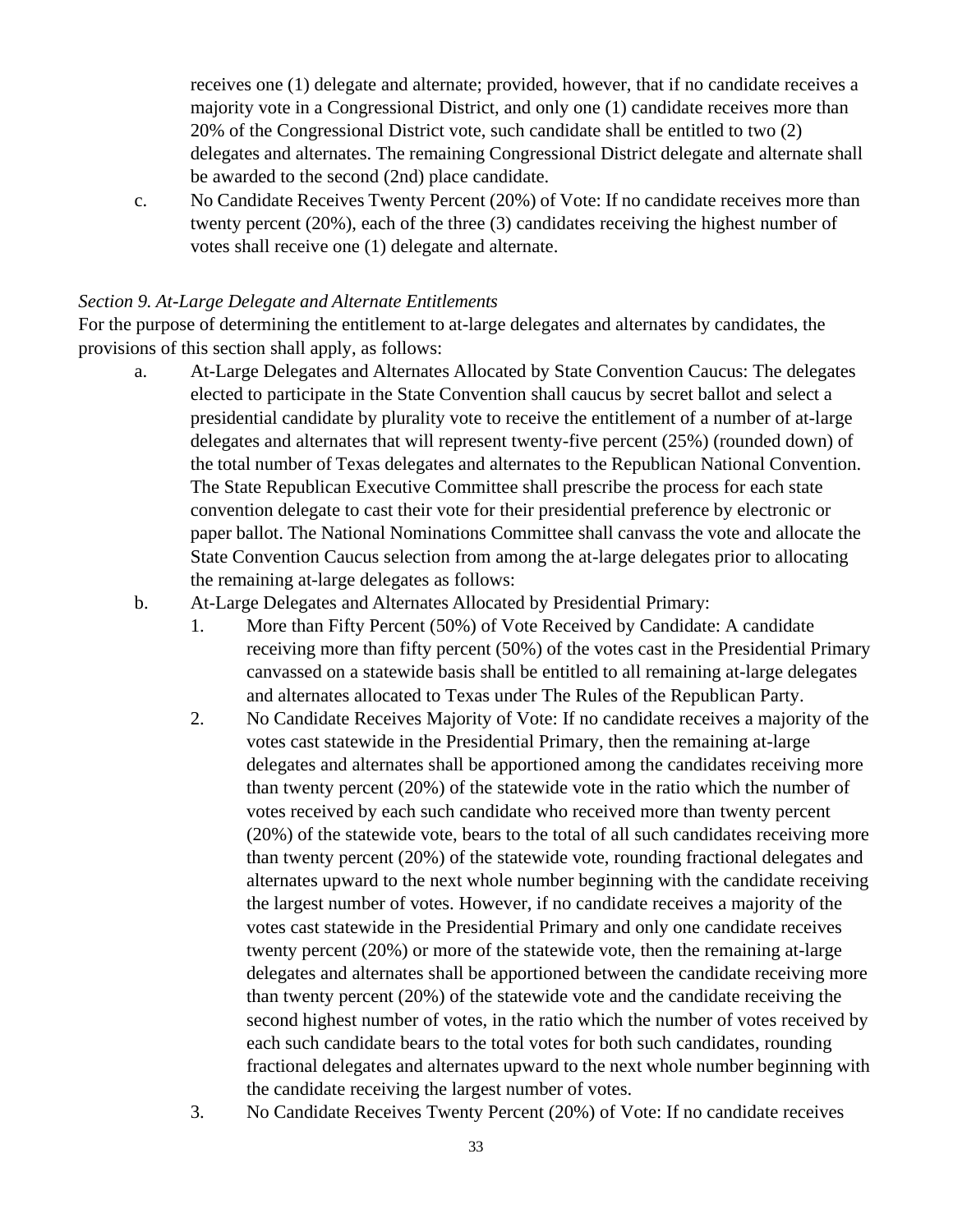more than twenty percent (20%) of the votes cast statewide in the Presidential Primary, the remaining at-large delegates and alternates shall be apportioned among all candidates, beginning with the candidate receiving the highest number of votes and rounding fractional delegates and alternates upward to the next whole number, and then awarding delegates and alternates to the second highest candidate in the same manner, and so forth until the remaining at-large delegates and alternates to be apportioned have been fully awarded.

c. If, pursuant to Rules of the Republican Party Rule 17, either the chairman of the Republican National Committee or the Republican National Committee Standing

Committee on Rules, determines that subsection (a) of this Section is in violation of the Rules of the Republican Party, all At-Large Delegates and Alternates will be allocated in accordance with subsection (b) of this Section.

# *Section 10. Pledge of Delegates and Alternates.*

- a. Commitment to Candidate: By assenting to nomination on a Presidential candidate's slate, each delegate and alternate representing a Presidential candidate becomes pledged to the Presidential candidate on whose slate the delegate and alternate is nominated in accordance with Subsection b of this section.
- b. Length of Commitment: A person who is elected as a delegate or alternate to the National Convention on the slate of a Presidential candidate by the State Convention to represent that particular Presidential candidate at the National Convention and who does not resign from the position is pledged to support that Presidential candidate at the National Convention until the candidate is nominated or until the delegate or alternate is released from the pledges as follows:
	- 1. First Nomination Convention Ballot: A delegate or alternate shall be released from the pledge only in the event of death, withdrawal, or by decision of the candidate. For the first ballot taken at the National Convention to determine the nominee of the Republican Party for the office of President of the United States, the totals of the votes of the members of the Texas delegation shall be announced as assigned in accordance with these Rules. No poll of the members of the delegation, except those delegates who are uncommitted, shall be taken for the announcement of the vote.
	- 2. Second Nominating Convention Ballot: A delegate or alternate shall be released from the pledge if the candidate has failed to receive twenty percent (20%) or more of the total vote cast on the preceding ballot; or by the decision of the candidate;
	- 3. Third and Subsequent Nominating Convention Ballots: All delegates and alternates are released from any pledge.
- c. Uncommitted Delegates: Uncommitted delegates and alternates may vote as they choose on all questions and candidates presented at the National Convention.

# *Section 11. Delegate/Alternate Resignation*

- a. Written Notice: Any delegate or alternate may resign by giving written notice to the Delegation Chairman and the State Chairman at any time before the date of the National Convention.
- b. Filling Vacancy: Should a vacancy occur in the at-large delegation after the date of the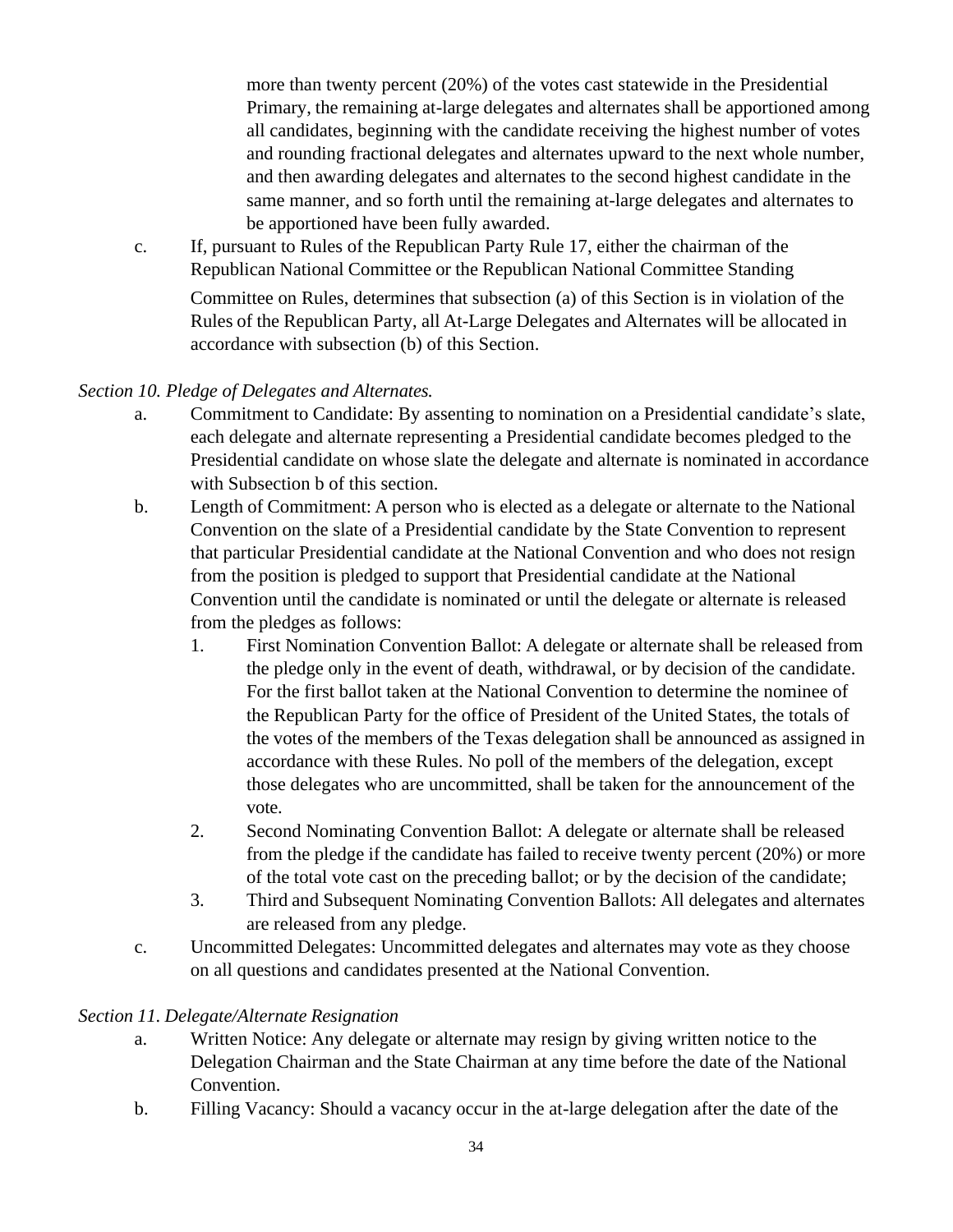State Convention but prior to the convening of the National Convention, the Chairman of the National Nomination Committee of the State Convention shall fill such vacancy by appointing, in writing, any at-large alternate to fill any at-large delegate position. To fill the vacancy of an at-large alternate, the said Chairman may select any person eligible under this Rule to hold said position, inasmuch as possible under The Rules of the Republican Party. In the case of a vacancy in a district delegate position, the paired alternate shall be moved over, and the presidential candidate or his/her designated representative shall appoint a new alternate, with the condition that the person so appointed shall reside in the same Congressional District at the time of appointment as the Congressional District in

which the vacancy occurred. In the case of a vacancy in a district alternate position, the presidential candidate or his/her designated representative shall appoint a new alternate, with the condition that the person so appointed shall reside in the same Congressional District at the time of appointment as the Congressional District in which the vacancy occurred. All appointments shall be made from those nominated at the convention, if possible. If no potential nominee exists, then the presidential candidate or his/her designated representative shall appoint as a new alternate anyone eligible under this Rule to hold said position, provided that said nominee(s) agree to adhere to pledge to the candidate required under Section 10 hereof.

#### *Section 12. Delegate/Alternate Qualifications*

Each nominee for delegate and alternate must have voted in the Republican Presidential Primary, and must be qualified to be a delegate or alternate under The Rules of the Republican Party.

#### **Rule No. 39 – Presidential Electors**

At the Biennial State Convention in presidential election years, the delegates from each Congressional District shall nominate one (1) Presidential Elector and such nomination shall be presented to the National Nominations Committee; additionally, the National Nominations Committee shall select additional nominees to bring to total number of nominees to the number allowed by law. Each such nominee for Presidential Elector, prior to the report of the National Nominations Committee, shall file with the Chairman of the National Nominations Committee an affidavit in writing as to the nominee's commitment to vote for the Republican Party's nominees for President and Vice President. The report of the National Nominations Committee shall include only nominees who have so filed such affidavit. The report of the National Nominations Committee must include the nominees from the Congressional District who have so filed affidavits. The Convention shall then elect the Presidential Electors. Any vacancy among the Presidential Electors shall be filled by majority vote of the SREC, with the conditions that (1) the person elected to fill the vacancy shall have already filed with the State Chairman an affidavit in writing as to his or her commitment to vote for the Republican Party's nominees for President and Vice President and (2) if the vacancy occurs for a person who had been nominated by his or her Congressional District Caucus at the biennial State Convention then the SREC shall elect a person who has filed such an affidavit, has made an affiliation with the Republican Party of Texas under Chapter 162 of the TEC, and resides in that same congressional district at the time he or she is elected by the SREC to be a replacement Presidential Elector.

#### **Rule No. 40 – National Committeeman and Committeewoman**

At the biennial State Convention held in presidential election years, each Congressional District shall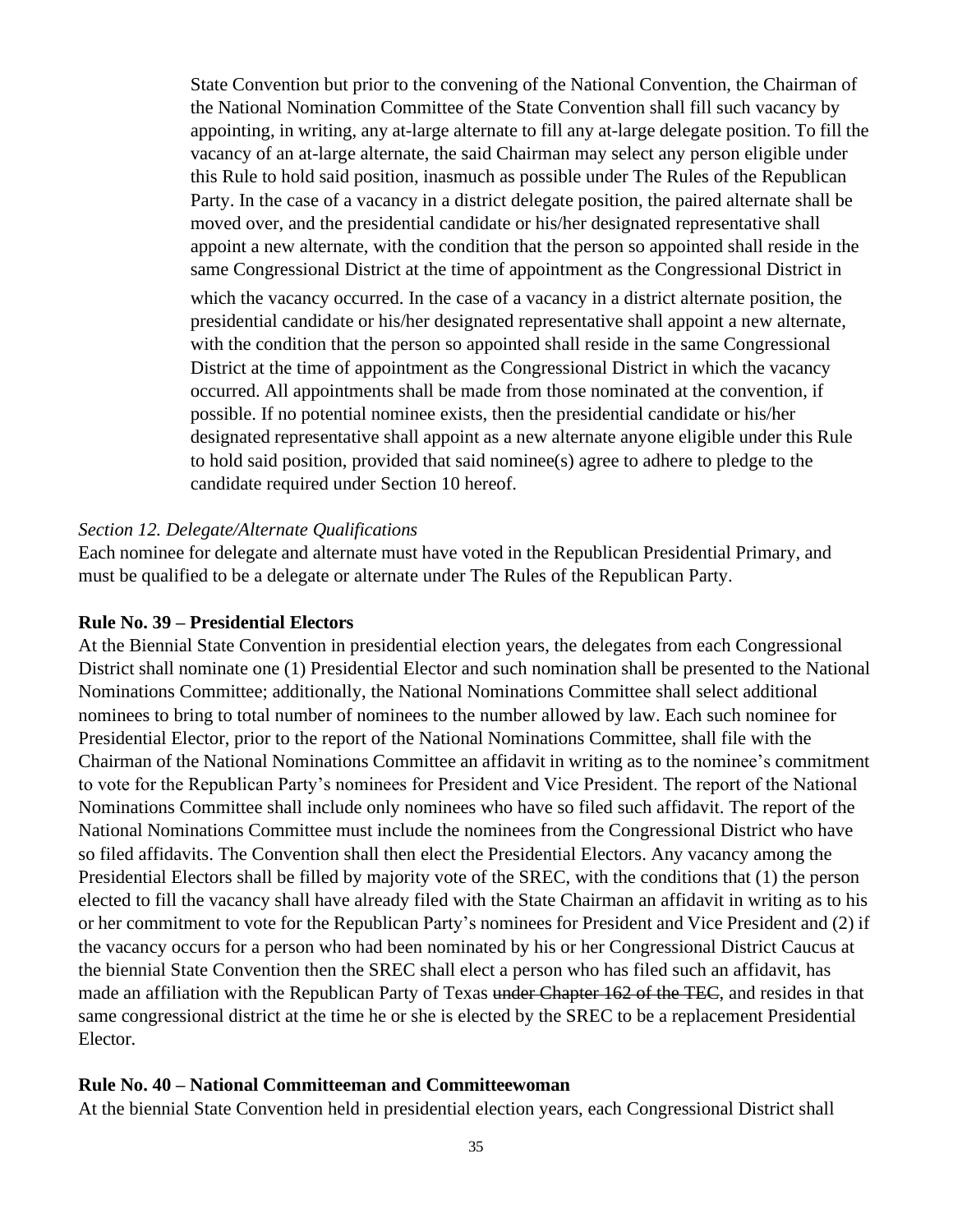caucus and recommend a man for Republican National Committeeman from Texas and a woman for Republican National Committeewoman from Texas. These recommendations shall be forwarded to the National Nominations Committee by the district's member to the committee, who shall support them on at least the first (1st) round of voting. The National Nominations Committee shall select one (1) man and one (1) woman from these recommendations to be submitted to the Convention as nominees for these positions. Nominations from the floor shall be allowed only for candidates recommended by at least three (3) districts, or by petition signed by delegates equal in number to at least twenty percent (20%) of the convention voting strength. In the event of a vacancy in the office of National Committeeman or Committeewoman the vacancy shall be filled by a majority vote of the State Republican Executive Committee.

#### **Rule No. 41 – State Party Chairman and Vice Chairman**

At the biennial State Convention, each Senatorial District shall caucus and recommend a man and woman for State Chairman and Vice Chairman. These recommendations shall be forwarded to the State Nominations Committee by the district's member to the committee, who shall support them on at least the first (1st) round of voting. The State Nominations Committee shall select one (1) man and one (1) woman from these recommendations to be submitted to the Convention as nominees for these positions. Nominations from the floor shall be allowed only for candidates recommended by at least three (3) districts, or by petition signed by delegates equal in number to at least twenty percent (20%) of the convention voting strength. No person shall be eligible to be elected Chairman or Vice Chairman for more than four (4) consecutive two-year terms to the same office.

# **Rule No. 42 – State Republican Executive Committee (SREC)**

At the biennial State Convention, each Senatorial District shall caucus and recommend two (2) nominees to represent that Senatorial District on the SREC as Committeeman and Committeewoman. The results shall be forwarded to the State Nominations Committee by the district's member to the committee, and the committee shall include the results in its report to the Convention. Those members selected to represent a particular Senatorial District must be those recommended by the convention delegates representing that Senatorial District. For the purposes of election to, and service on, the SREC a person must be a resident of the district he or she represents as indicated by his or her current voter registration. No person shall be eligible to be elected State Republican Executive Committee man or woman for more than four consecutive two-year terms. **SREC Committeeman and Committeewoman are ex-officio members of their SD Counties Executive Committees, without the right to make motions or vote.** No member of the SREC may hold any elective federal, state or county office. All SREC candidates shall disclose to their caucus prior to their election whether or not they receive compensation from an elected official, registered lobbyist, or a political action committee. All SREC members shall disclose to the SREC whether or not they receive compensation from an elected official, registered lobbyist, or a political action committee. The SREC shall be authorized to approve the minutes of the State Convention.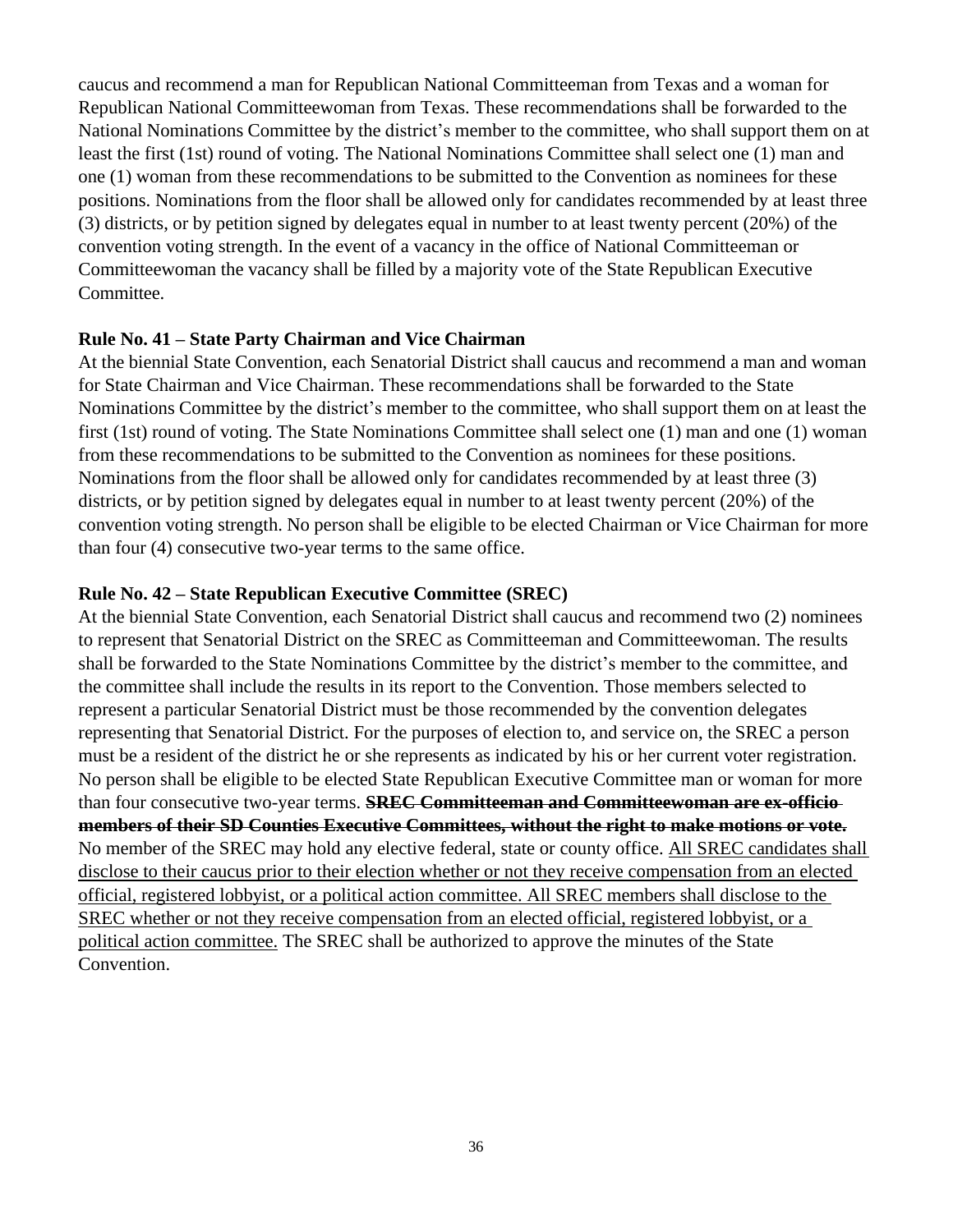# **GENERAL RULES FOR CANDIDATES**

#### **Rule No. 43 – Candidate Platform Review**

The Republican Party of Texas shall make an electronic copy of the most recent Platform available on its website. The County or State Chairman shall distribute a copy of the Platform to each candidate along with all other candidate application papers. The County or State Chairman shall request each non-judicial candidate to indicate whether the candidate agrees, disagrees, or is undecided for each bullet point item of the Party Principles included in the Preamble of the Platform and may include comments if desired. The County or State Chairman shall also request that each non-judicial candidate read the entire Platform and indicate at least ten (10) line items from the Platform that the candidate strongly supports. All candidates for non-judicial offices should file the completed Platform Review containing the candidate's responses at the time of filing for office. Candidates' responses shall be collected and recorded by the filing entity and may be published on the filing entity's website prior to the primary. If the filing entity has no website, a copy of the candidate's responses may be received from the filing entity. At the discretion of the Executive Committee of the filing entity, a candidate's response may be excluded from posting to the website of the filing entity.

#### **Rule No. 43A**

The Platform Committee of the biennial State Convention shall prepare a list of no less than ten (10) and no more than twenty (20) principles included in the Preamble of the Platform of the Republican Party of Texas which clearly defines the Party's values, with the knowledge and purpose that they be used to identify candidate values as stated in Rule No. 43. A candidate must return the candidate's completed Platform Review and the completed Candidate Resource Committee (CRC) funding application to be eligible to receive funds from the CRC of the SREC.

#### **Rule No. 44 - Censure Process and Penalties**

a. A County or Senatorial District Convention or a County or District Executive Committee may, after notice and invitation to the officeholder to appear and be provided time to speak before a County or Senatorial Convention or a County or District Executive Committee, by a two-thirds (2/3) vote of those present and voting, but in no case by less than a majority of the CEC in full, adopt a resolution censuring a Republican public or party office holder representing all or a portion of that County or District for three (3) or more actions taken during the current biennium in opposition to the core principles of the Republican Party of Texas defined in the Preamble of the Party Platform as described in Rule No. 43A or to the Legislative Priorities adopted at the most recent State Convention as described in Rule 34(c). Any resolution of censure that does not meet that criteria shall be subject to challenge by a point of order. Such a resolution may include a request, to the SREC or any State Convention held prior to start of the filing period of a Republican Primary Election while these rules are in effect, that the named officeholder be penalized. If such a request is included, after not less than 14 days' notice and invitation opportunity to the officeholder to appear and be provided time to speak before the SREC or the State Convention in conformity with the request, the delegates of the State Convention by majority vote in the case of (a) below, or by a two-thirds (2/3) vote in the case of (b) below, or the State Republican Executive Committee by a three-fifths (3/5) vote of the full membership, may vote to concur with the resolution of censure and impose one or both of the following penalties: 1. declare that no Rule or Bylaw enacted by any division of the Party at any level that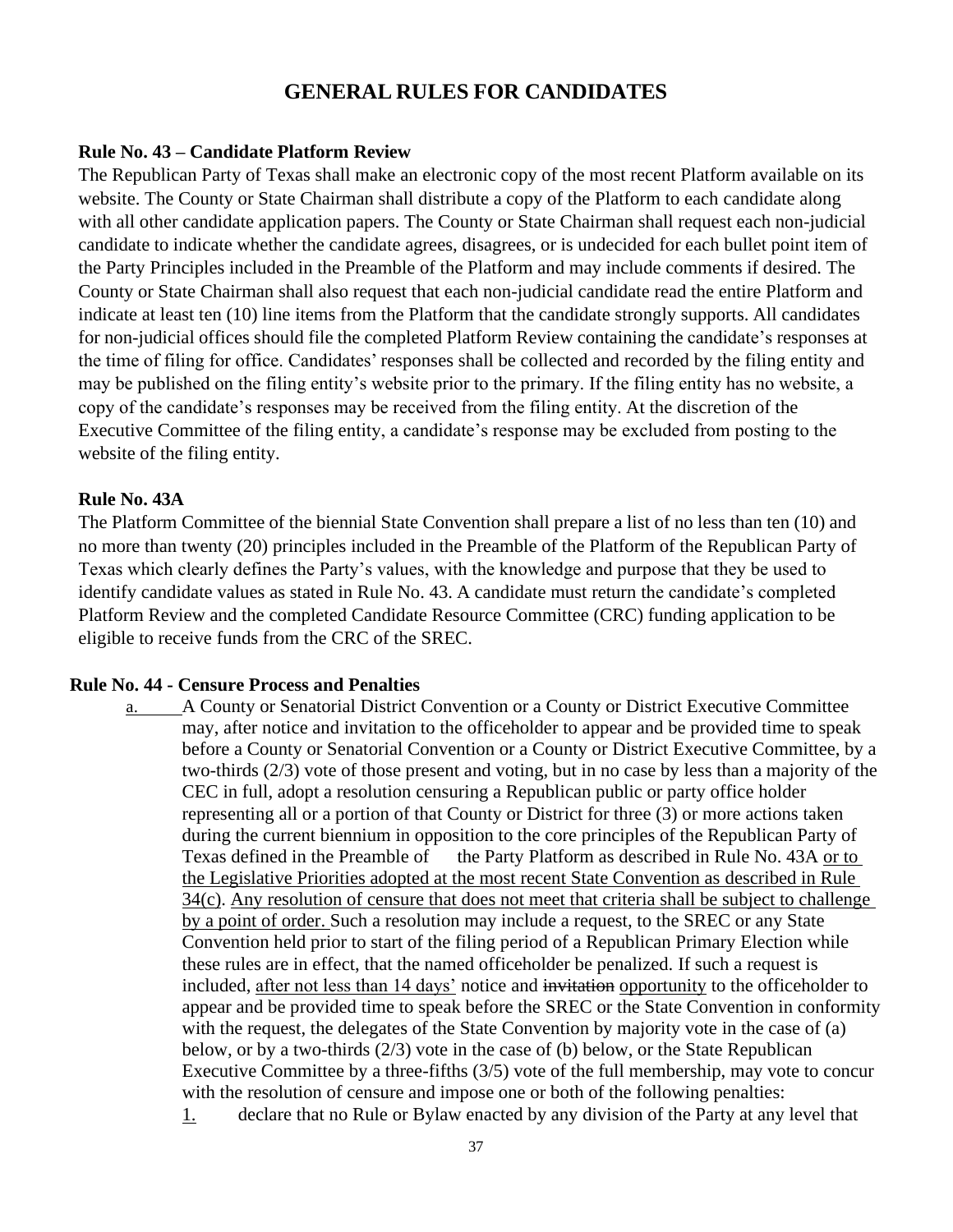demands the Party be neutral in intraparty contests shall be observed with respect to the named officeholder, and no financial or other support shall be provided to their campaign by the Party except that which is required by law. If the officeholder files an application to run for any public office in the Republican Party primary following the censure resolution's passage, the SREC shall be authorized to spend up to 12% of the Party's general fund on voter education in the officeholder's district, by republishing the original censure resolution verbatim, using a media format determined by the SREC.

2. declare that the named officeholder is discouraged from participating in the Republican Party Primary following the censure passage. In the event the officeholder files an application to run for any public or party office in the Republican Party primary following the censure resolution's passage, the SREC shall be authorized to spend up to 12% of the Party's general fund on voter education inthe officeholder's district, by republishing the original censure resolution verbatim, using a media format determined by the SREC.

Any above penalty imposed shall expire at the beginning of the State Convention following its adoption on the day following the date of the Primary runoff in which the officeholder would be up for reelection.

The term "officeholder" as used in this rule shall mean a holder of public or party office except a justice of the peace, or a judge of a statutory county court, statutory probate court, district court, court of appeals, the Courts of Criminal Appeal, or the Supreme Court of Texas.

Nothing within this Rule shall be construed to authorize the removal of a public or party officeholder; and likewise, nothing within this rule shall serve to limit the removal of any public or party officeholder under other rule or law.

b. Any County Chairman who applies the provisions of Section  $(a)(1)$  or rejects an application for a place on the ballot under Section (a)(2) and thereby becomes the subject of a lawsuit for doing so shall be indemnified by the Republican Party of Texas, who shall provide counsel to the county chairman or pay for any expenses incurred related to any suit. The State Party Chairman shall defend in court any suit against the Party arising from the application of Rule 44.

# **Rule 45 - Clean Hands Rule**

Any individual or leader of a Political Action Committee who has an outstanding fine or has been finally convicted by a local, state, or federal authority of an election law violation for a violation of Texas Election Code shall be ineligible to serve as an officer of the Republican Party at any level until or unless the fine has been paid or the sentence has been fulfilled whereupon the person may be reappointed or duly elected pursuant to Party rules for filling a vacancy.

All Amendments to these rules take effect upon adjournment, *sine die*, of each biennial Republican Party of Texas State Convention.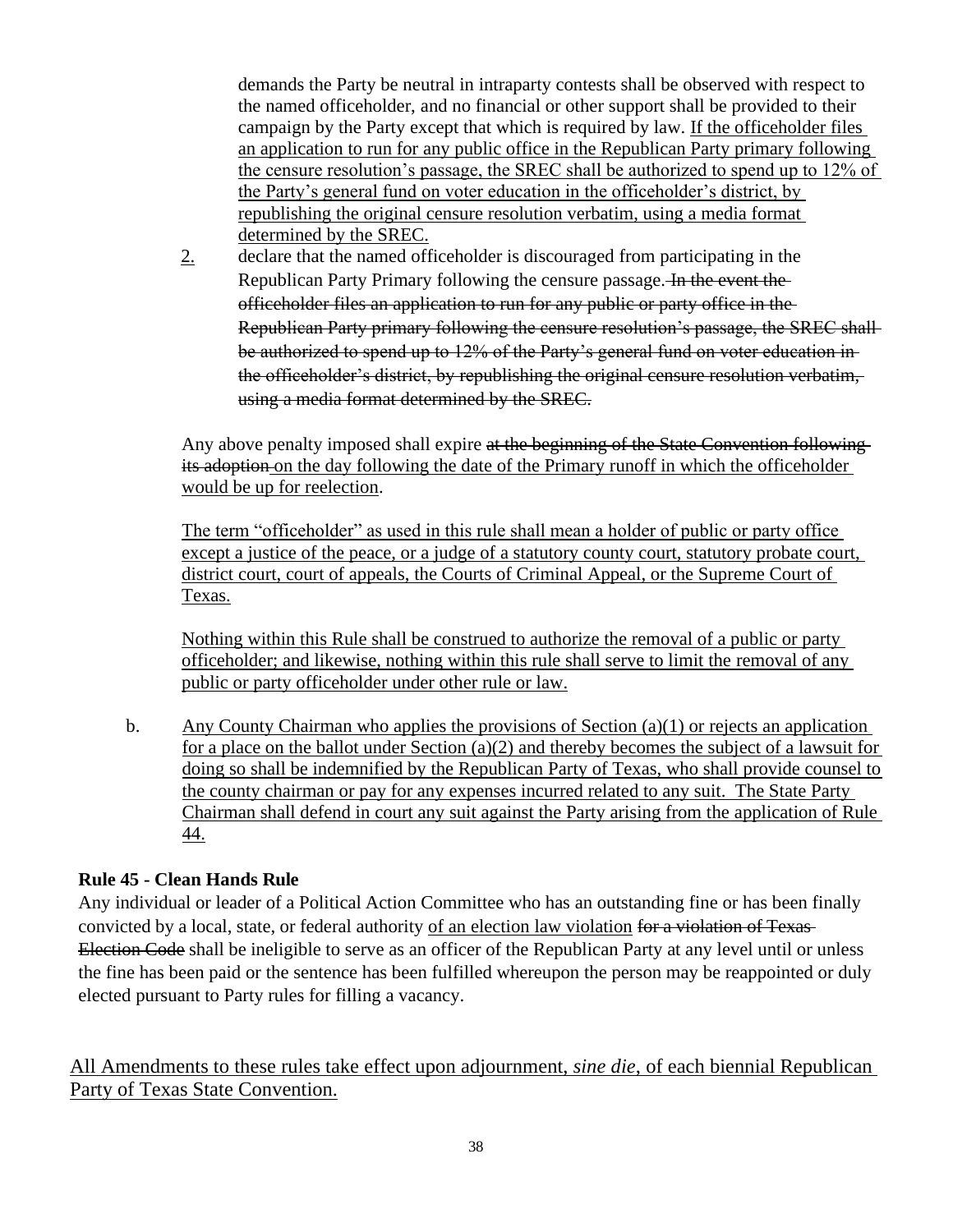#### **Republican Party of Texas 512-477-9821 (Telephone) 512-480-0709 (Fax)**

These rules were originally adopted by the State Executive Committee on March 13, 1972 in Austin, Texas and amended by the:

State Convention on September 19, 1972 in Dallas, Texas; State Convention on September 17, 1974 in Houston, Texas; State Convention on June 19, 1976 in Fort Worth, Texas; State Convention on September 11, 1976 in Austin, Texas; State Convention on September 9, 1978 in Dallas, Texas; State Convention on June 21, 1980 in Houston, Texas; State Convention on September 6, 1980 in San Antonio, Texas; State Convention on September 11, 1982 in Austin, Texas; State Convention on September 22, 1984 in Corpus Christi, Texas; State Executive Committee on November 23, 1985 in Austin, Texas; State Convention on June 28, 1986 in Dallas, Texas; State Executive Committee on May 30, 1987 in Austin, Texas; State Executive Committee on November 21, 1987 in Copperas Cove, Texas; State Convention on June 10, 1988 in Houston, Texas; State Convention on June 30, 1990 in Fort Worth, Texas; State Convention on June 20, 1992 in Dallas, Texas; State Convention on June 11, 1994 in Fort Worth, Texas; State Convention on June 13, 1998 in Fort Worth, Texas; State Convention on June 16, 2000 in Houston, Texas;